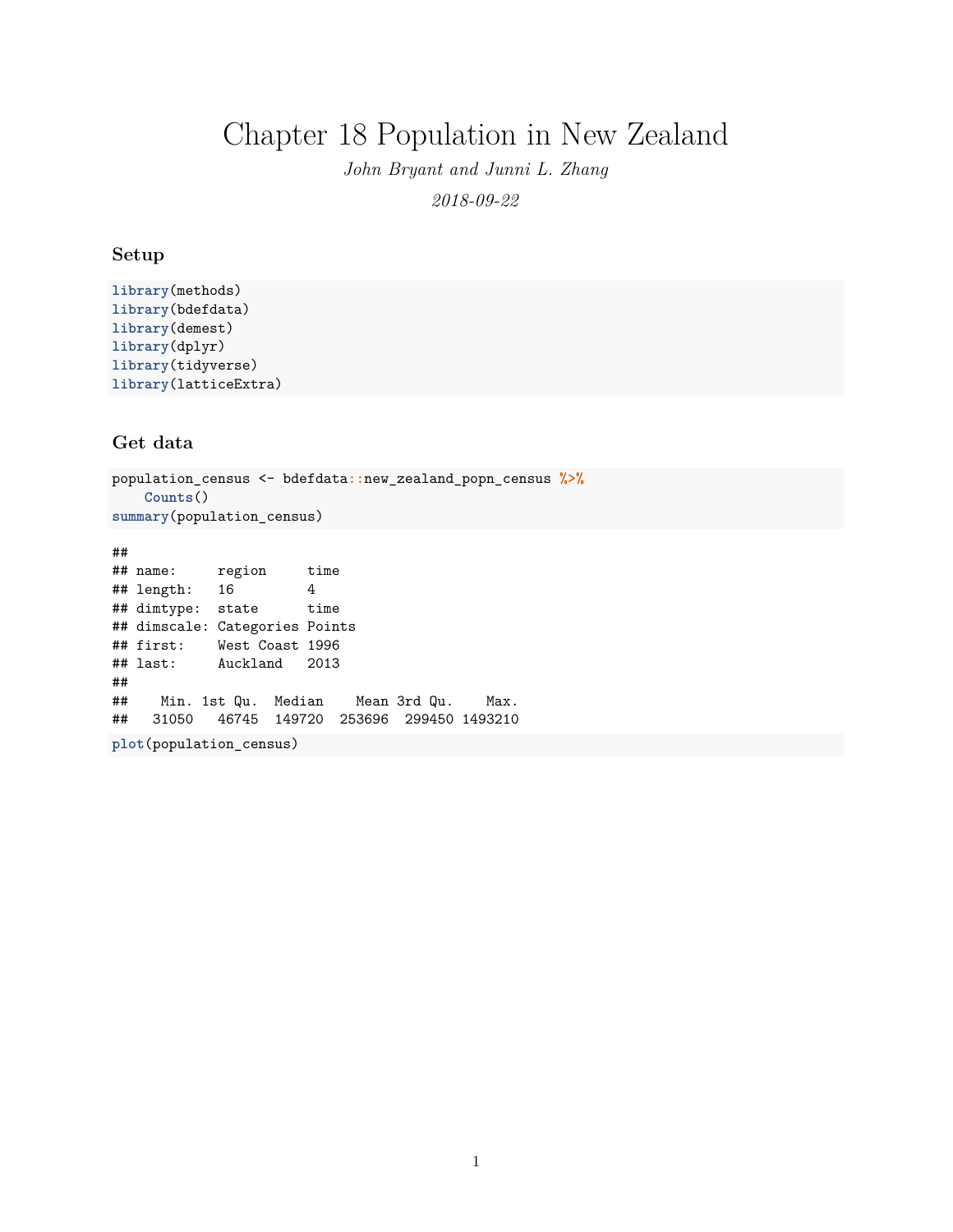

population\_admin <- bdefdata**::**new\_zealand\_popn\_admin **%>% Counts**(dimscales = **c**(time = "Points"))

**plot**(population\_admin)

0e+00 1e+06 2e+06 3e+06 4e+06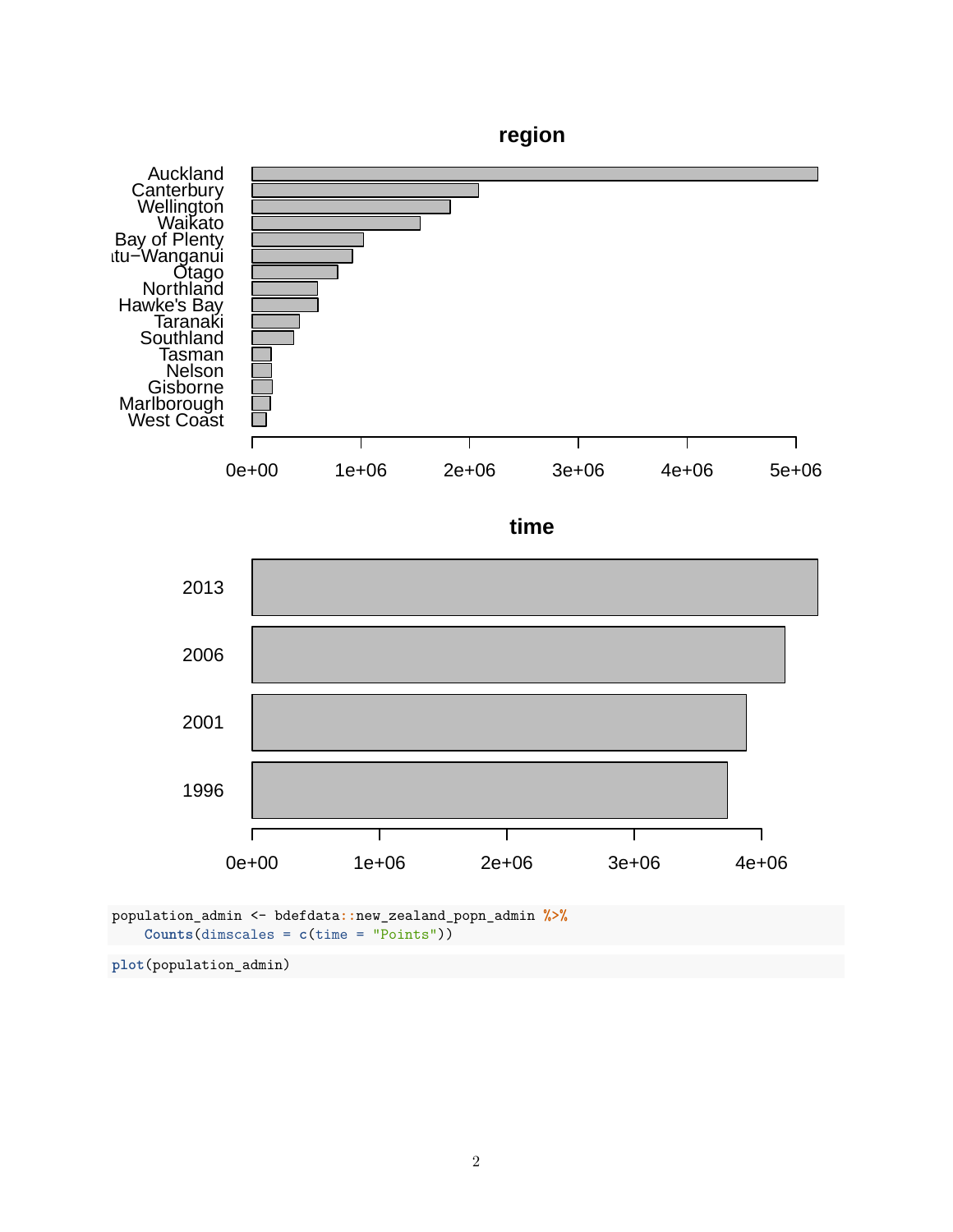

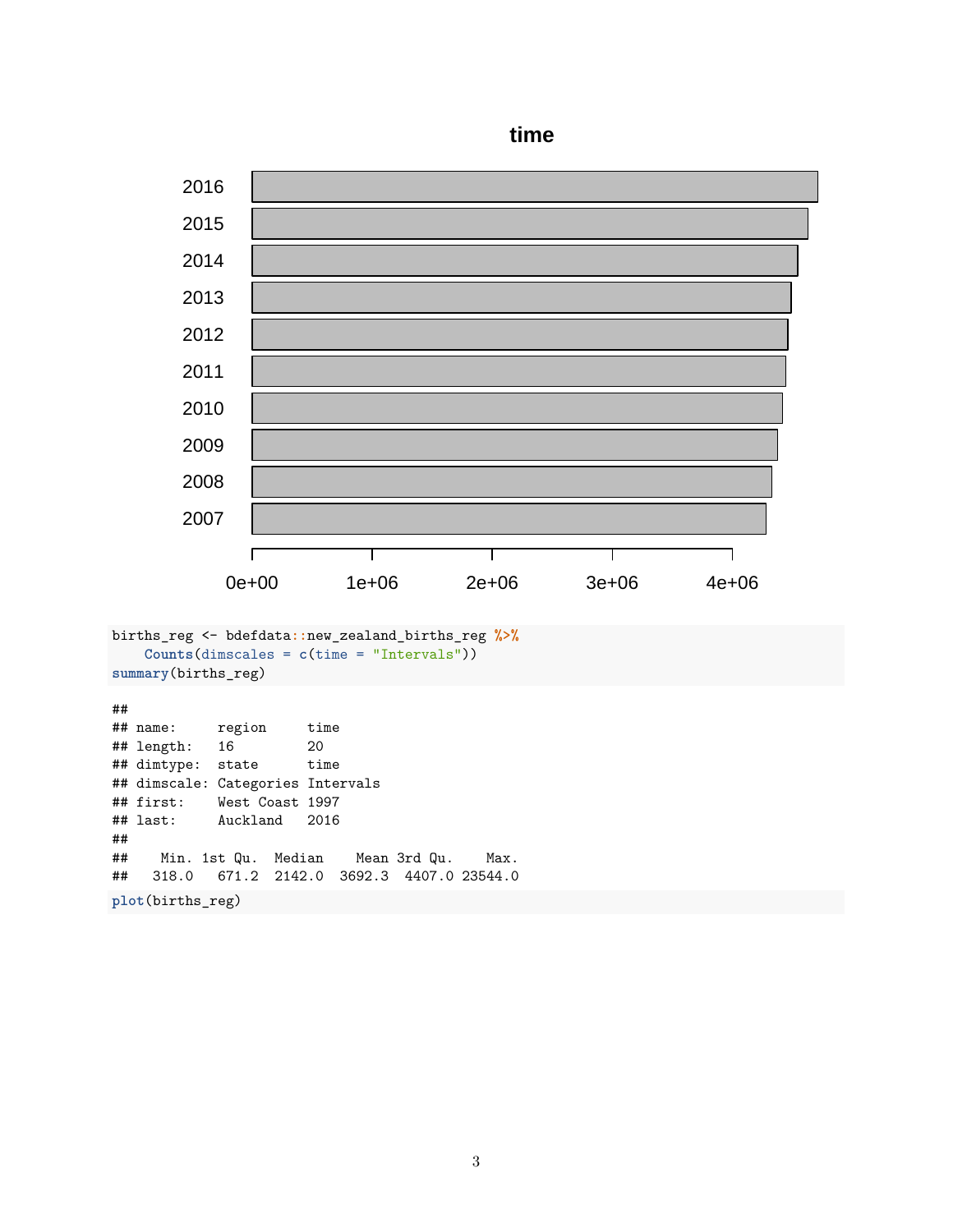

## ## name: region time ## length: 16 20 ## dimtype: state time ## dimscale: Categories Intervals ## first: West Coast 1997 Auckland 2016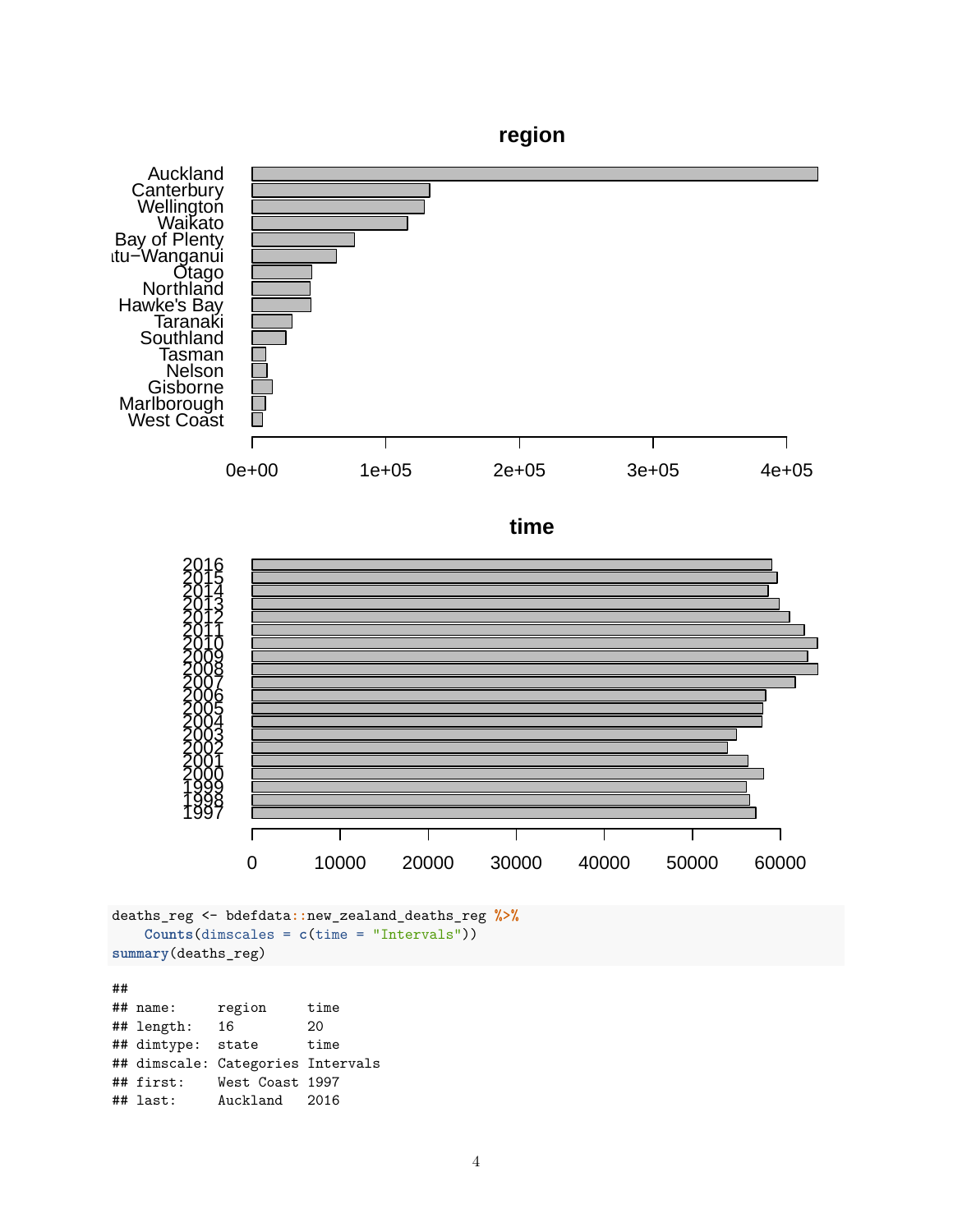## ## Min. 1st Qu. Median Mean 3rd Qu. Max. ## 234.0 386.2 1261.5 1790.7 2478.8 8139.0

**plot**(deaths\_reg)



**summary**(arrivals)

## ## name: region time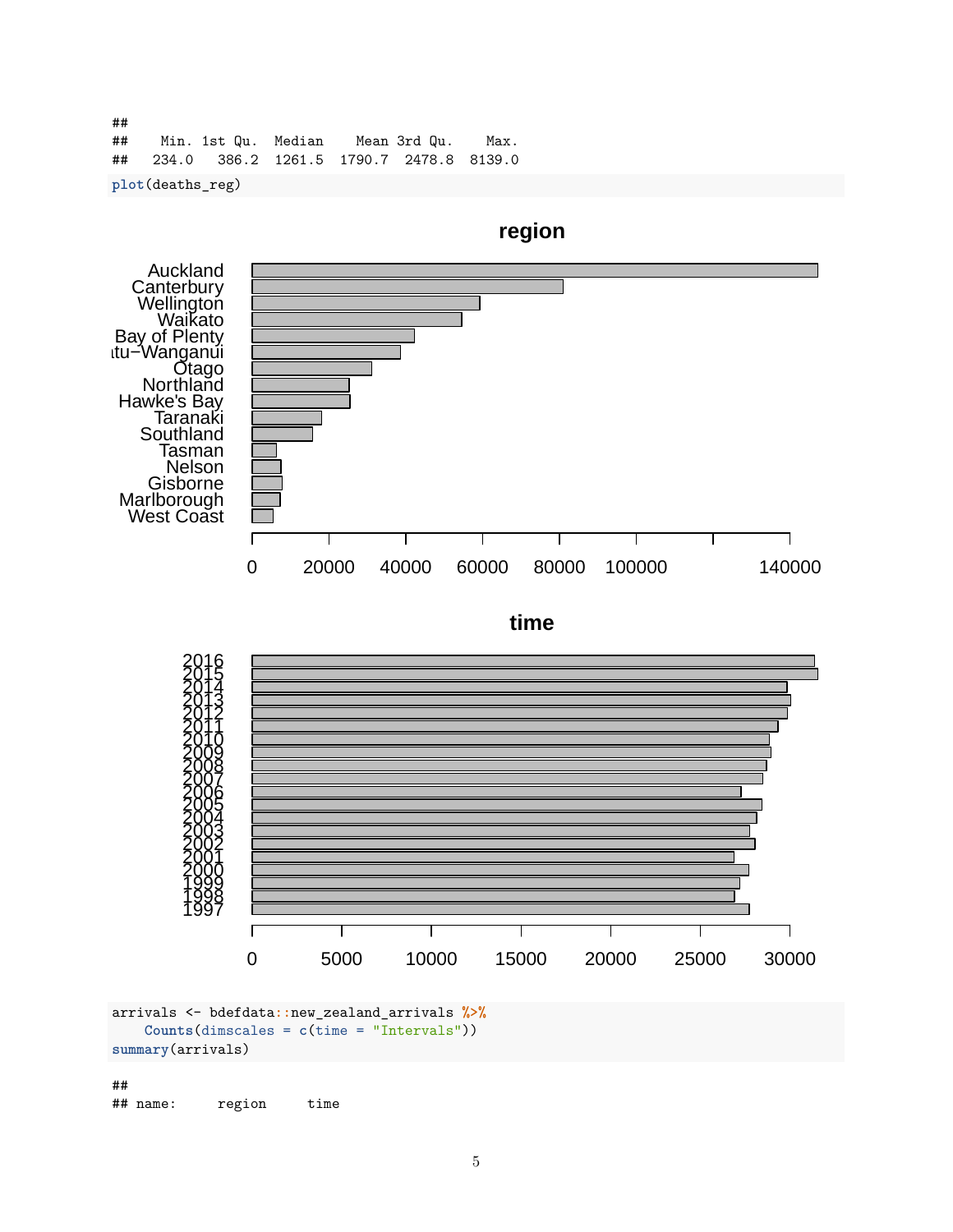|    | ## length: 17                               |  |  | 20 |  |  |  |
|----|---------------------------------------------|--|--|----|--|--|--|
|    | ## dimtype: state time                      |  |  |    |  |  |  |
|    | ## dimscale: Categories Intervals           |  |  |    |  |  |  |
|    | ## first: Not Stated 1997                   |  |  |    |  |  |  |
|    | ## last: Auckland 2016                      |  |  |    |  |  |  |
| ## |                                             |  |  |    |  |  |  |
|    | ## Min. 1st Qu. Median Mean 3rd Qu. Max.    |  |  |    |  |  |  |
|    | ## 151.0 645.5 1628.0 4978.9 5294.8 52934.0 |  |  |    |  |  |  |
|    | plot(arrivals)                              |  |  |    |  |  |  |

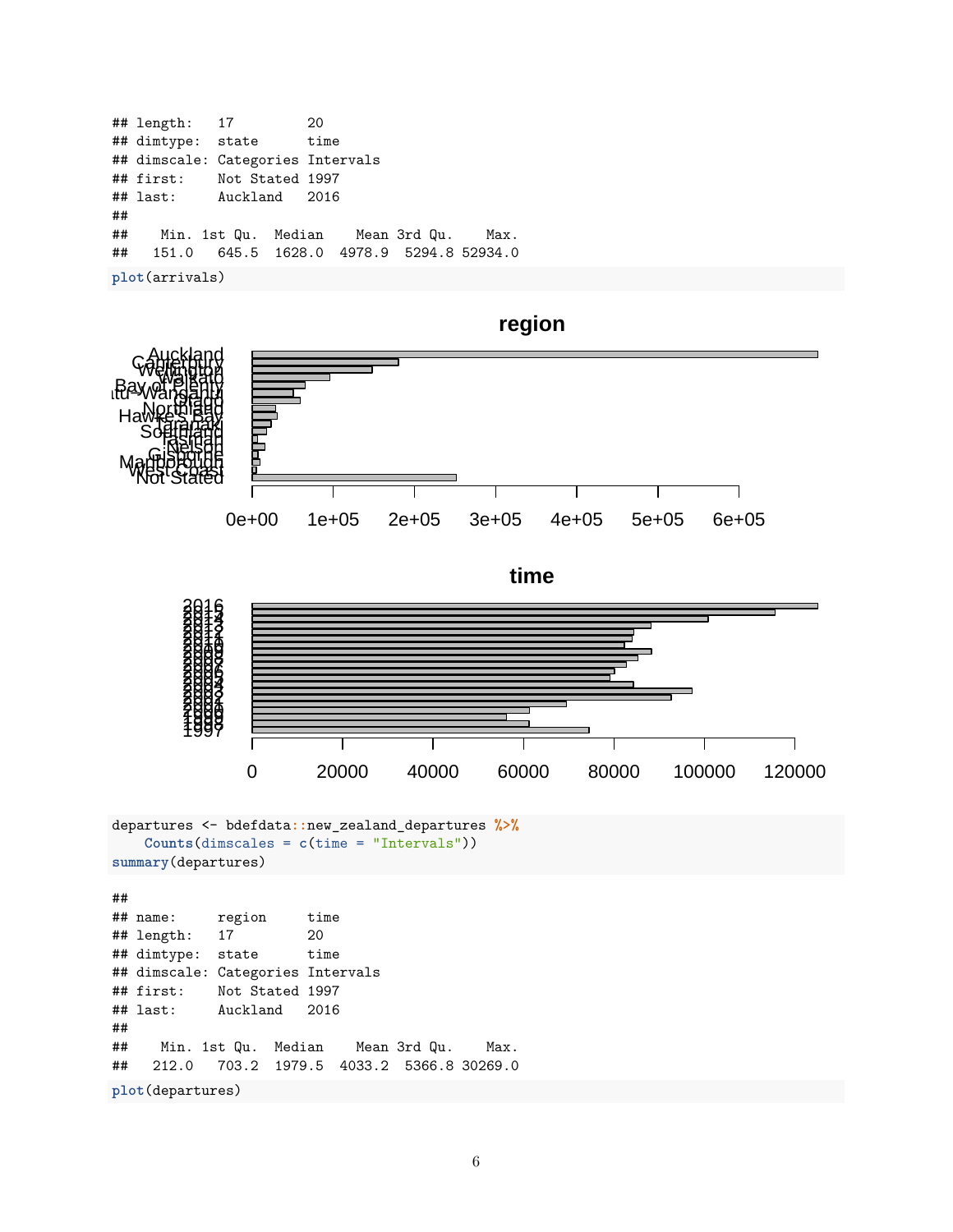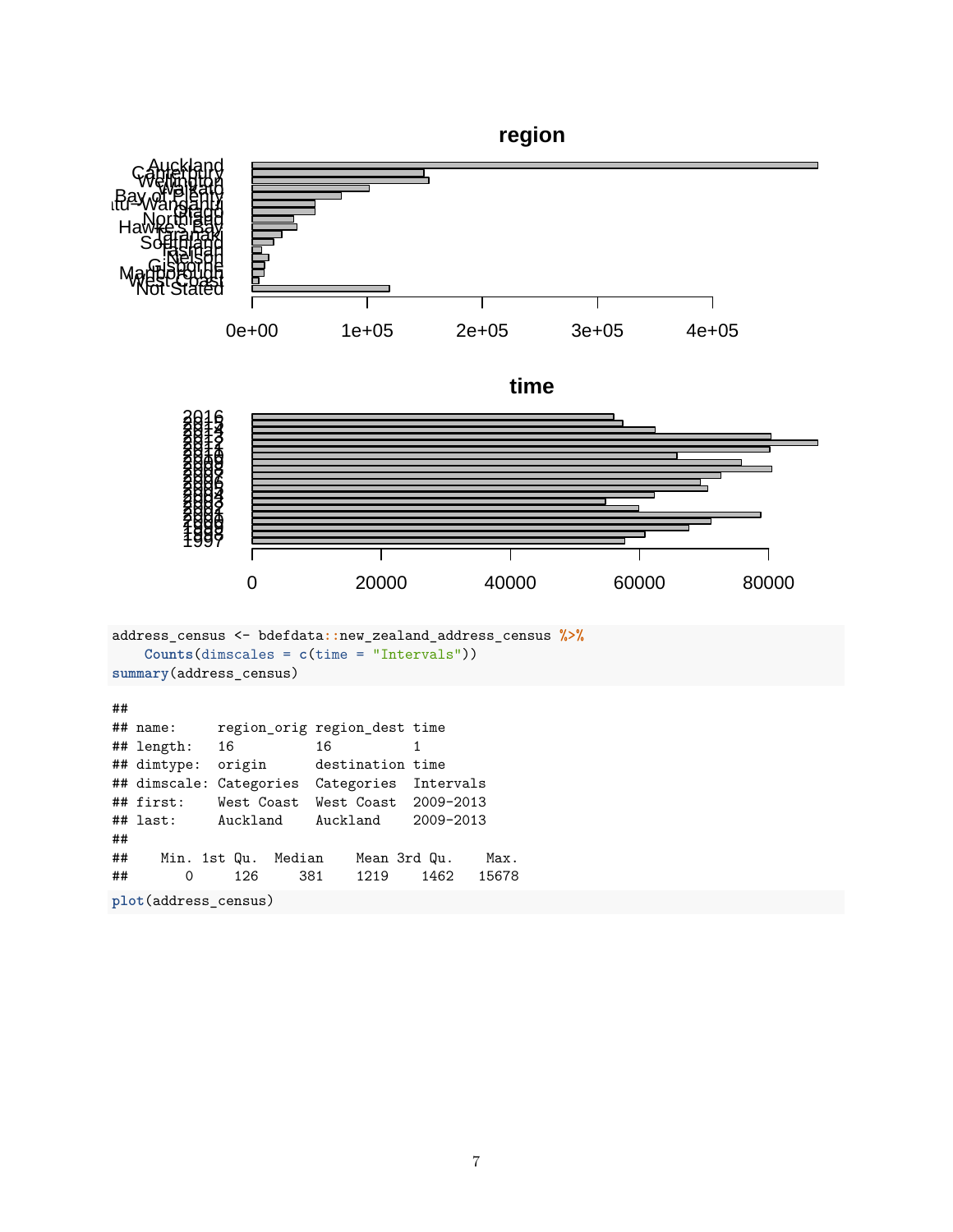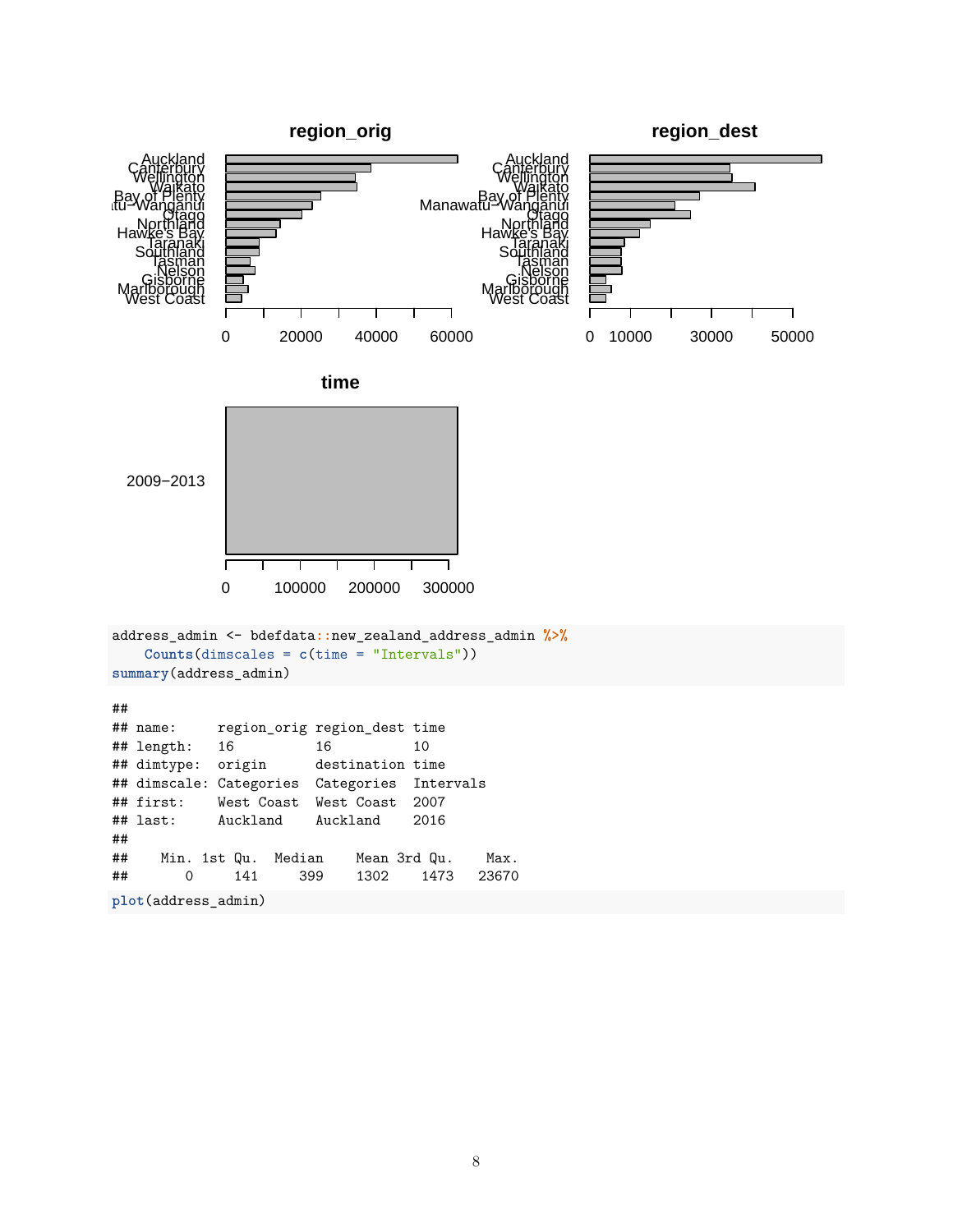

**Input Data for the National Demographic Account**

```
#Plot population estimates
population_census_df <- population_census %>%
    collapseDimension(margin = "time") %>%
    as.data.frame(direction = "long") %>%
    mutate(variant = "Census")
population_admin_df <- population_admin %>%
    as.data.frame(direction = "long") %>%
    mutate(variant = "Admin")
population <- bind_rows(population_census_df, population_admin_df) %>%
    mutate(count = 1e-6 * count) \frac{9}{2}\%mutate(variant = factor(variant,
                            levels = c("Census", "Admin"),
                            labels = c("Census", "Admin")))
pch <- c(1L, NA_integer_)
lty <- c("blank", "solid")
xyplot(count ~ time,
       data = population,
       groups = variant,
       scales = list(tck = 0.3),
       par.settings = list(fontsize = list(text = 7, points = 6),
```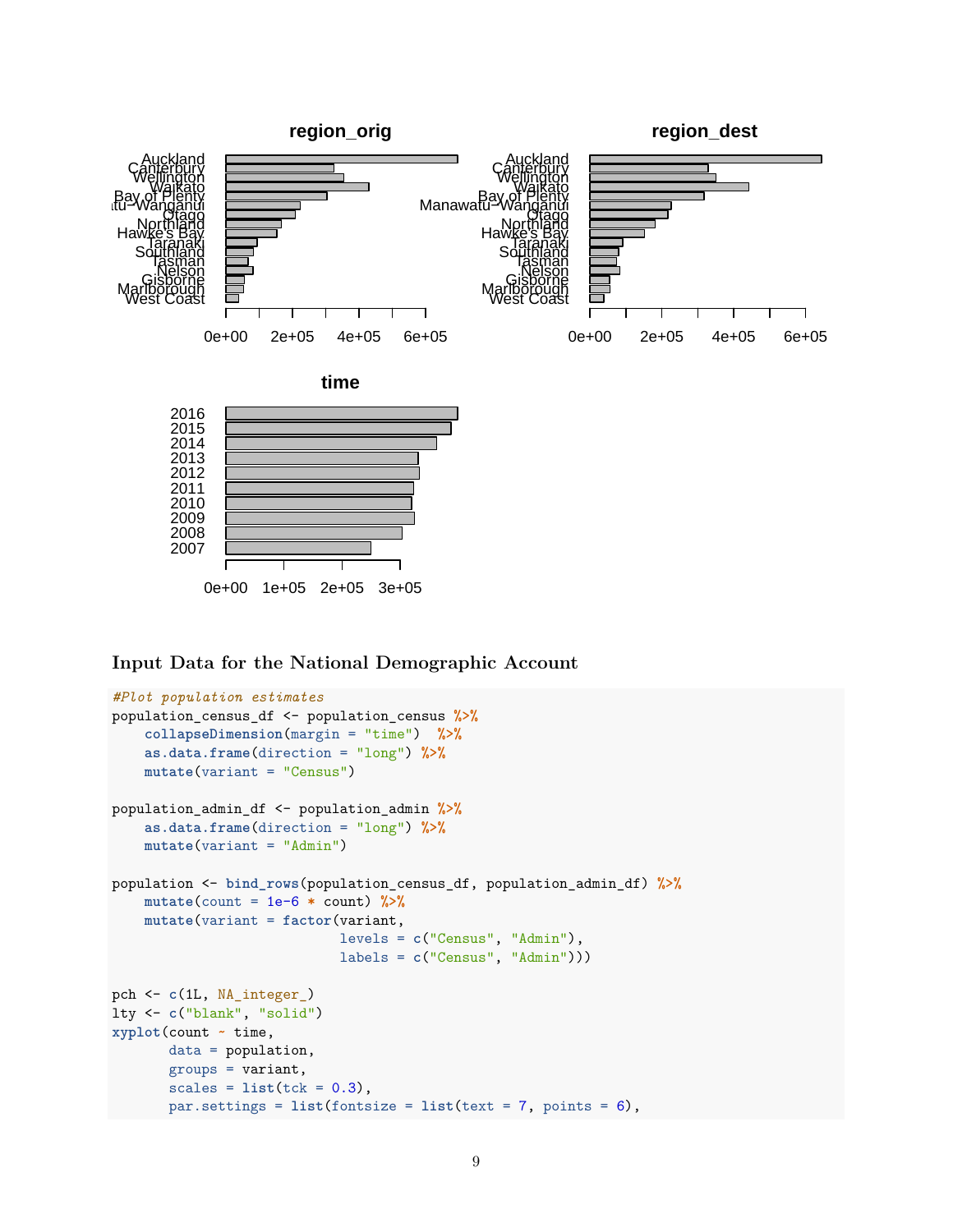```
strip.background = list(col = "grey90")),
type = "b",
lty = lty,pch = pch,
xlab = "",
ylab = "",
col = "black",key = list(text = list(levels(population$variant)),
           lines = list(lty = lty,pch = pch,
           col = "black",type = "b",
           cex = 0.7,
           divide = 1,
           padding.text = 0.5,
           columns = 1)
```




```
#Plot registered births and deaths
births_df <- births_reg %>%
    collapseDimension(margin = "time") %>%
    as.data.frame(direction = "long", midpoints = "time") %>%
    mutate(variant = "Births")
deaths_df <- deaths_reg %>%
    collapseDimension(margin = "time") %>%
    as.data.frame(direction = "long", midpoints = "time") %>%
    mutate(variant = "Deaths")
combined <- bind_rows(births_df, deaths_df) %>%
    mutate(count = 1e-3 * count) %>%
    mutate(time = as.integer(levels(time))[time]) %>%
    mutate(variant = factor(variant,
                            levels = c("Births", "Deaths"),
                            labels = c("Births", "Deaths")))
lty <- c("solid", "dashed")
xyplot(count ~ time,
       data = combined,
       groups = variant,
       scales = list(tck = 0.3),
       par.settings = list(fontsize = list(text = 7),
                           strip.background = list(col = "grey90")),
      type = "l",
```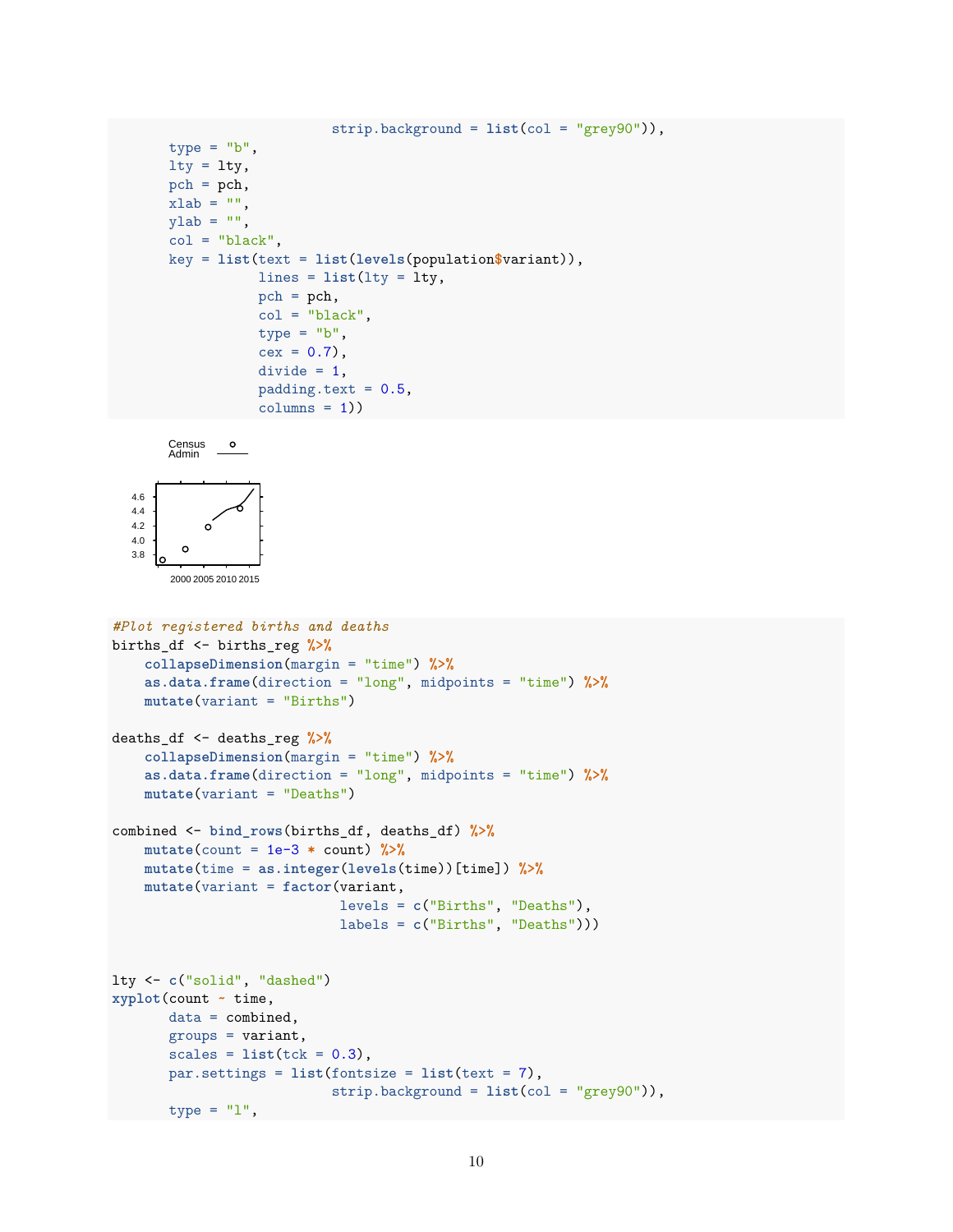```
lty = lty,xlab = "",
ylab = "",
ylim = c(-5, 135),
col = "black",key = list(text = list(levels(combined$variant)),
          lines = list(lty = lty,
           col = "black",columns = 1)
```

```
Births
Deaths
```


ylim = **c**(**-**5, 135),  $col = "black",$ 

```
#Plot international arrivals and departures
arrivals_df <- arrivals %>%
   collapseDimension(margin = "time") %>%
   as.data.frame(direction = "long") %>%
   mutate(variant = "Arrivals")
departures_df <- departures %>%
   collapseDimension(margin = "time") %>%
   as.data.frame(direction = "long") %>%
   mutate(variant = "Departures")
combined <- bind_rows(arrivals_df, departures_df) %>%
   mutate(count = 1e-3 * count) %>%
   mutate(time = as.integer(levels(time))[time]) %>%
   mutate(variant = factor(variant,
                            levels = c("Arrivals", "Departures"),
                            labels = c("Arrivals", "Departures")))
lty <- c("solid", "dashed")
xyplot(count ~ time,
      data = combined,groups = variant,
      scales = list(tck = 0.3),par.settings = list(fontsize = list(text = 7),
                           strip.background = list(col = "grey90")),
      type = "1",
      lty = lty,xlab = "",
      ylab = "",
```
key = **list**(text = **list**(**levels**(combined**\$**variant)), lines = **list**(lty = lty,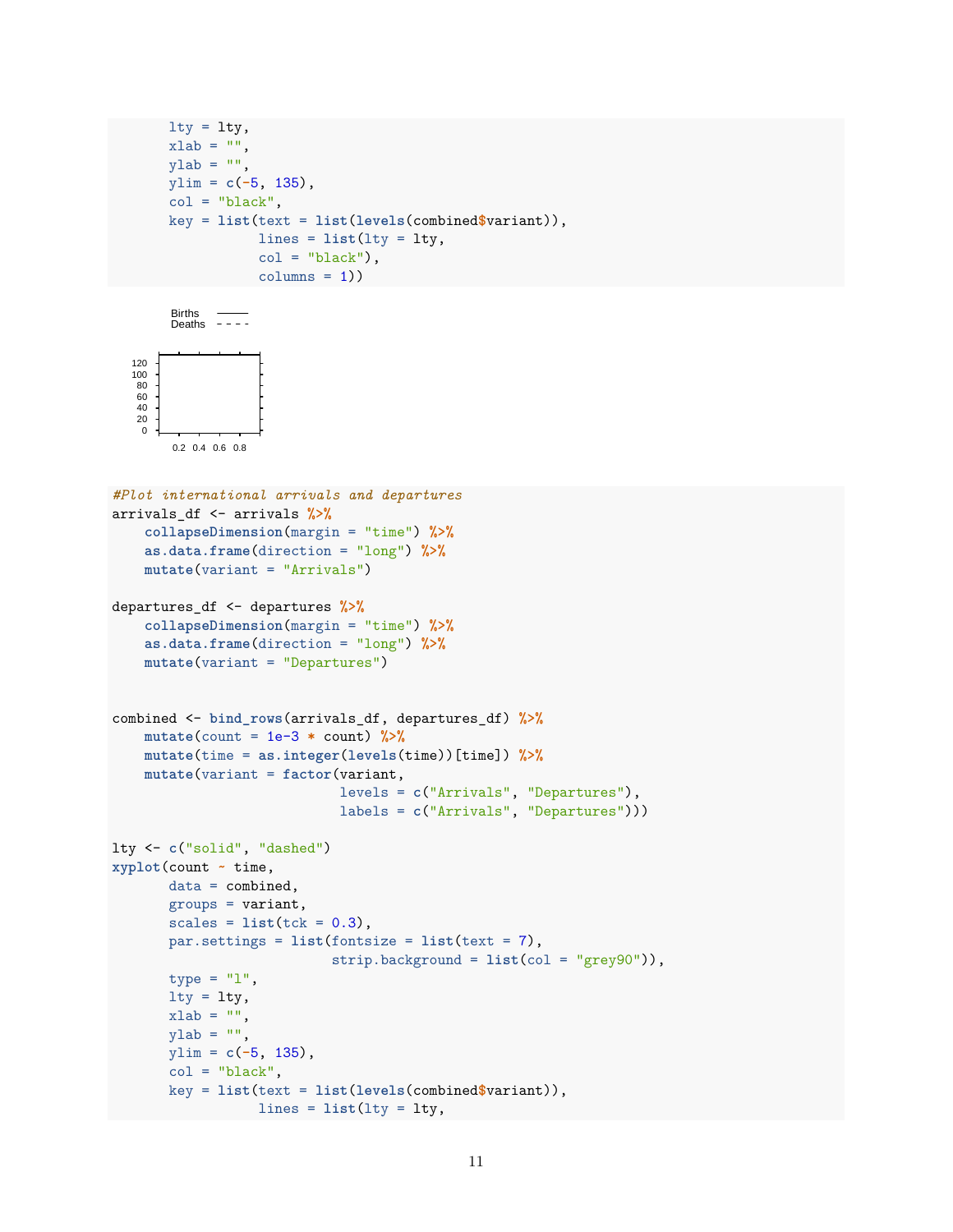```
col = "black"),
                           columns = 1)\Omega20
 40
60
 80
100
120
        2000 2005 2010 2015
      Arrivals
      Departures \overline{\phantom{1}- - -}
```
#### **Fit model for National Demographic Account**

```
filename <- "new_zealand_nation.est"
if(!file.exists(filename)) {
   population_census_nation <- population_census %>%
        collapseDimension(margin = "time")
   population_admin_nation <- population_admin %>%
        collapseDimension(margin = "time")
   births_reg_nation <- births_reg %>%
        collapseDimension(margin = "time")
   deaths_reg_nation <- deaths_reg %>%
        collapseDimension(margin = "time")
   arrivals_nation <- arrivals %>%
        collapseDimension(margin = "time")
   departures_nation <- departures %>%
        collapseDimension(margin = "time")
    #Initial account
   population_nation <- extrapolate(population_admin_nation,
                              labels = 1996:2006,
                              growth = growth(population_admin_nation, type = "linear"),
                              type = "linear") %>%
        toInteger(force = TRUE)
    account <- Movements(population = population_nation,
                         births = births_reg_nation,
                         entries = list(external_in = arrivals_nation),
                         exits = list(deaths = deaths_reg_nation,
                                      external_out = departures_nation)) %>%
        makeConsistent()
    #Set up system models
    systemModels <- list(Model(population ~ Poisson(mean ~ time, useExpose = FALSE),
                               time \sim DLM(level = Level(scale = HalfT(scale = 0.05)),trend = Trend(scale = HalfT(scale = 0.05)),damp = NULL,
                                          error = Error(scale = Half(scale = 0.05))),
                               jump = 0.0015,
                         Model(births ~ Poisson(mean ~ time),
                               time \sim DLM(level = Level(scale = HalfT(scale = 0.05)),
```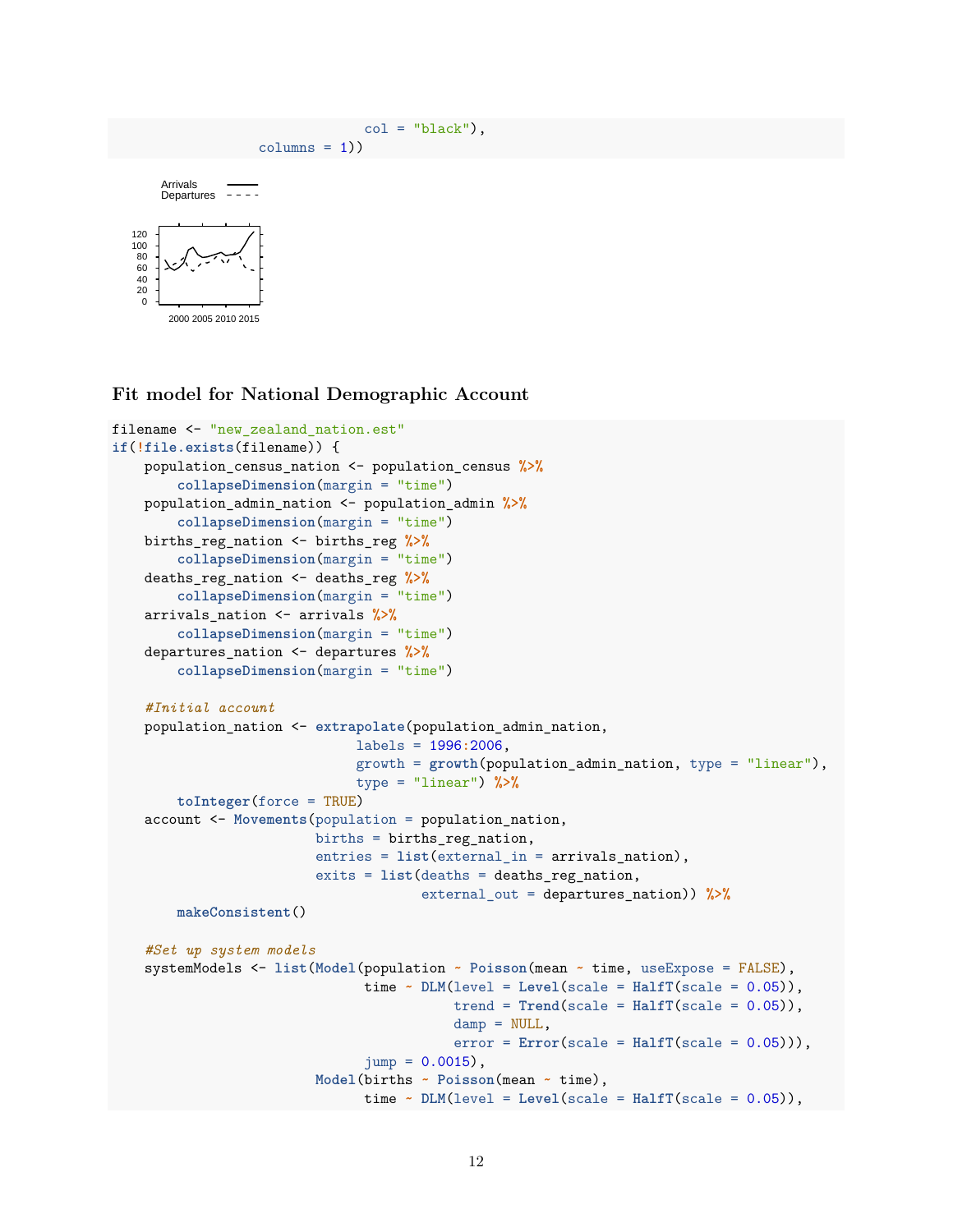```
trend = NULL,
                                       damp = NULL,
                                       error = Error(scale = Half(scale = 0.05))),
                            jump = 0.01,
                     Model(deaths ~ Poisson(mean ~ time),
                           time \sim DLM(level = Level(scale = HalfT(scale = 0.05)),trend = NULL,
                                       damp = NULL,error = Error(scale = Half(scale = 0.05))),jump = 0.01,
                     Model(external_in ~ Poisson(mean ~ time),
                           time \sim DLM(level = Level(scale = HalfT(scale = 0.2)),trend = NULL,
                                       damp = NULL,error = Error(scale = Half(scale = 0.2)),
                           \text{jump} = 0.01.
                     Model(external_out ~ Poisson(mean ~ time),
                           time \sim DLM(level = Level(scale = HalfT(scale = 0.2)),trend = NULL,
                                       damp = NULL,error = Error(scale = Half(scale = 0.2)),
                            jump = 0.01)#Get datasets.
datasets <- list(population_census_nation = population_census_nation,
                 population_admin_nation = population_admin_nation,
                 births_reg_nation = births_reg_nation,
                 deaths_reg_nation = deaths_reg_nation,
                 arrivals_nation = arrivals_nation,
                 departures_nation = departures_nation)
#Set up data models
sd <- population_census_nation %>%
    collapseDimension(margin = "time") %>%
    as("Values")
sd <- sd * 0.0025
mean <- sd / sd
dataModels <- list(Model(population_census_nation ~ NormalFixed(mean = mean, sd = sd),
                         series = "population"),
                   Model(population_admin_nation ~ Poisson(mean ~ 1),
                          \Gamma(Intercept)\Gamma ~ ExchFixed(sd = 0.025),
                         series = "population",
                         priorSD = HalfT(scale = 0.025),
                         jump = 0.001,
                   Model(births_reg_nation ~ PoissonBinomial(prob = 0.98),
                          series = "births"),
                   Model(deaths_reg_nation ~ PoissonBinomial(prob = 0.99),
                         series = "deaths"),
                   Model(arrivals_nation ~ Poisson(mean ~ 1),
                          \Gamma(Intercept)\Gamma ~ ExchFixed(sd = 0.025),
                         lower = 0.8,
```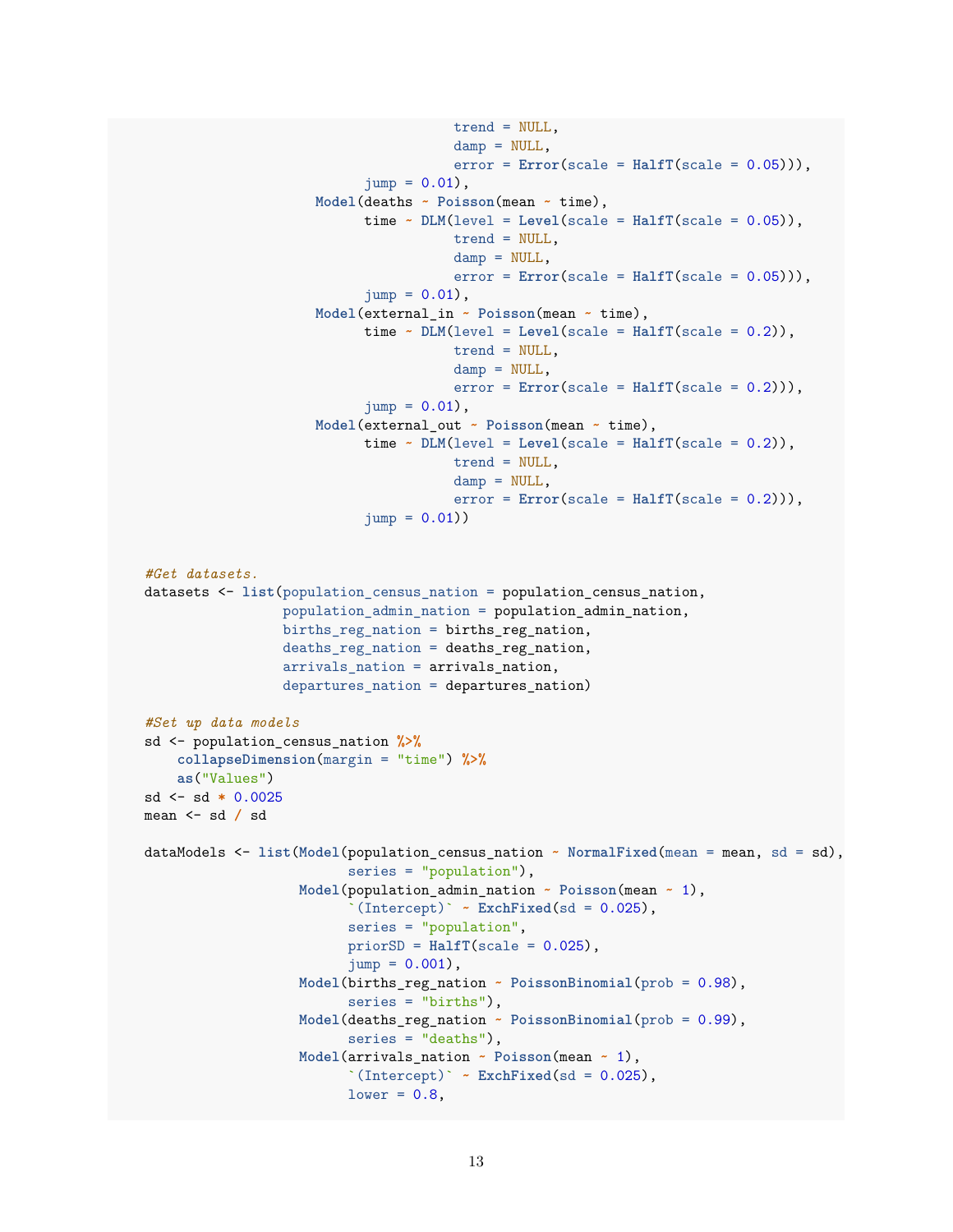```
upper = 1.2,
                              priorSD = HalfT(scale = 0.025),
                              series = "external_in",
                              jump = 0.01,
                        Model(departures_nation ~ Poisson(mean ~ 1),
                              \Gamma(Intercept)\Gamma ~ ExchFixed(sd = 0.025),
                              lower = 0.8,
                              upper = 1.2,
                              priorSD = HalfT(scale = 0.025),
                              series = "external_out",
                              jump = 0.01)#Estimate account.
    n_burnin <- 500000
    n_sim <- 500000
    n chain \leftarrow 4
    n_thin <- 1000
    set.seed(0)
    estimateAccount(account = account,
                systemModels = systemModels,
                datasets = datasets,
                dataModels = dataModels,
                filename = filename,
                nBurnin = n_burnin,
                nSim = n_sim,nChain = n_{chain},
                nThin = n_thin)}
fetchSummary(filename)
## --------------------------------------------------
## Account:
## *population*
## dimensions: time
## n cells: 21
## *births*
## dimensions: time
## n cells: 20
## *external_in*
## dimensions: time
## n cells: 20
## *deaths*
## dimensions: time
## n cells: 20
## *external out*
## dimensions: time
## n cells: 20
## --------------------------------------------------
## System models:
## *population*
## population ~ Poisson(mean ~ time, useExpose = FALSE),
## time ~ DLM(level = Level(scale = HalfT(scale = 0.05)), trend = Trend(scale = HalfT(scale = 0.05)),
```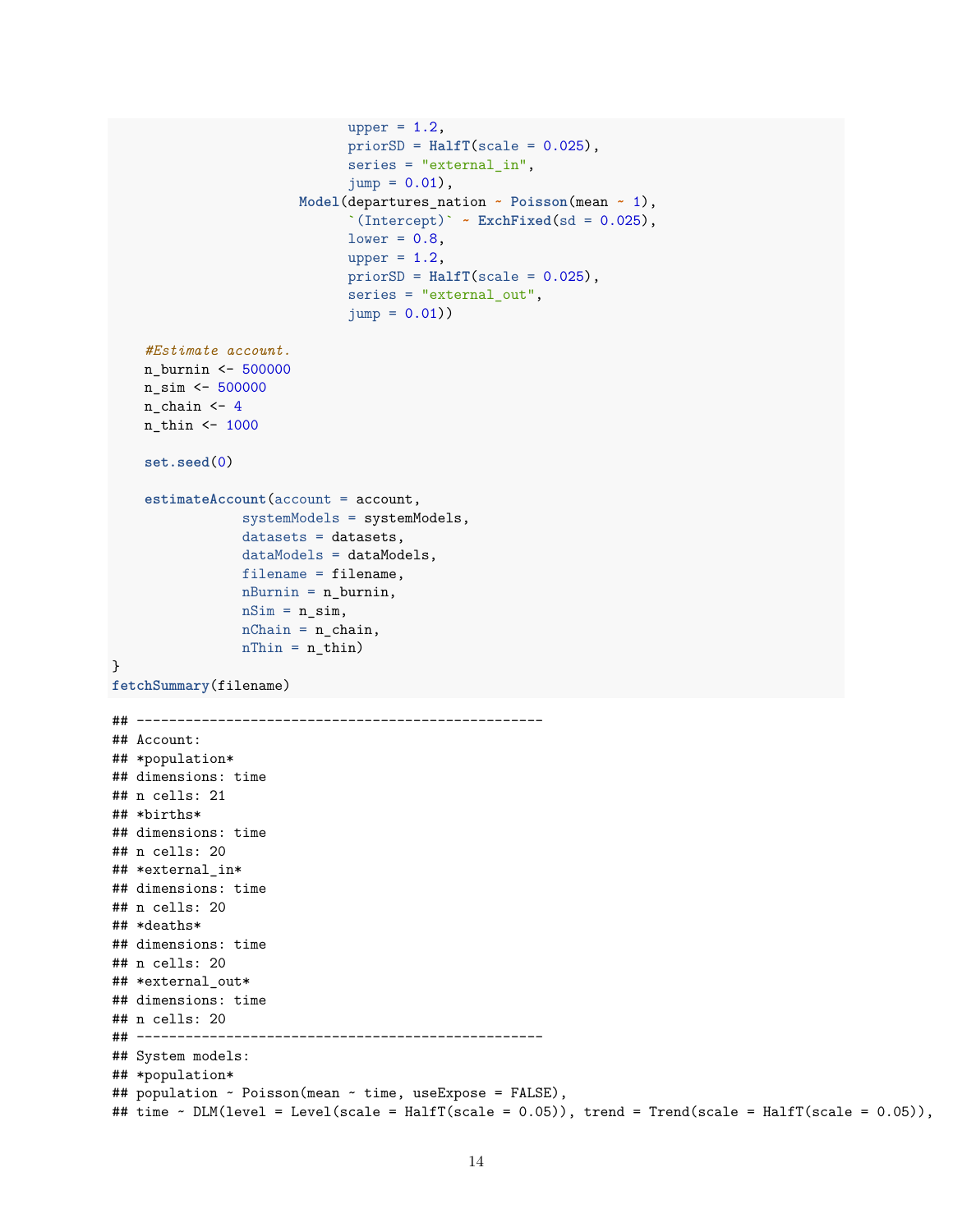```
## damp = NULL, error = Error(scale = HalfT(scale = 0.05))),
## 0.0015
## dimensions: time
## *births*
## births ~ Poisson(mean ~ time),
## time ~ DLM(level = Level(scale = HalfT(scale = 0.05)), trend = NULL,
## damp = NULL, error = Error(scale = HalfT(scale = 0.05))),
## 0.01
## dimensions: time
## *external_in*
## external_in ~ Poisson(mean ~ time),
## time \sim DLM(level = Level(scale = HalfT(scale = 0.2)), trend = NULL,
## damp = NULL, error = Error(scale = HalfT(scale = 0.2))),
## 0.01
## dimensions: time
## *deaths*
## deaths ~ Poisson(mean ~ time),
## time ~ DLM(level = Level(scale = HalfT(scale = 0.05)), trend = NULL,
## damp = NULL, error = Error(scale = HalfT(scale = 0.05))),
## 0.01
## dimensions: time
## *external out*
## external_out ~ Poisson(mean ~ time),
## time ~ DLM(level = Level(scale = HalfT(scale = 0.2)), trend = NULL,
## damp = NULL, error = Error(scale = HalfT(scale = 0.2))),
## 0.01
## dimensions: time
## --------------------------------------------------
## Datasets:
## *population_census_nation*
## Object of class "Counts"
## dimensions: time
## n cells: 4, n missing: 0, integers: TRUE, n zeros: 0, median: 4031865
## *population_admin_nation*
## Object of class "Counts"
## dimensions: time
## n cells: 10, n missing: 0, integers: TRUE, n zeros: 0, median: 4451648
## *births_reg_nation*
## Object of class "Counts"
## dimensions: time
## n cells: 20, n missing: 0, integers: TRUE, n zeros: 0, median: 58467
## *deaths_reg_nation*
## Object of class "Counts"
## dimensions: time
## n cells: 20, n missing: 0, integers: TRUE, n zeros: 0, median: 28464
## *arrivals_nation*
## Object of class "Counts"
## dimensions: time
## n cells: 20, n missing: 0, integers: TRUE, n zeros: 0, median: 84150.5
## *departures_nation*
## Object of class "Counts"
## dimensions: time
## n cells: 20, n missing: 0, integers: TRUE, n zeros: 0, median: 68504.5
## --------------------------------------------------
```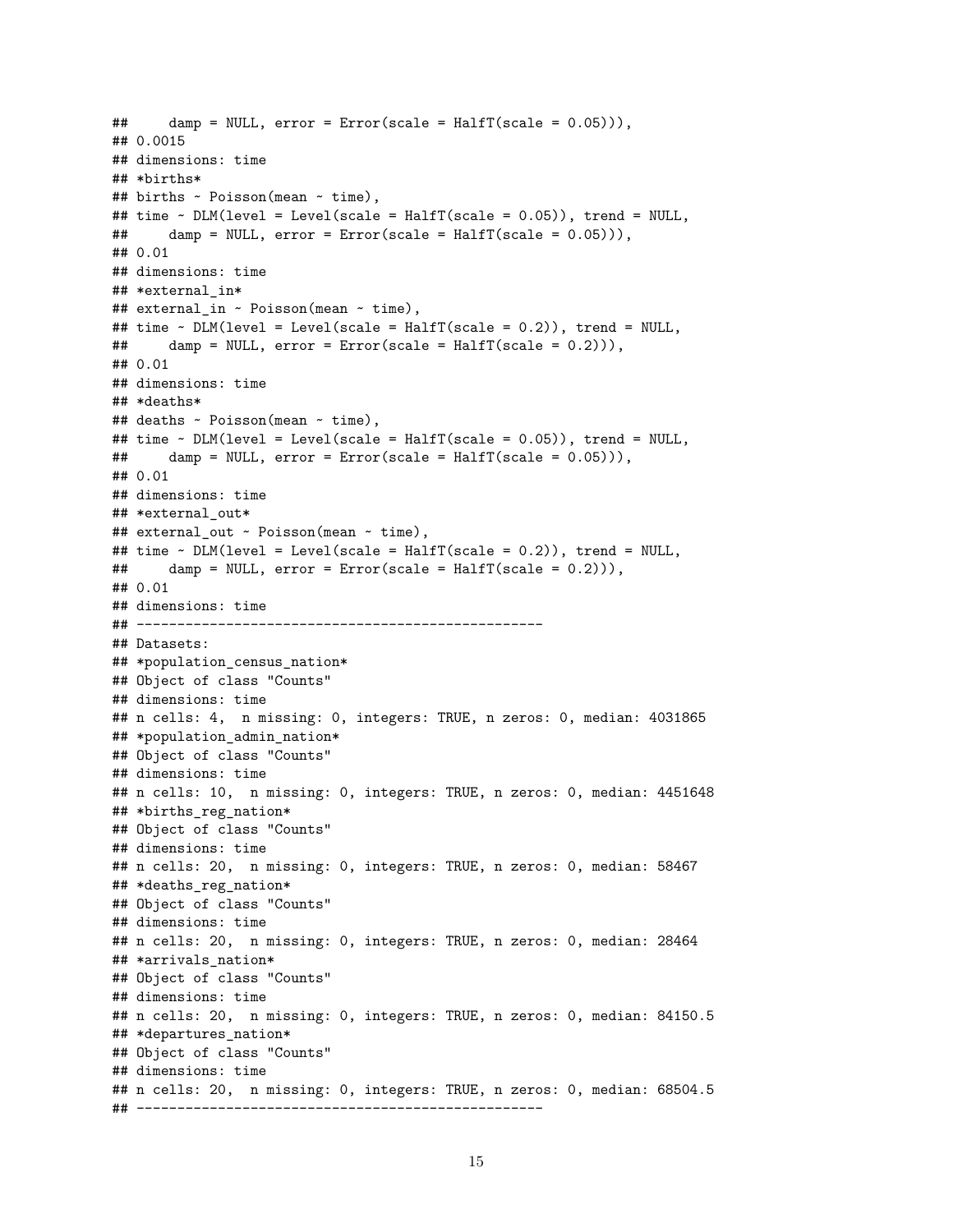```
## Data models:
## *population_census_nation*
## population_census_nation ~ NormalFixed(mean = mean, sd = sd),
## "population"
## dimensions: time
## *population admin nation*
## population_admin_nation ~ Poisson(mean ~ 1),
## `(Intercept)` ~ ExchFixed(sd = 0.025),
\texttt{\#}\# HalfT(scale = 0.025),
## 0.001,
## "population"
## dimensions: time
## *births_reg_nation*
## births_reg_nation ~ PoissonBinomial(prob = 0.98),
## "births"
## dimensions: time
## *deaths_reg_nation*
## deaths reg nation \sim PoissonBinomial(prob = 0.99),
## "deaths"
## dimensions: time
## *arrivals_nation*
## arrivals_nation ~ Poisson(mean ~ 1),
## `(Intercept)` ~ ExchFixed(sd = 0.025),
## 0.8,
## 1.2,
## HalfT(scale = 0.025),
## 0.01,
## "external_in"
## dimensions: time
## *departures_nation*
## departures_nation ~ Poisson(mean ~ 1),
## `(Intercept)` ~ ExchFixed(sd = 0.025),
## 0.8,
## 1.2,
\# HalfT(scale = 0.025),
## 0.01,
## "external out"
## dimensions: time
## --------------------------------------------------
## MCMC statistics:
## nBurnin: 500000, nSim: 500000, nChain: 4, nThin: 1000, nIteration: 2000
##
## Metropolis-Hastings updates:
## jump acceptance
## systemModels.population.likelihood.count 0.002 0.349
## systemModels.births.likelihood.rate 0.010 0.427
## systemModels.external_in.likelihood.rate 0.010 0.382
## systemModels.deaths.likelihood.rate 0.010 0.531
## systemModels.external_out.likelihood.rate 0.010 0.411
## dataModels.population_admin_nation.likelihood.rate 0.001 0.371
## dataModels.arrivals_nation.likelihood.rate 0.010 0.377
## dataModels.departures_nation.likelihood.rate 0.010 0.399
## autocorr
## systemModels.population.likelihood.count 0.512
```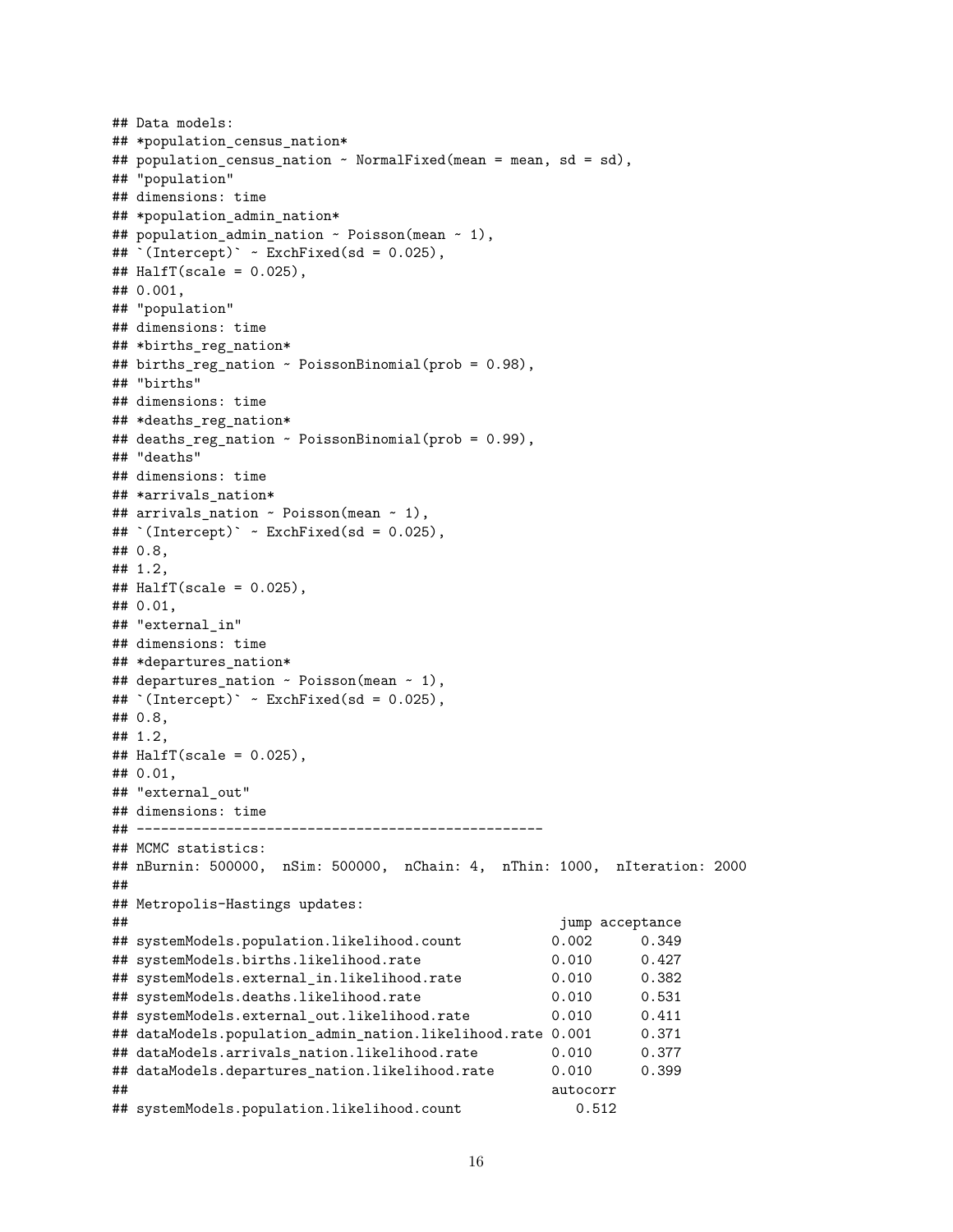|    | ## systemModels.births.likelihood.rate                                 | 0.119          |                          |              |
|----|------------------------------------------------------------------------|----------------|--------------------------|--------------|
|    | ## systemModels.external_in.likelihood.rate                            | 0.653          |                          |              |
|    | ## systemModels.deaths.likelihood.rate                                 | 0.079          |                          |              |
|    | ## systemModels.external_out.likelihood.rate                           | 0.627          |                          |              |
|    | ## dataModels.population_admin_nation.likelihood.rate                  | 0.678          |                          |              |
|    | ## dataModels.arrivals_nation.likelihood.rate                          | 0.652          |                          |              |
|    | ## dataModels.departures_nation.likelihood.rate                        | 0.629          |                          |              |
| ## |                                                                        |                |                          |              |
|    | ## parameters:                                                         |                |                          |              |
| ## |                                                                        | Rhat           | 2.5%                     |              |
|    | ## account.population                                                  | 1.05           | 3737590                  |              |
|    | ## account.births                                                      | 1.01           | 54012                    |              |
|    | ## account.external in                                                 | . 1.12         | 59934                    |              |
|    | ## account.deaths                                                      | 1.00           | 26881                    |              |
|    | ## account.external_out                                                | 1.08           | 54014                    |              |
|    | ## systemModels.population.likelihood.count                            | 1.05           | 3737976                  |              |
|    | ## systemModels.population.prior.mean                                  | 1.05           | 15.1                     |              |
|    | ## systemModels.population.hyper.time.scaleLevel                       | 1.00           | 0.000173                 |              |
|    | ## systemModels.population.hyper.time.scaleTrend                       | 1.00           | 0.000363                 |              |
|    | ## systemModels.population.hyper.time.scaleError                       | 1.01           | 0.000661                 |              |
|    | ## systemModels.births.likelihood.rate                                 | 1.01           | 0.0128                   |              |
|    | ## systemModels.births.prior.mean                                      | 1.01           | $-4.35$                  |              |
|    | ## systemModels.births.hyper.time.scaleLevel                           | 1.00           | 0.0153                   |              |
|    | ## systemModels.births.hyper.time.scaleError                           | 1.00           | 0.00678                  |              |
|    | ## systemModels.external_in.likelihood.rate                            | . 1.12         | 0.0156                   |              |
|    | ## systemModels.external_in.prior.mean                                 | 1.03           | $-4.14$                  |              |
|    | ## systemModels.external_in.hyper.time.scaleLevel                      | 1.00           | 0.0405                   |              |
|    | ## systemModels.external_in.hyper.time.scaleError                      | 1.02           | 0.0419                   |              |
|    | ## systemModels.deaths.likelihood.rate                                 | 1.01           | 0.00661                  |              |
|    | ## systemModels.deaths.prior.mean                                      | 1.01           | $-5.01$                  |              |
|    | ## systemModels.deaths.hyper.time.scaleLevel                           | 1.00           | 0.00542                  |              |
|    | ## systemModels.deaths.hyper.time.scaleError                           | 1.02           | 0.00646                  |              |
|    | ## systemModels.external_out.likelihood.rate                           | 1.07           | 0.0124                   |              |
|    | ## systemModels.external_out.prior.mean                                | 1.03           | $-4.37$                  |              |
|    | ## systemModels.external_out.hyper.time.scaleLevel                     | 1.00           | 0.00705                  |              |
|    | ## systemModels.external_out.hyper.time.scaleError                     | 1.00           | 0.0375                   |              |
|    | ## dataModels.population_admin_nation.likelihood.rate                  | 1.05           | 1.01                     |              |
|    | ## dataModels.population_admin_nation.prior.mean                       | 1.00           | 0.00832                  |              |
|    | ## dataModels.population_admin_nation.prior.sd                         |                | 1.06 0.0000127           |              |
|    | ## dataModels.arrivals_nation.likelihood.rate                          | . 1.12         | 0.848                    |              |
|    | ## dataModels.arrivals_nation.prior.mean                               | 1.01           | $-0.0325$                |              |
|    | ## dataModels.arrivals_nation.prior.sd                                 | . 1.17         | 0.00432                  |              |
|    | ## dataModels.departures_nation.likelihood.rate                        | 1.07           | 0.868                    |              |
|    | ## dataModels.departures_nation.prior.mean                             | 1.03           | $-0.0373$                |              |
|    | ## dataModels.departures_nation.prior.sd                               | . 1.12         | 0.00535                  |              |
| ## |                                                                        | 50%            |                          | 97.5% length |
|    | ## account.population                                                  |                | 4170990 4649138          | 21           |
|    | ## account.births                                                      |                |                          |              |
|    |                                                                        | 58489<br>84046 | 64266                    | 20           |
|    | ## account.external_in<br>## account.deaths                            | 28458          | 115671                   | 20           |
|    |                                                                        |                | 31555                    | 20           |
|    | ## account.external_out<br>## systemModels.population.likelihood.count | 67254          | 91679<br>4171783 4649255 | 20<br>21     |
|    |                                                                        | 15.2           | 15.4                     | 21           |
|    | ## systemModels.population.prior.mean                                  |                |                          |              |
|    | ## systemModels.population.hyper.time.scaleLevel                       |                | 0.00169 0.00566          | 1            |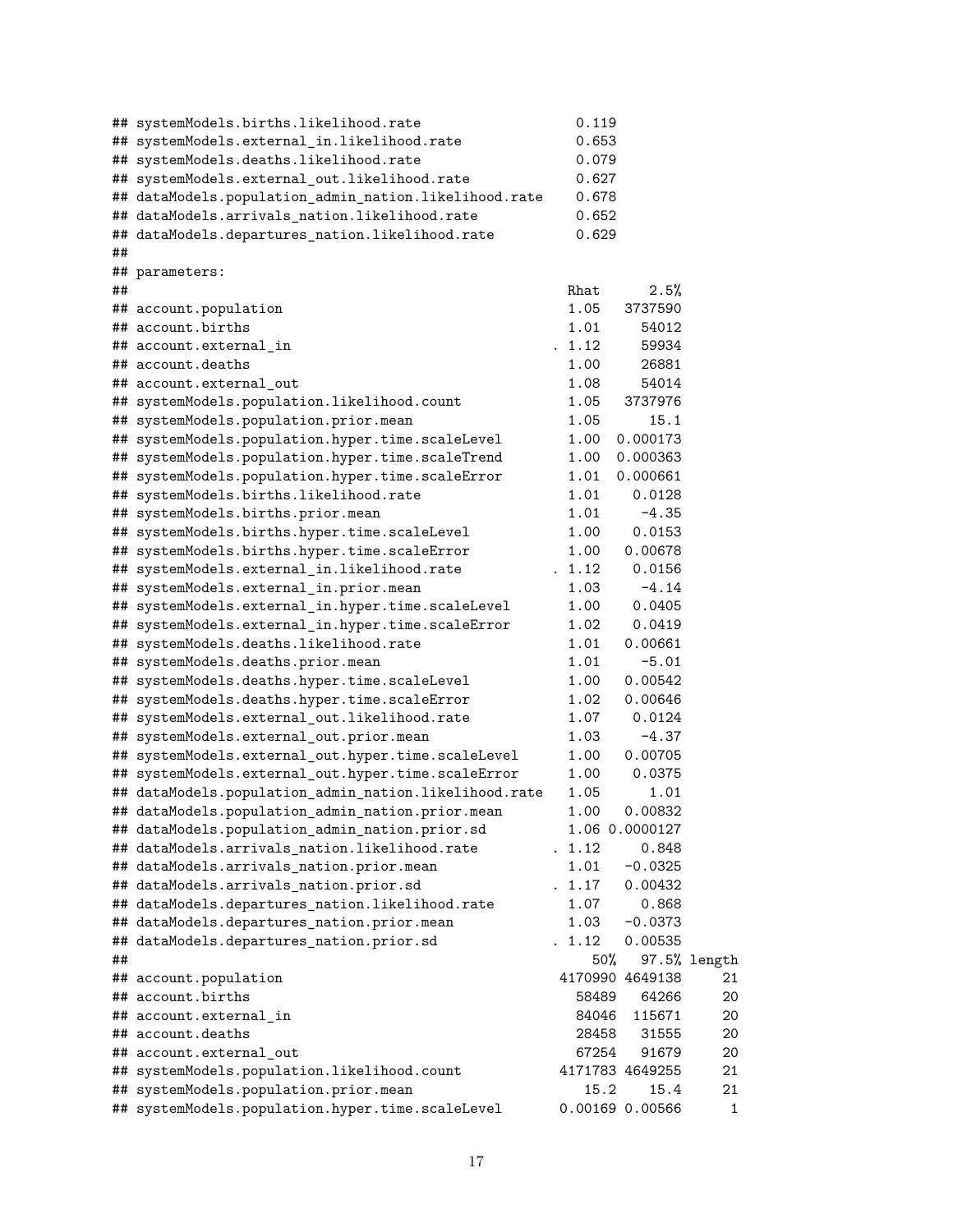|    | ## systemModels.population.hyper.time.scaleTrend      |                  | 0.00296 0.00521 | $\mathbf{1}$ |
|----|-------------------------------------------------------|------------------|-----------------|--------------|
|    | ## systemModels.population.hyper.time.scaleError      | 0.00167          | 0.0286          | $\mathbf{1}$ |
|    | ## systemModels.births.likelihood.rate                | 0.0143           | 0.0152          | 20           |
|    | ## systemModels.births.prior.mean                     | $-4.24$          | $-4.18$         | 20           |
|    | ## systemModels.births.hyper.time.scaleLevel          | 0.0258           | 0.0391          | $\mathbf 1$  |
|    | ## systemModels.births.hyper.time.scaleError          | 0.0159           | 0.0466          | $\mathbf{1}$ |
|    | ## systemModels.external_in.likelihood.rate           | 0.0199           | 0.0257          | 20           |
|    | ## systemModels.external_in.prior.mean                | $-3.91$          | $-3.66$         | 20           |
|    | ## systemModels.external_in.hyper.time.scaleLevel     | 0.0848           | 0.142           | $\mathbf{1}$ |
|    | ## systemModels.external_in.hyper.time.scaleError     | 0.0848           | 0.18            | 1            |
|    | ## systemModels.deaths.likelihood.rate                |                  | 0.00686 0.00733 | 20           |
|    | ## systemModels.deaths.prior.mean                     | $-4.98$          | $-4.93$         | 20           |
|    | ## systemModels.deaths.hyper.time.scaleLevel          | 0.012            | 0.0246          | $\mathbf{1}$ |
|    | ## systemModels.deaths.hyper.time.scaleError          | 0.0156           | 0.0224          | $\mathbf{1}$ |
|    | ## systemModels.external out.likelihood.rate          | 0.0164           | 0.0209          | 20           |
|    | ## systemModels.external_out.prior.mean               | $-4.12$          | $-3.9$          | 20           |
|    | ## systemModels.external_out.hyper.time.scaleLevel    | 0.0908           | 0.178           | $\mathbf{1}$ |
|    | ## systemModels.external_out.hyper.time.scaleError    | 0.0895           | 0.57            | $\mathbf{1}$ |
|    | ## dataModels.population_admin_nation.likelihood.rate | 1.01             | 1.02            | 10           |
|    | ## dataModels.population_admin_nation.prior.mean      | 0.0137           | 0.0173          | 10           |
|    | ## dataModels.population_admin_nation.prior.sd        | 0.000619 0.00603 |                 | $\mathbf{1}$ |
|    | ## dataModels.arrivals_nation.likelihood.rate         | 1.01             | 1.14            | 20           |
|    | ## dataModels.arrivals_nation.prior.mean              | 0.00169          | 0.0406          | 20           |
|    | ## dataModels.arrivals_nation.prior.sd                | 0.0649           | 0.112           | $\mathbf{1}$ |
| ## | dataModels.departures_nation.likelihood.rate          | 0.991            | 1.15            | 20           |
|    | ## dataModels.departures_nation.prior.mean            | $-0.0106$        | 0.0552          | 20           |
|    | ## dataModels.departures_nation.prior.sd              | 0.0586           | 0.118           | $\mathbf{1}$ |
|    |                                                       |                  |                 |              |

# **Results for the National Demographic Account**

```
#Population estimates
population <- fetch(filename, where = c("account", "population"))
direct <- bind_rows(population_census_df, population_admin_df) %>%
    mutate(count = 1e-6 * count) %>%
    mutate(variant = factor(variant,
                           levels = c("Census", "Admin")))
pch <- c(1L, NA_integer_)
lty <- c("blank", "solid")
p <- dplot(~ time,
           data = 1e-6 * population,
           col = "grey70",xlab = "",
           ylab = "",
           as.table = TRUE,
           scales = list(tck = 0.3),
           prob = c(0.025, 0.975),
           par.settings = list(fontsize = list(text = 7),
                              strip.background = list(col = "grey90")),
           key = list(text = list(levels(direct$variant)),
                     lines = list(lty = lty,
```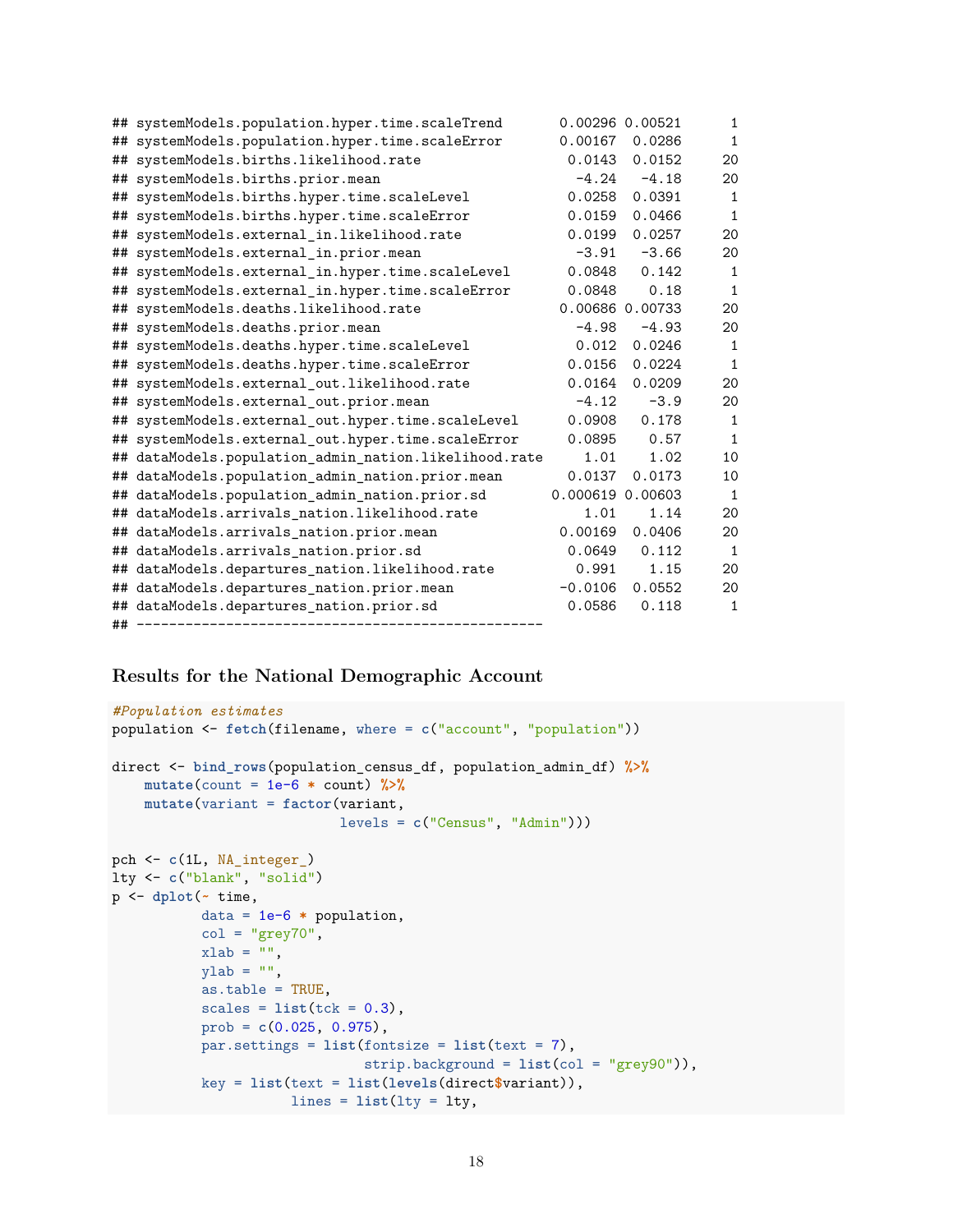```
pch = pch,
                                   col = "black",type = "b",cex = 0.7,
                      divide = 1,
                      padding.text = 0.5,
                      columns = 2)p <- p + as.layer(xyplot(count ~ time,
                         data = direct,
                         groups = variant,
                         scales = list(tck = 0.3),
                         par.settings = list(fontsize = list(text = 7, points = 6),
                                              strip.background = list(col = "grey90")),
                         type = "b",lty = lty,pch = pch,
                         xlab = "",
                         ylab = "",
                         col = "black"))
plot(p)
```


```
#Widths of 95% credible intervals for population estimates
##NEED TO CHECK CODE, COMPARE WITH THE GRAPH IN THE BOOK
popn_cred_int <- fetch(filename, where = c("account", "population")) %>%
    collapselterations(prob = c(0.1, 0.9))
```

```
widths <- slab(popn_cred_int, dimension = "quantile", element = 2) -
    slab(popn_cred_int, dimension = "quantile", element = 1)
```

```
p <- dplot(~ time,
           data = 1e-3 * widths,
           xlab = "",
           ylab = "",
           as.table = TRUE,
           col = "black",ylim = c(-0.2, NA),
           scales = list(tck = 0.3),lattice.options = modifyList(lattice.options(),
                                        list(skip.boundary.labels = 0)),
           par.settings = list(fontsize = list(text = 6),
                               strip.background = list(col = "grey90")))
p <- p + latticeExtra::layer(panel.abline(v = c(1996, 2001, 2006, 2013),
```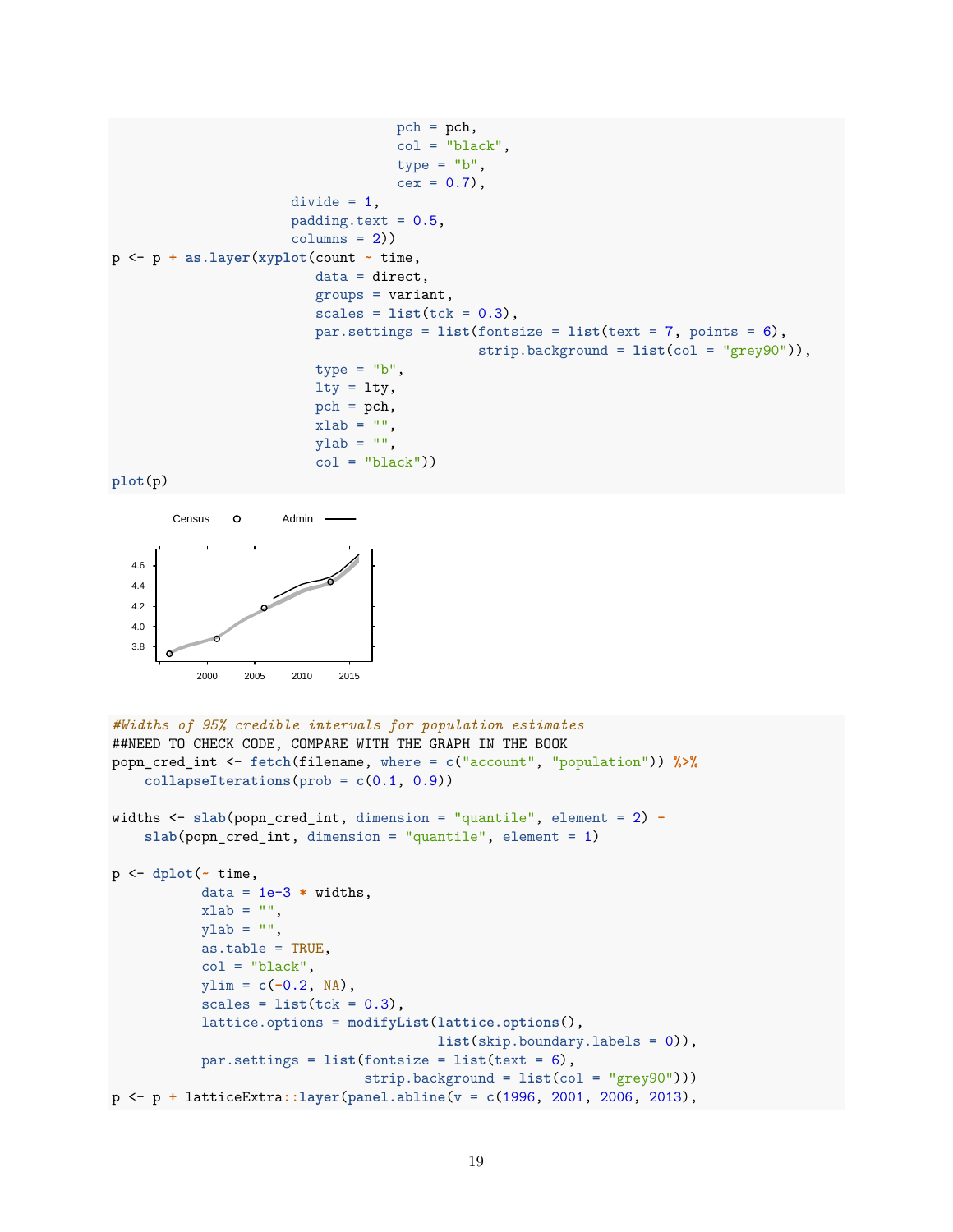```
lty = "dotted",
col = "black",under = TRUE))
```
**plot**(p)



```
#Estimates of international migration
Immigration <- fetch(filename, where = c("account", "external_in"))
Emigration <- fetch(filename, where = c("account", "external_out"))
components <- dbind(Immigration,
                    Emigration,
                    along = "component")
arrivals_df <- arrivals %>%
    collapseDimension(margin = "time") %>%
    as.data.frame(direction = "long", midpoints = "time") %>%
    mutate(variant = "Arrivals")
departures_df <- departures %>%
    collapseDimension(margin = "time") %>%
    as.data.frame(direction = "long", midpoints = "time") %>%
    mutate(variant = "Departures")
combined <- bind_rows(arrivals_df, departures_df) %>%
    mutate(count = 1e-3 * count) %>%
    mutate(variant = factor(variant,
                            levels = c("Arrivals", "Departures"),
                            labels = c("Arrivals", "Departures")))
p <- dplot(~ time | component,
           data = 1e-3 * components,
           col = "grey",xlab = "",
           ylab = "",
           as.table = TRUE,
           scales = list(tck = 0.3),
           ylim = c(-5, 135),
           midpoints = "time",
           par.settings = list(fontsize = list(text = 6),
                               strip.background = list(col = "grey90")))
p <- p + as.layer(xyplot(count ~ time | variant,
                         data = combined,scales = list(tck = 0.3),
```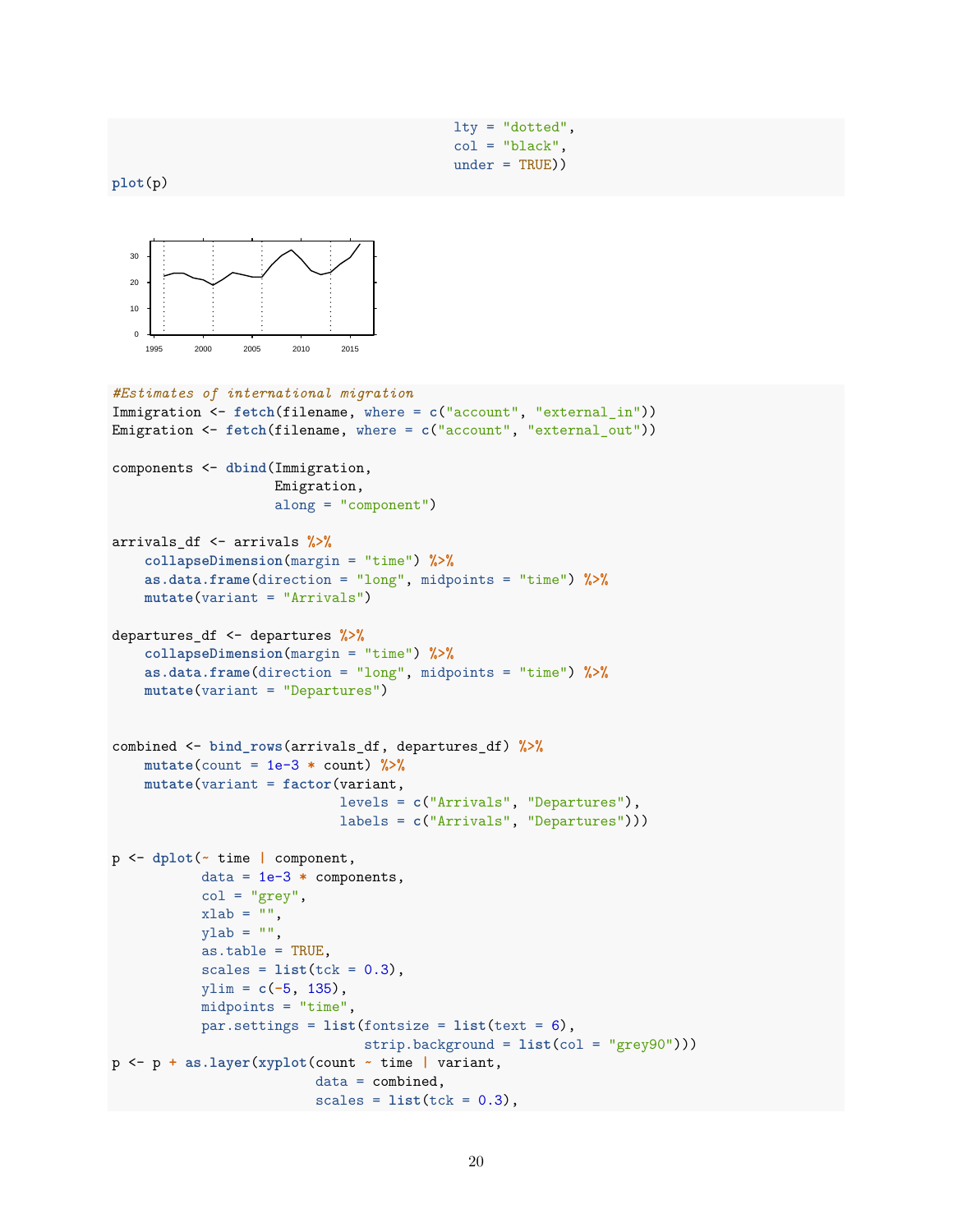```
par.settings = list(fontsize = list(text = 7),
                    strip.background = list(col = "grey90")),
type = "1",
xlab = "",
ylab = "",
col = "black"))
```
**plot**(p)



 $x$ lab = "",  $y$ lab = "",

midpoints = "time", ylim = **c**(**-**0.05, NA), as.table = TRUE,

 $scales = list(tck = 0.3),$ 

p <- p **+** latticeExtra**::layer**(**panel.abline**(h = 1,

par.settings = **list**(fontsize = **list**(text = 6),

```
#Coverage ratios for international migration
coverage <- dbind("Arrivals" = fetchCoverage(filename, dataset = "arrivals_nation"),
                  "Departures" = fetchCoverage(filename, dataset = "departures_nation"),
                  along = "dataset")
p <- dplot(~ time | dataset,
           data = coverage,
           col = "grey",
```
strip.background = **list**(col = "grey90")))

 $col = "black",$  $lty = "dotted")$ 

```
plot(p)
```
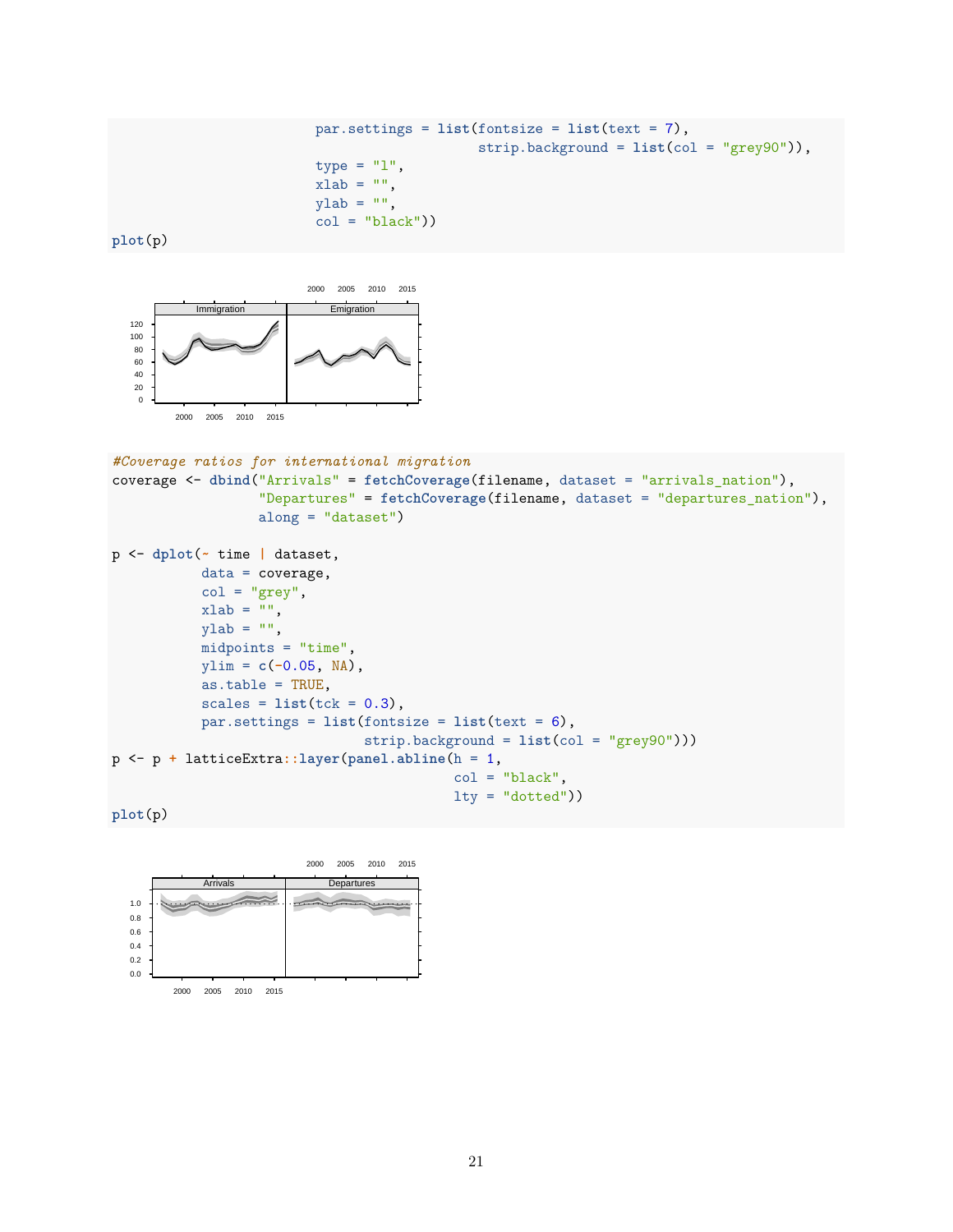**Fit an Alternative Model for Sensitivity Tests for the National Demographic Account**

```
filename_sens <- "new_zealand_nation_sens.est"
if(!file.exists(filename_sens)) {
   population_census_nation <- population_census %>%
        collapseDimension(margin = "time")
   population_admin_nation <- population_admin %>%
        collapseDimension(margin = "time")
   births_reg_nation <- births_reg %>%
        collapseDimension(margin = "time")
   deaths_reg_nation <- deaths_reg %>%
        collapseDimension(margin = "time")
   arrivals_nation <- arrivals %>%
        collapseDimension(margin = "time")
   departures_nation <- departures %>%
        collapseDimension(margin = "time")
    #Initial account
   population_nation <- extrapolate(population_admin_nation,
                              labels = 1996:2006,
                              growth = growth(population_admin_nation, type = "linear"),
                              type = "linear") %>%
        toInteger(force = TRUE)
   account <- Movements(population = population_nation,
                         births = births reg nation,
                         entries = list(external_in = arrivals_nation),
                         exits = list(deaths = deaths_reg_nation,
                                      external_out = departures_nation)) %>%
        makeConsistent()
    #Set up system models
    systemModels <- list(Model(population ~ Poisson(mean ~ time, useExpose = FALSE),
                               time \sim DLM(level = Level(scale = Half(Scale = 0.05)),
                                          trend = Trend(scale = HalfT(scale = 0.05)),damp = NULL,
                                          error = Error(scale = Half(scale = 0.05))),
                               jump = 0.0015,
                         Model(births ~ Poisson(mean ~ time),
                               time \sim DLM(level = Level(scale = HalfT(scale = 0.05)),trend = NULL,
                                          damp = NULL,error = Error(scale = HalfTscale = 0.05)),
                               jump = 0.01,
                         Model(deaths ~ Poisson(mean ~ time),
                               time \sim DLM(level = Level(scale = HalfT(scale = 0.05)),trend = NULL,
                                          damp = NULL,error = Error(scale = HalfT(scale = 0.05))),
                               jump = 0.01,
                         Model(external_in ~ Poisson(mean ~ time),
                               time \sim DLM(level = Level(scale = Half(Scale = 0.2)),
                                          trend = NULL,
                                          damp = NULL,
```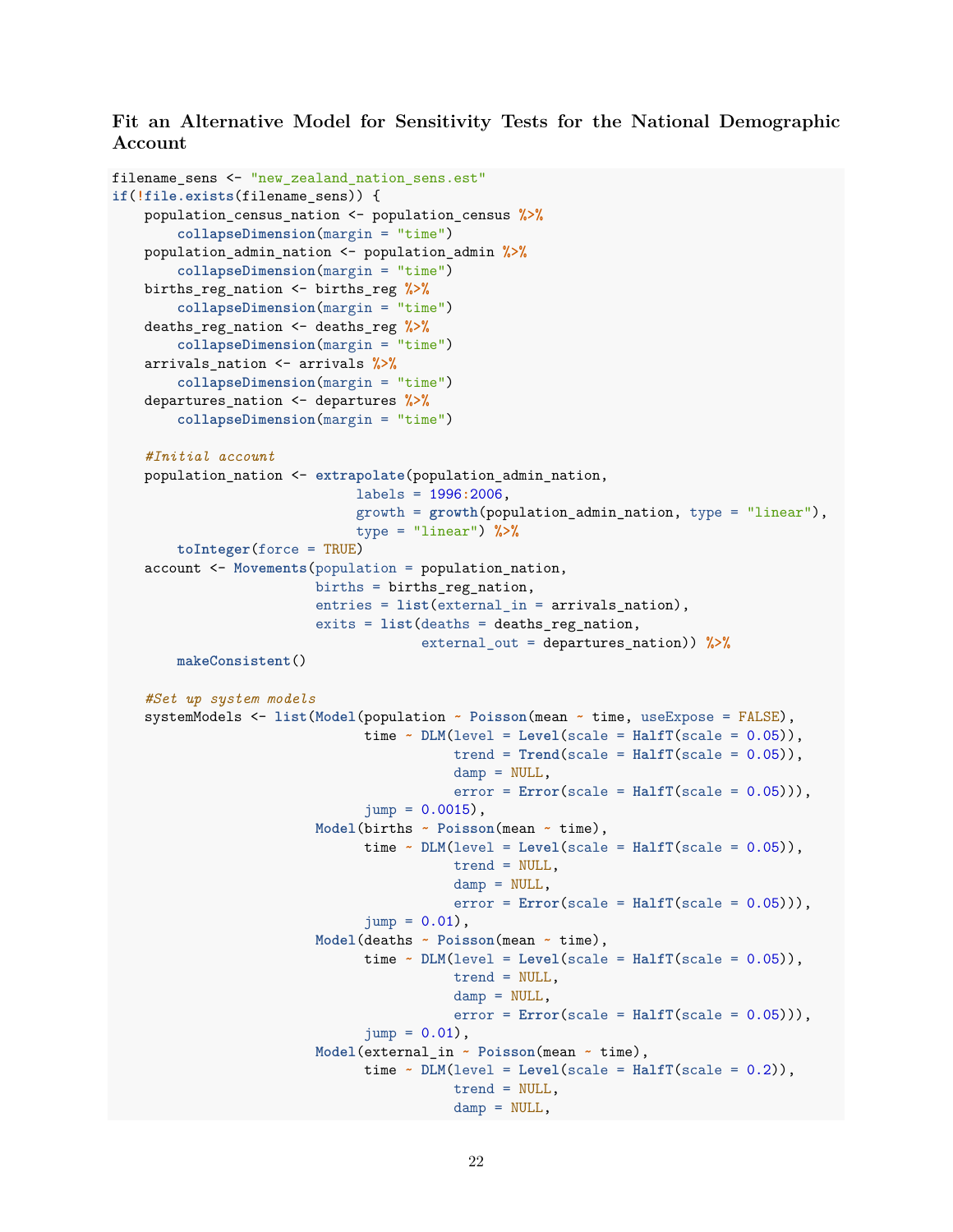```
error = Error(scale = HalfT(scale = 0.2))),
                            jump = 0.01,
                     Model(external_out ~ Poisson(mean ~ time),
                           time \sim DLM(level = Level(scale = Half(Scale = 0.2)),
                                       trend = NULL,
                                       damp = NULL,error = Error(scale = HalfT(scale = 0.2))),
                            jump = 0.01)#Get datasets.
datasets <- list(population_census_nation = population_census_nation,
                 population admin nation = population admin nation,
                 births_reg_nation = births_reg_nation,
                 deaths_reg_nation = deaths_reg_nation,
                 arrivals_nation = arrivals_nation,
                 departures_nation = departures_nation)
#Set up data models
sd <- population_census_nation %>%
    collapseDimension(margin = "time") %>%
    as("Values")
sd <- sd * 0.0025
mean <- sd / sd
dataModels <- list(Model(population_census_nation ~ NormalFixed(mean = mean, sd = sd*2),
                         series = "population"),
                   Model(population_admin_nation ~ Poisson(mean ~ 1),
                          \Gamma(Intercept)\Gamma ~ ExchFixed(sd = 0.025),
                         series = "population",
                         priorSD = HalfT(scale = 0.025),
                         jump = 0.001,
                   Model(births_reg_nation ~ PoissonBinomial(prob = 0.98),
                         series = "births"),
                   Model(deaths_reg_nation ~ PoissonBinomial(prob = 0.99),
                          series = "deaths"),
                   Model(arrivals_nation ~ Poisson(mean ~ 1),
                         \Gamma(Intercept)\Gamma ~ ExchFixed(sd = 0.025),
                         lower = 0.8,upper = 1.2,
                         priorSD = HalfT(scale = 0.025),
                         series = "external_in",
                          jump = 0.01,
                   Model(departures_nation ~ Poisson(mean ~ 1),
                          \Gamma(Intercept)\Gamma ~ ExchFixed(sd = 0.025),
                         lower = 0.8,upper = 1.2,
                         priorSD = HalfT(scale = 0.025),
                         series = "external_out",
                         jump = 0.01)#Estimate account.
n_burnin <- 500000
```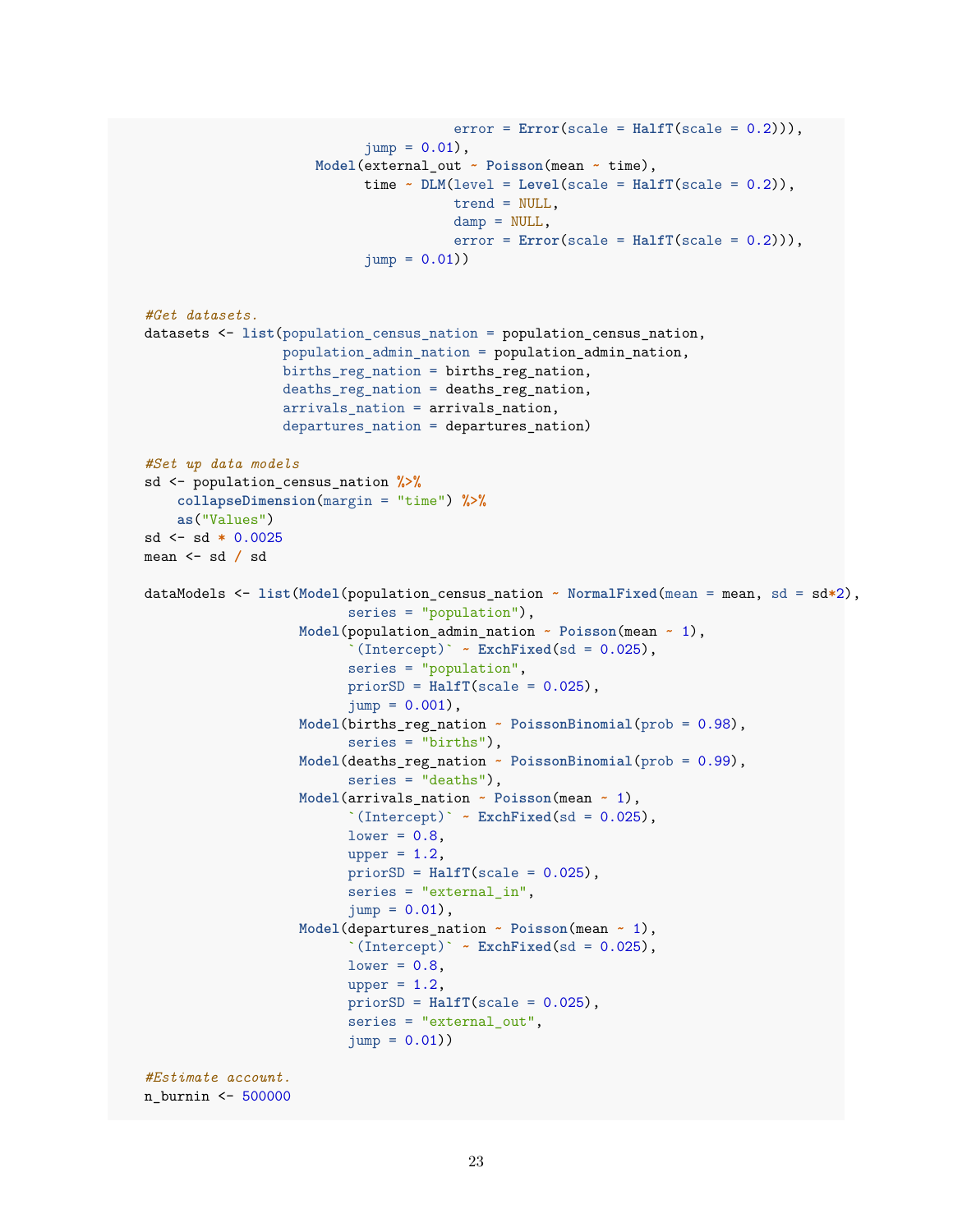```
n_sim <- 500000
    n_{chain} < 4n_thin <- 1000
    set.seed(0)
    estimateAccount(account = account,
                systemModels = systemModels,
                datasets = datasets,
                dataModels = dataModels,
                filename = filename_sens,
               nBurnin = n_burnin,
                nSim = n_sim,nChain = n_{chain},
               nThin = n_thin)}
fetchSummary(filename_sens)
## --------------------------------------------------
## Account:
## *population*
## dimensions: time
## n cells: 21
## *births*
## dimensions: time
## n cells: 20
## *external_in*
## dimensions: time
## n cells: 20
## *deaths*
## dimensions: time
## n cells: 20
## *external out*
## dimensions: time
## n cells: 20
## --------------------------------------------------
## System models:
## *population*
## population ~ Poisson(mean ~ time, useExpose = FALSE),
## time ~ DLM(level = Level(scale = HalfT(scale = 0.05)), trend = Trend(scale = HalfT(scale = 0.05)),
## damp = NULL, error = Error(scale = HalfT(scale = 0.05))),
## 0.0015
## dimensions: time
## *births*
## births ~ Poisson(mean ~ time),
## time ~ DLM(level = Level(scale = HalfT(scale = 0.05)), trend = NULL,
\## damp = NULL, error = Error(scale = HalfT(scale = 0.05))),
## 0.01
## dimensions: time
## *external in*
## external_in ~ Poisson(mean ~ time),
## time ~ DLM(level = Level(scale = HalfT(scale = 0.2)), trend = NULL,
## damp = NULL, error = Error(scale = HalfT(scale = 0.2))),
## 0.01
```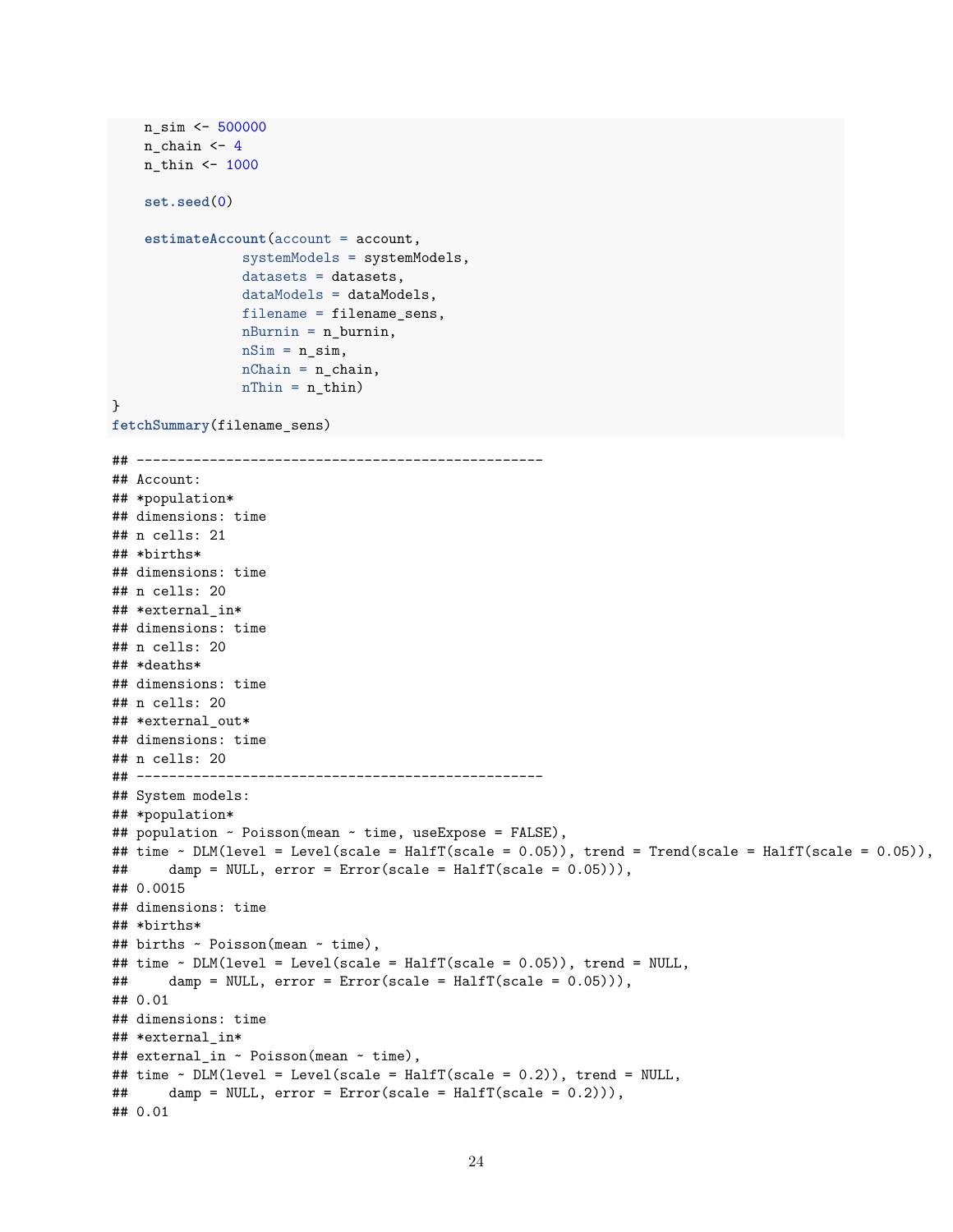```
## dimensions: time
## *deaths*
## deaths ~ Poisson(mean ~ time),
## time ~ DLM(level = Level(scale = HalfT(scale = 0.05)), trend = NULL,
## damp = NULL, error = Error(scale = HalfT(scale = 0.05))),
## 0.01
## dimensions: time
## *external out*
## external_out ~ Poisson(mean ~ time),
## time ~ DLM(level = Level(scale = HalfT(scale = 0.2)), trend = NULL,
## damp = NULL, error = Error(scale = HalfT(scale = 0.2))),
## 0.01
## dimensions: time
## --------------------------------------------------
## Datasets:
## *population_census_nation*
## Object of class "Counts"
## dimensions: time
## n cells: 4, n missing: 0, integers: TRUE, n zeros: 0, median: 4031865
## *population admin nation*
## Object of class "Counts"
## dimensions: time
## n cells: 10, n missing: 0, integers: TRUE, n zeros: 0, median: 4451648
## *births_reg_nation*
## Object of class "Counts"
## dimensions: time
## n cells: 20, n missing: 0, integers: TRUE, n zeros: 0, median: 58467
## *deaths_reg_nation*
## Object of class "Counts"
## dimensions: time
## n cells: 20, n missing: 0, integers: TRUE, n zeros: 0, median: 28464
## *arrivals_nation*
## Object of class "Counts"
## dimensions: time
## n cells: 20, n missing: 0, integers: TRUE, n zeros: 0, median: 84150.5
## *departures_nation*
## Object of class "Counts"
## dimensions: time
## n cells: 20, n missing: 0, integers: TRUE, n zeros: 0, median: 68504.5
## --------------------------------------------------
## Data models:
## *population_census_nation*
## population_census_nation ~ NormalFixed(mean = mean, sd = sd *
## 2),
## "population"
## dimensions: time
## *population_admin_nation*
## population_admin_nation ~ Poisson(mean ~ 1),
\# (Intercept) \sim ExchFixed(sd = 0.025),
\texttt{\#}\# HalfT(scale = 0.025),
## 0.001,
## "population"
## dimensions: time
## *births_reg_nation*
```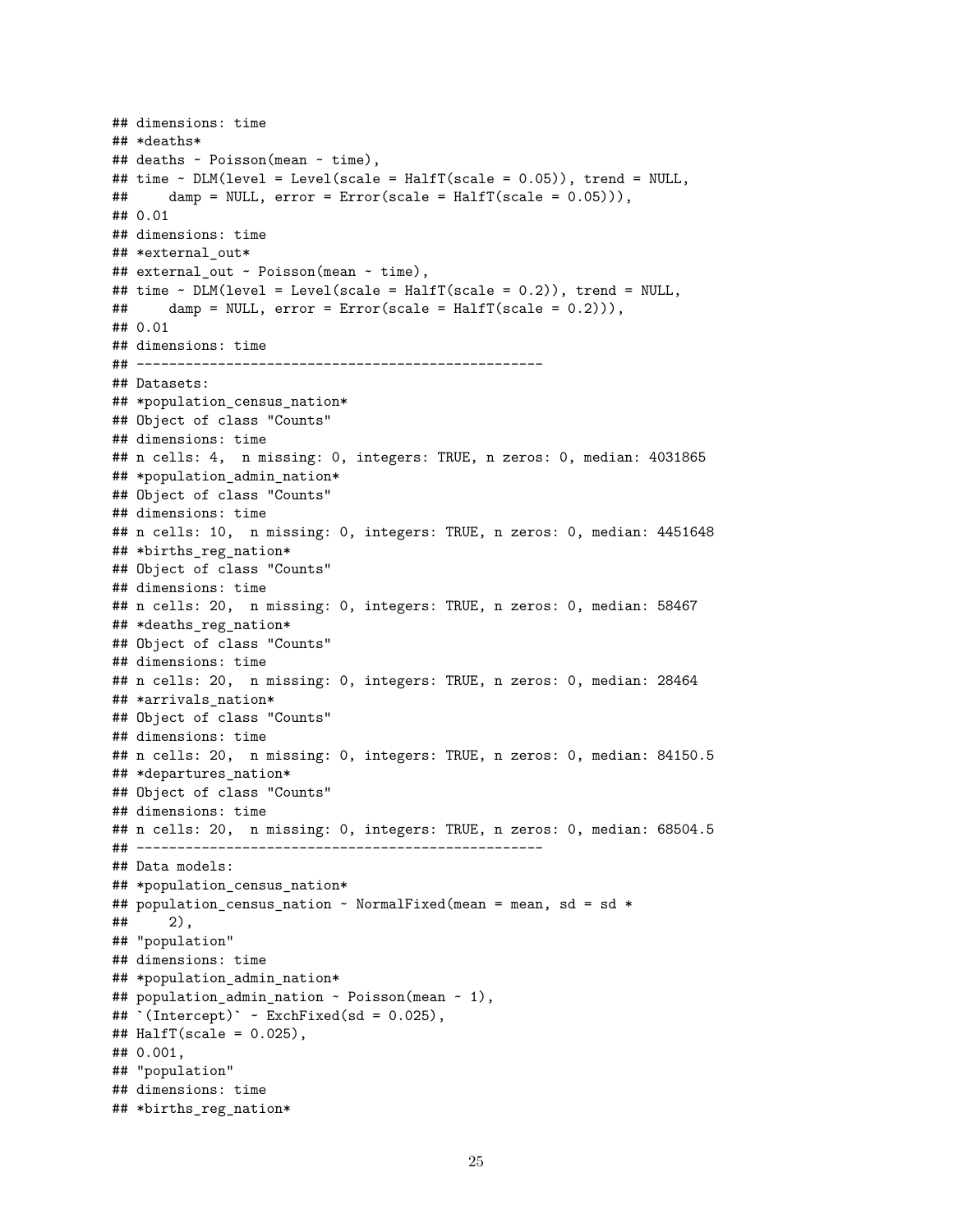```
## births_reg_nation ~ PoissonBinomial(prob = 0.98),
## "births"
## dimensions: time
## *deaths_reg_nation*
## deaths_reg_nation ~ PoissonBinomial(prob = 0.99),
## "deaths"
## dimensions: time
## *arrivals nation*
## arrivals_nation ~ Poisson(mean ~ 1),
## `(Intercept)` ~ ExchFixed(sd = 0.025),
## 0.8,
## 1.2,
\texttt{\#}\# HalfT(scale = 0.025),
## 0.01,
## "external_in"
## dimensions: time
## *departures_nation*
## departures nation \sim Poisson(mean \sim 1),
\text{#}\text{#} (Intercept) ~ ExchFixed(sd = 0.025),
## 0.8,
## 1.2,
\texttt{\#}\# HalfT(scale = 0.025),
## 0.01,
## "external out"
## dimensions: time
## --------------------------------------------------
## MCMC statistics:
## nBurnin: 500000, nSim: 500000, nChain: 4, nThin: 1000, nIteration: 2000
##
## Metropolis-Hastings updates:
## jump acceptance
## systemModels.population.likelihood.count 0.002 0.349
## systemModels.births.likelihood.rate 0.010 0.428
## systemModels.external_in.likelihood.rate 0.010 0.379
## systemModels.deaths.likelihood.rate 0.010 0.532
## systemModels.external_out.likelihood.rate 0.010 0.415
## dataModels.population admin nation.likelihood.rate 0.001 0.387
## dataModels.arrivals_nation.likelihood.rate 0.010 0.371
## dataModels.departures_nation.likelihood.rate 0.010 0.403
## autocorr
## systemModels.population.likelihood.count 0.709
## systemModels.births.likelihood.rate 0.292
## systemModels.external_in.likelihood.rate 0.632
## systemModels.deaths.likelihood.rate 0.190
## systemModels.external_out.likelihood.rate 0.600
## dataModels.population_admin_nation.likelihood.rate 0.817
## dataModels.arrivals_nation.likelihood.rate 0.632
## dataModels.departures_nation.likelihood.rate 0.599
##
## parameters:
\## Rhat 2.5%
## account.population 1.03 3766381
## account.births 1.00 54004
## account.external_in 1.05 57107
```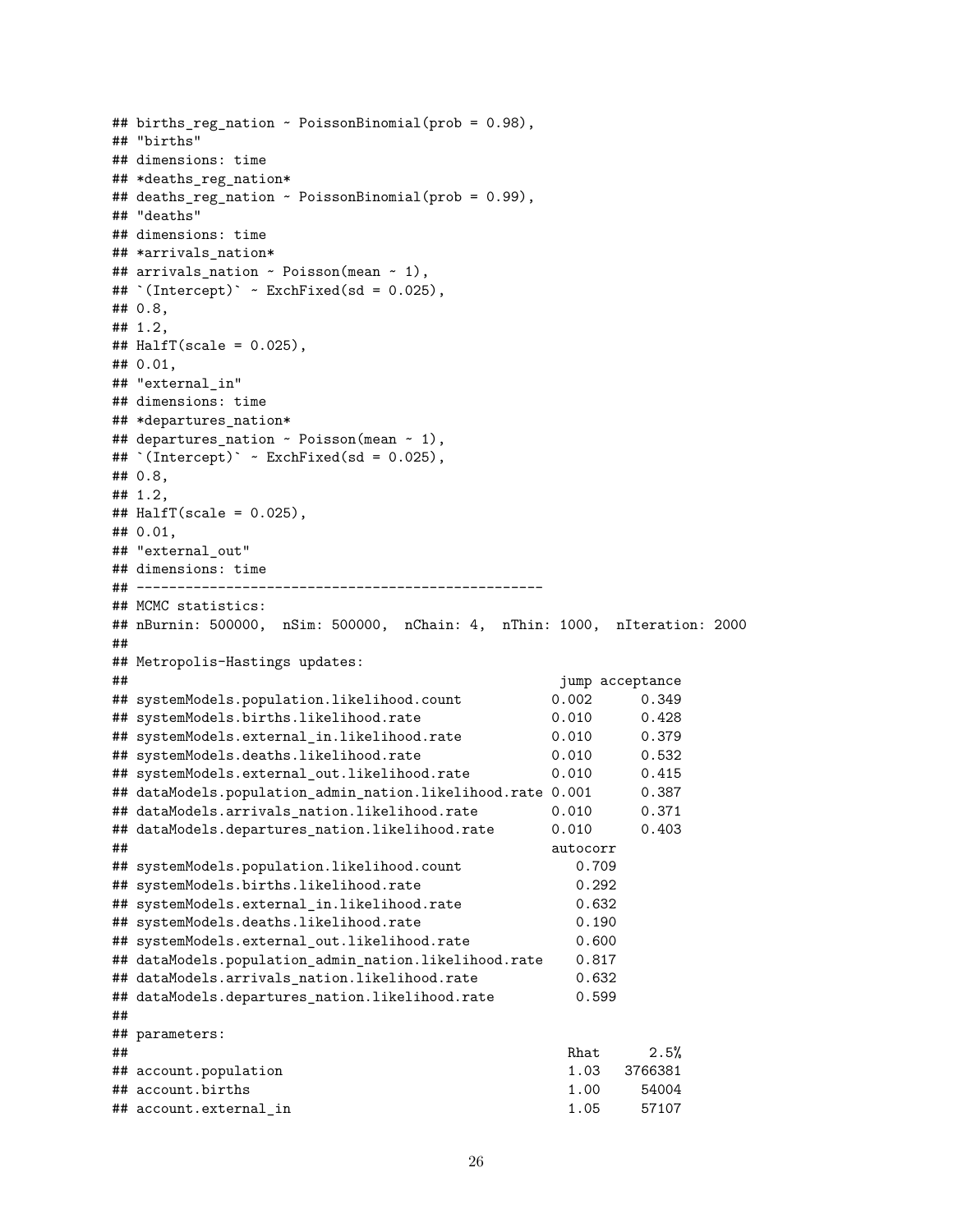|    | ## account.deaths                                     | 1.01     | 26875           |              |
|----|-------------------------------------------------------|----------|-----------------|--------------|
|    | ## account.external_out                               | 1.08     | 55036           |              |
|    | ## systemModels.population.likelihood.count           | 1.03     | 3765789         |              |
|    | ## systemModels.population.prior.mean                 | 1.08     | 15.1            |              |
|    | ## systemModels.population.hyper.time.scaleLevel      | 1.00     | 0.000139        |              |
|    | ## systemModels.population.hyper.time.scaleTrend      | 1.00     | 0.000853        |              |
|    | ## systemModels.population.hyper.time.scaleError      | 1.03     | 0.00047         |              |
|    | ## systemModels.births.likelihood.rate                | 1.02     | 0.0129          |              |
|    | ## systemModels.births.prior.mean                     | 1.01     | $-4.34$         |              |
|    | ## systemModels.births.hyper.time.scaleLevel          | 1.00     | 0.014           |              |
|    | ## systemModels.births.hyper.time.scaleError          | 1.01     | 0.00615         |              |
|    | ## systemModels.external_in.likelihood.rate           | 1.05     | 0.0148          |              |
|    | ## systemModels.external_in.prior.mean                | 1.01     | $-4.17$         |              |
|    | ## systemModels.external_in.hyper.time.scaleLevel     | 1.01     | 0.0438          |              |
|    | ## systemModels.external_in.hyper.time.scaleError     | 1.01     | 0.0369          |              |
|    | ## systemModels.deaths.likelihood.rate                | 1.01     | 0.00662         |              |
|    | ## systemModels.deaths.prior.mean                     | 1.01     | $-5.01$         |              |
|    | ## systemModels.deaths.hyper.time.scaleLevel          | 1.00     | 0.00375         |              |
|    | ## systemModels.deaths.hyper.time.scaleError          | 1.06     | 0.00973         |              |
|    | ## systemModels.external_out.likelihood.rate          | 1.08     | 0.0126          |              |
|    | ## systemModels.external_out.prior.mean               | 1.02     | $-4.34$         |              |
|    | ## systemModels.external_out.hyper.time.scaleLevel    | 1.00     | 0.0116          |              |
|    | ## systemModels.external_out.hyper.time.scaleError    | 1.01     | 0.0526          |              |
|    | ## dataModels.population_admin_nation.likelihood.rate | 1.03     | 1.01            |              |
|    | ## dataModels.population_admin_nation.prior.mean      | 1.02     | 0.0127          |              |
|    | ## dataModels.population_admin_nation.prior.sd        |          | 1.05 0.0000877  |              |
|    | ## dataModels.arrivals_nation.likelihood.rate         | 1.05     | 0.901           |              |
|    | ## dataModels.arrivals_nation.prior.mean              | 1.01     | $-0.0166$       |              |
|    | ## dataModels.arrivals_nation.prior.sd                | 1.06     | 0.00634         |              |
|    | ## dataModels.departures_nation.likelihood.rate       | 1.07     | 0.853           |              |
|    | ## dataModels.departures_nation.prior.mean            | 1.04     | $-0.0461$       |              |
|    | ## dataModels.departures_nation.prior.sd              | 1.09     | 0.00314         |              |
| ## |                                                       | 50%      |                 | 97.5% length |
|    | ## account.population                                 |          | 4155326 4622621 | 21           |
|    | ## account.births                                     | 58466    | 64258           | 20           |
|    | ## account.external in                                |          | 82564 116170    | 20           |
|    | ## account.deaths                                     | 28459    | 31545           | 20           |
|    | ## account.external out                               | 68594    | 90934           | 20           |
|    | ## systemModels.population.likelihood.count           |          | 4155561 4623520 | 21           |
|    | ## systemModels.population.prior.mean                 | 15.2     | 15.3            | 21           |
|    | ## systemModels.population.hyper.time.scaleLevel      | 0.000814 | 0.0047          | 1            |
|    | ## systemModels.population.hyper.time.scaleTrend      |          | 0.0031 0.00535  | 1            |
|    | ## systemModels.population.hyper.time.scaleError      | 0.00145  | 0.0261          | 1            |
|    | ## systemModels.births.likelihood.rate                | 0.0144   | 0.0152          | 20           |
|    | ## systemModels.births.prior.mean                     | $-4.24$  | $-4.19$         | 20           |
|    | ## systemModels.births.hyper.time.scaleLevel          | 0.0272   | 0.0449          | 1            |
|    | ## systemModels.births.hyper.time.scaleError          | 0.0202   | 0.0421          | 1            |
|    | ## systemModels.external_in.likelihood.rate           | 0.0195   | 0.0255          | 20           |
|    | ## systemModels.external_in.prior.mean                | $-3.95$  | $-3.68$         | 20           |
|    | ## systemModels.external_in.hyper.time.scaleLevel     | 0.0937   | 0.152           | 1            |
|    | ## systemModels.external_in.hyper.time.scaleError     | 0.0919   | 0.193           | 1            |
|    | ## systemModels.deaths.likelihood.rate                |          | 0.00689 0.00732 | 20           |
|    | ## systemModels.deaths.prior.mean                     | $-4.98$  | $-4.93$         | 20           |
|    | ## systemModels.deaths.hyper.time.scaleLevel          | 0.00984  | 0.0174          | 1            |
|    |                                                       |          |                 |              |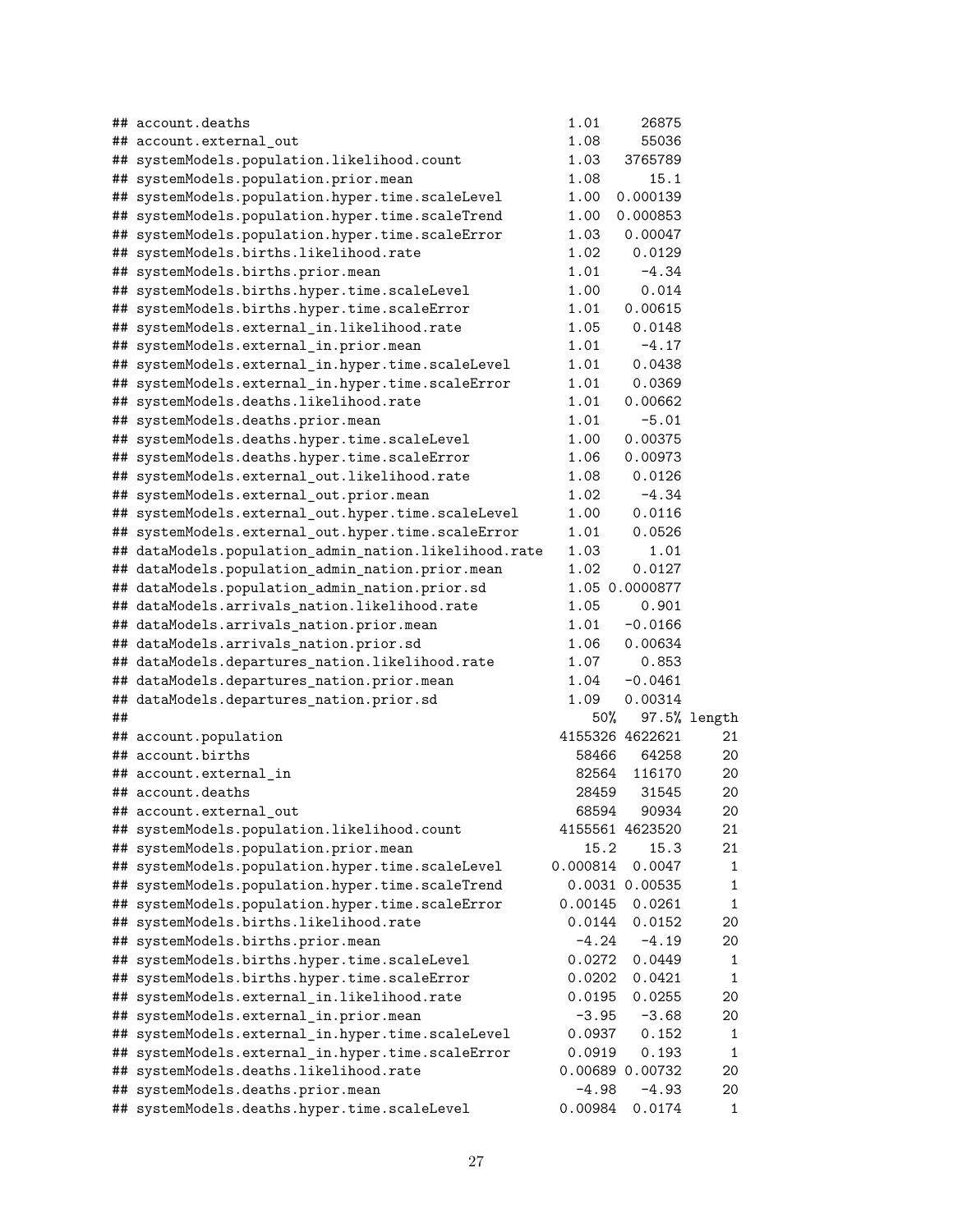|    | ## systemModels.deaths.hyper.time.scaleError          | 0.016      | 0.0323         | $\mathbf{1}$ |
|----|-------------------------------------------------------|------------|----------------|--------------|
|    | ## systemModels.external_out.likelihood.rate          | 0.0169     | 0.0208         | 20           |
|    | ## systemModels.external_out.prior.mean               | $-4.08$    | $-3.91$        | 20           |
|    | ## systemModels.external_out.hyper.time.scaleLevel    | 0.0787     | 0.135          | $\mathbf{1}$ |
|    | ## systemModels.external_out.hyper.time.scaleError    | 0.0952     | 0.159          | $\mathbf{1}$ |
|    | ## dataModels.population_admin_nation.likelihood.rate | 1.02       | 1.03           | 10           |
|    | ## dataModels.population_admin_nation.prior.mean      | 0.018      | 0.0253         | 10           |
|    | ## dataModels.population_admin_nation.prior.sd        |            | 0.0011 0.00454 | $\mathbf{1}$ |
|    | ## dataModels.arrivals_nation.likelihood.rate         | 1.02       | 1.15           | 20           |
|    | ## dataModels.arrivals_nation.prior.mean              | 0.0209     | 0.0488         | 20           |
|    | ## dataModels.arrivals_nation.prior.sd                | 0.056      | 0.0869         | $\mathbf{1}$ |
|    | ## dataModels.departures_nation.likelihood.rate       | 0.992      | 1.11           | 20           |
|    | ## dataModels.departures_nation.prior.mean            | $-0.00848$ | 0.0176         | 20           |
|    | ## dataModels.departures_nation.prior.sd              | 0.0485     | 0.105          | 1            |
| ## | ________________________________                      |            |                |              |

# **Results from the Alternative Model**

```
#National population estimates
popn_sens <- dbind(Baseline = fetch(filename, where = c("account", "population")),
                         Sensitivity = fetch(filename_sens, where = c("account", "population")),
                          along = "variant")
```

```
dplot(~ time | variant,
     data = 1e-6 * popn_sens,
     col = "grey70",xlab = "",
     ylab = "",
     as.table = TRUE,
     scales = list(tck = 0.3),par.settings = list(fontsize = list(text = 6),strip.background = list(col = "grey90")))
```


*#Posterior median of alternative model minus posterior median of baseline model* popn\_sens\_median <- popn\_sens **%>% collapseIterations**(FUN = median)

```
diff <- (subarray(popn_sens_median, variant == "Sensitivity")
   - subarray(popn_sens_median, variant == "Baseline")) %>%
   CountsOne(labels = names(.), name = "time", dimscale = "Points")
```

```
p <- dplot(~ time,
```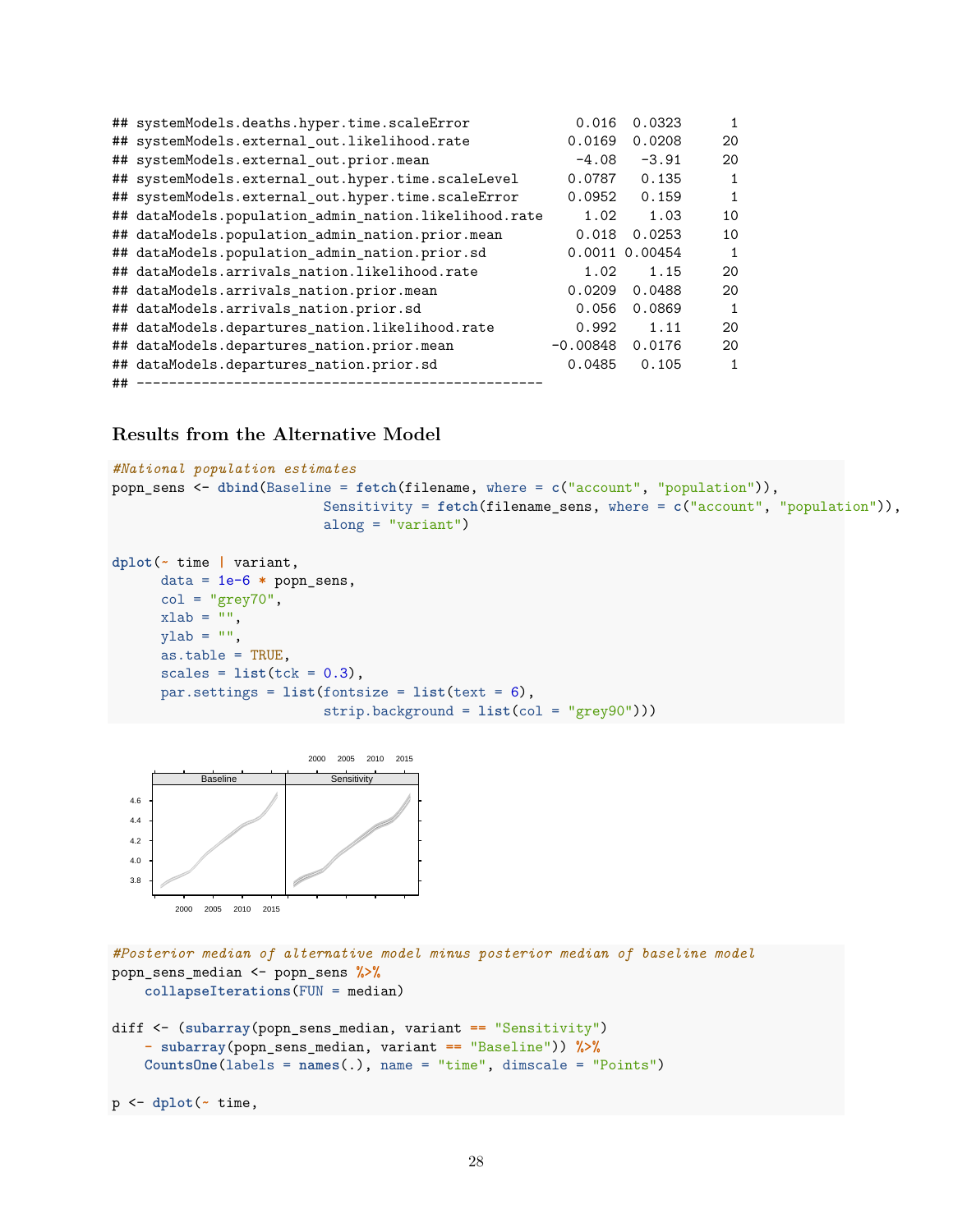```
data = 1e-3 * diff,xlab = "",
           ylab = "",
           as.table = TRUE,
           col = "black",scales = list(tck = 0.3),par.settings = list(fontsize = list(text = 6),
                               strip.background = list(col = "grey90")))
p <- p + latticeExtra::layer(panel.abline(h = 0,
                                          col = "black",lty = "dotted")
```
**plot**(p)



```
#Widths of 95% credible intervals
popn_cred_int <- popn_sens %>%
    collapseIterations(prob = c(0.025, 0.975))
widths <- (slab(popn_cred_int, dimension = "quantile", element = 2) -
    slab(popn_cred_int, dimension = "quantile", element = 1)) %>%
    as.data.frame(direction = "long") %>%
    mutate(count = 1e-3 * count)
lty <- c("solid", "dashed")
p <- xyplot(count ~ time,
            data = widths,groups = variant,xlab = ",
            ylab = "",
            type = "1",as.table = TRUE,
            lty = lty,col = "black",ylim = c(-0.2, NA),
            scales = list(tck = 0.3),
            lattice.options = modifyList(lattice.options(),
                                         list(skip.boundary.labels = 0)),
            par.settings = list(fontsize = list(text = 6),
                                strip.background = list(col = "grey90")),
            key = list(text = list(levels(widths$variant)),
                       lines = list(col = "black", lty = lty),space = "top"))
p <- p + latticeExtra::layer(panel.abline(v = c(1996, 2001, 2006, 2013),
                                          lty = "dotted",
```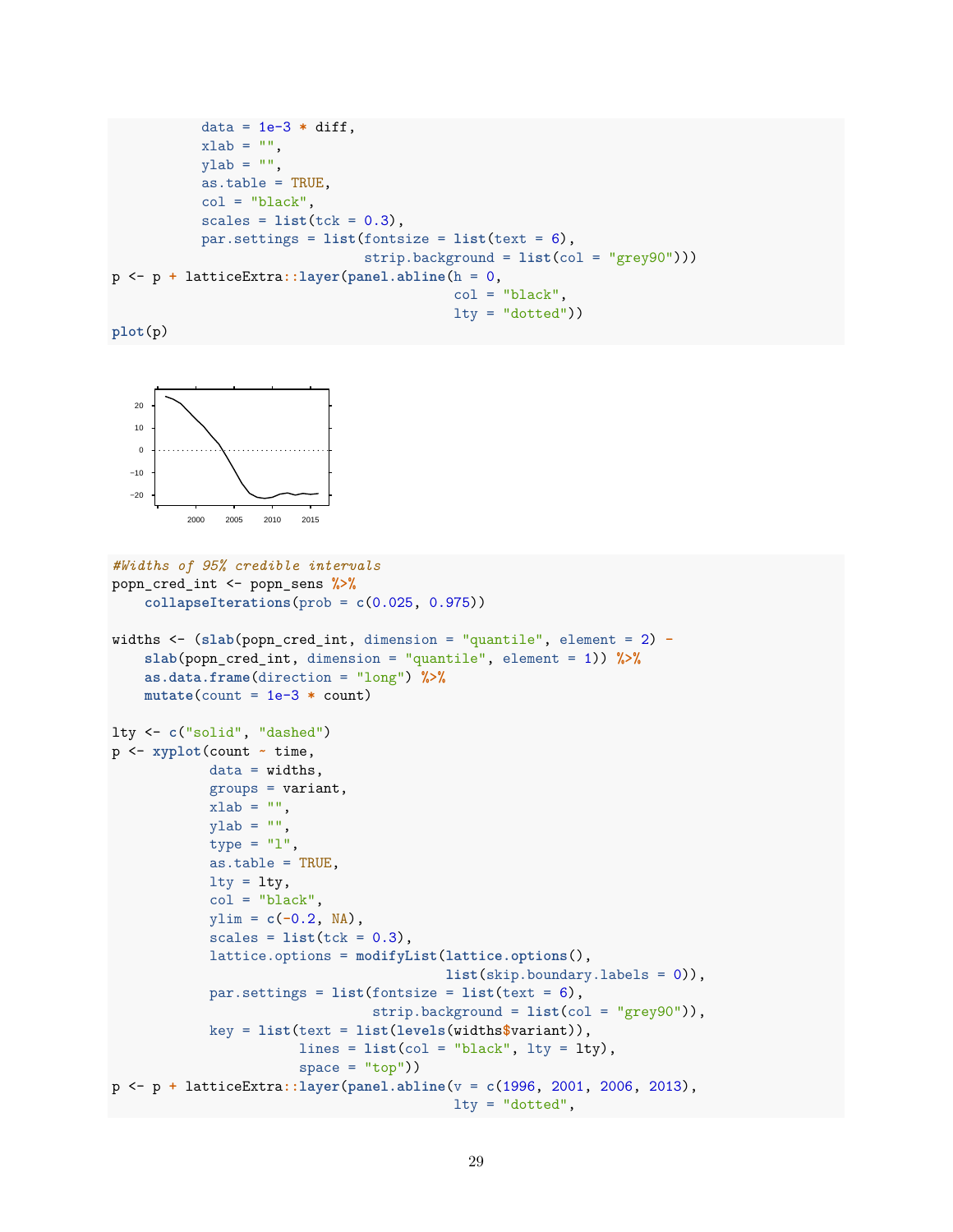$col = "black".$ under = TRUE))





**Input Data for the Regional Demographic Account**

```
#Data on internal migration for five selected regions
prepanel <- function(y) {
   if (all(is.na(y)))
       list(ylim = c(-0.5, 0.5))
   else
       list(ylim = c(0, 1.2 * max(y, na.rm = TRUE)))}
address_admin_df <- address_admin %>%
   as.data.frame(direction = "long", midpoints = "time") %>%
   mutate(variant = "Admin")
address_census_df <- address_census %>%
   as.data.frame(direction = "long", midpoints = "time") %>%
   mutate(variant = "Census")
sample_regions <- c("Northland", "Auckland", "Gisborne", "Tasman", "Canterbury")
address_change <- bind_rows(address_admin_df, address_census_df) %>%
   mutate(count = ifelse(region_orig == region_dest, NA, count)) %>%
   filter((region_orig %in% sample_regions) & (region_dest %in% sample_regions)) %>%
   mutate(variant = factor(variant,
                            levels = c("Census", "Admin"),
                            labels = c("Census", "Admin")))
pch <- c(0L, NA_integer_)
lty <- c("blank", "solid")
p <- xyplot(count ~ time | region_dest + region_orig,
           data = address_change,
            groups = variant,as.table = TRUE,
            scales = list(tck = 0.3,y = list(relation = "free")),
            prepanel = prepanel,
            par.settings = list(fontsize = list(text = 6, points = 4),
```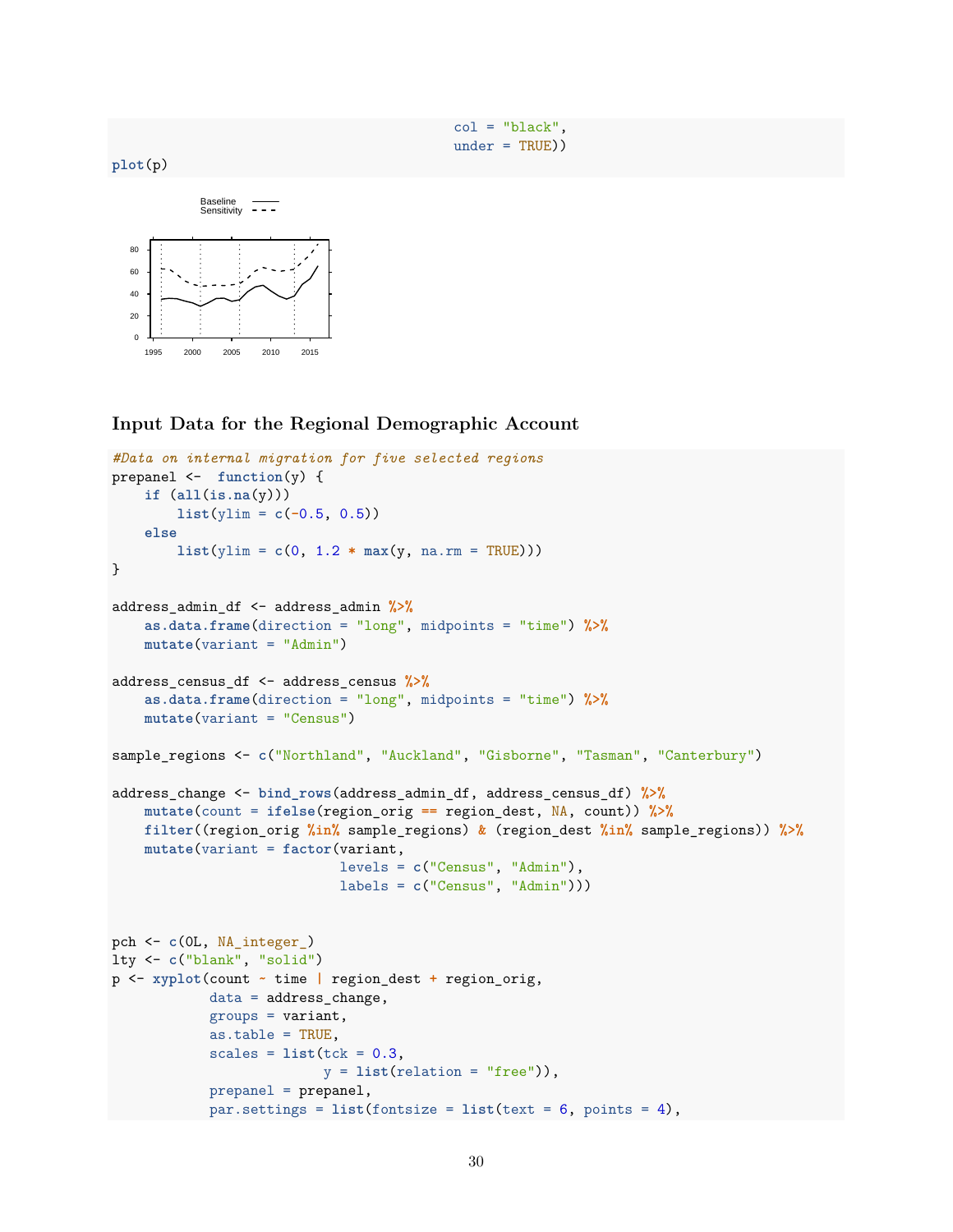```
strip.background = list(col = "grey90")),
            type = "b",pch = pch,
            lty = lty,between = list(y = 0.2),
            xlab = "Destination region",
            ylab = "Origin region",
            col = "black",key = list(text = list(levels(address_change$variant)),
                       lines = list(lty = lty,
                                    pch = pch,
                                    col = "black",type = "b",
                                    cex = 0.7),
                       divide = 1,columns = 2)p <- useOuterStrips(p)
plot(p)
```


```
#Administrative address changes versus census 5-year transitions
address_admin_df <- address_admin %>%
    collapseDimension(margin = "region") %>%
    as.data.frame(direction = "long", responseName = "Admin") %>%
   mutate(Admin = Admin / 1000)
address_census_df <- address_census %>%
    collapseDimension(margin = "region", na.rm = TRUE) %>%
    as.data.frame(direction = "long", responseName = "Census") %>%
```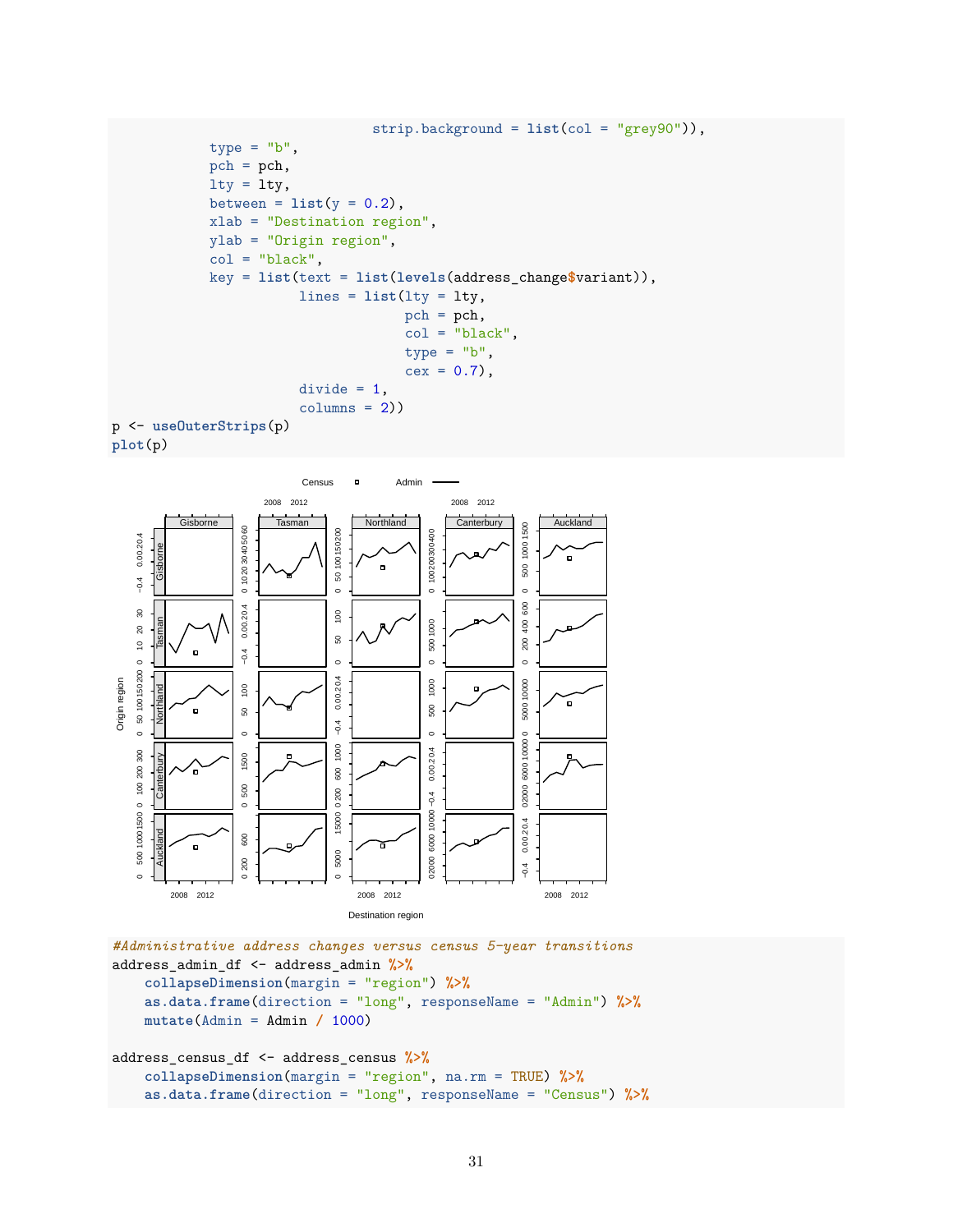```
mutate(Census = Census / 1000)
address_change <- address_admin_df %>%
    left_join(address_census_df, by = c("region_orig", "region_dest")) %>%
    filter(region_orig != region_dest)
p <- xyplot(Admin ~ Census,
            data = address_change,
            scales = list(tck = 0.5, log = TRUE),par.settings = list(fontsize = list(text = 7, points = 2),
                                strip.background = list(col = "grey90")),
            type = "p",xlab = "Census transitions",
            ylab = "Admin address changes",
            col = "black",aspect = 1,
            ylim = c(0.008, 150),
            xlim = c(0.008, 150),
            xscale.components = xscale.components.log10ticks,
            yscale.components = yscale.components.log10ticks)
```

```
plot(p)
```


```
#Census-based population estimates
popn <- population_census %>%
    subarray(time >= 2006) %>%
    subarray(region %in% sample_regions) %>%
    as.data.frame(direction = "long") %>%
    mutate(count = 1e-3 * count)
xyplot(count ~ time | region,
       data = popn,
       as.table = TRUE,
       scales = list(tck = 0.3,y = list(relation = "free")),
       xlim = c(2005, 2017),
       prepanel = prepanel,
       par.settings = list(fontsize = list(text = 6, points = 5),
                           strip.background = list(col = "grey90")),
```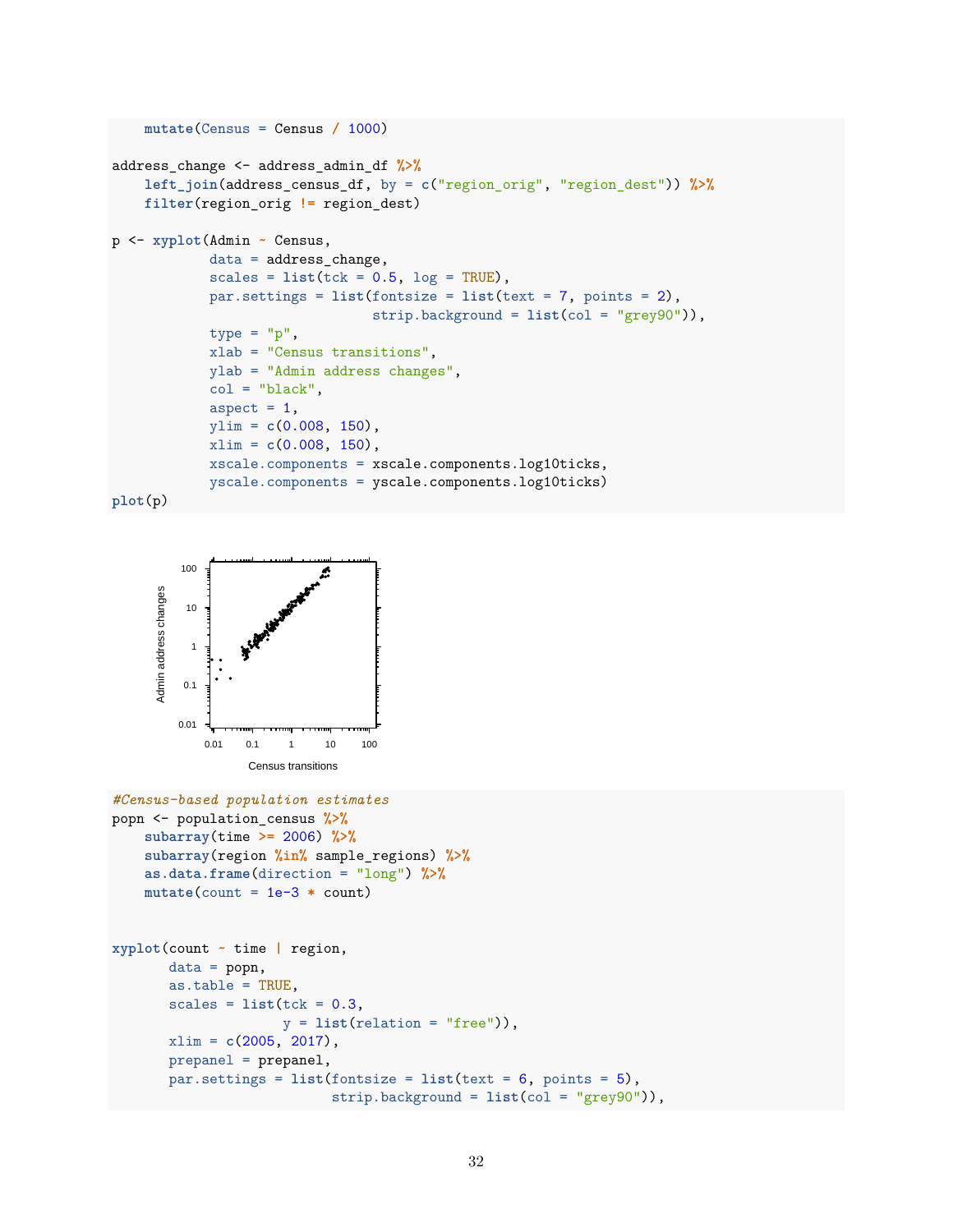```
pch = 1,
type = "p",layout = c(NA, 1L),
xlab = "",
ylab = "",
col = "black")
```
prepanel = prepanel,  $col = "black".$ 



```
#Registered births and deaths
births_reg_df <- births_reg %>%
    subarray(time > 2006) %>%
    subarray(region %in% sample_regions) %>%
    collapseDimension(margin = c("region", "time")) %>%
    as.data.frame(direction = "long") %>%
    mutate(dataset = "Births")
deaths_reg_df <- deaths_reg %>%
    subarray(time > 2006) %>%
    subarray(region %in% sample_regions) %>%
    collapseDimension(margin = c("region", "time")) %>%
    as.data.frame(direction = "long") %>%
    mutate(dataset = "Deaths")
combined <- bind_rows(births_reg_df, deaths_reg_df) %>%
    mutate(dataset = factor(dataset, levels = c("Births", "Deaths"))) %>%
    mutate(time = as.integer(levels(time))[time]) %>%
    mutate(count = 1e-3 * count)
lty <- c("solid", "dashed")
xyplot(count ~ time | region,
       data = combined,
       groups = dataset,
       as.table = TRUE,
       scales = list(tck = 0.3,y = list(relation = "free")),
       par.settings = list(fontsize = list(text = 6),strip.background = list(col = "grey90")),
       type = "1",
       lty = lty,layout = c(NA, 1L),
       xlab = "",
       ylab = "",
```
key = **list**(text = **list**(**levels**(combined**\$**dataset)),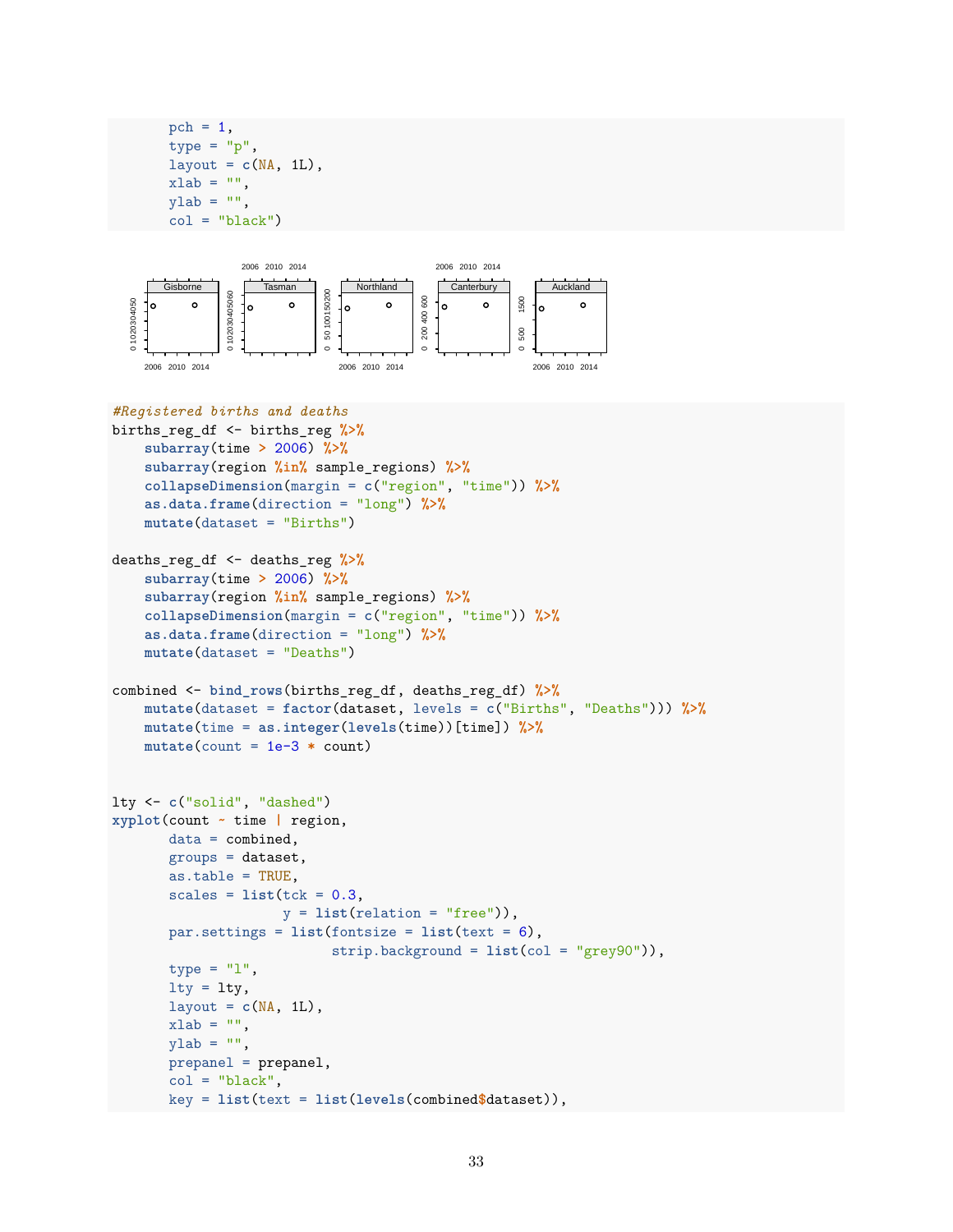```
lines = list(lty = lty,
                                     col = "black",columns = 2)Births \longrightarrow Deaths \overline{\phantom{a}} - -
                   2008 2012 2016
                                                2008 2012 2016
                                                Canterbury
                      Tasman
                                   Northland
                                                                Auckland
       Gisborne
  0.8\frac{6}{5}0.0 0.2 0.4 0.6
                                                             5 10152025
   0.0 0.4 0.8
                                              2 4 6 8
                                                           0 510152025
                              2.00.0 1.0 2.0
                                             \circ0.002040.4\ddot{\phantom{a}}0.1\sim\overline{0}.0
                               \overline{0}.0
                                             \circ2008 2012 2016
                                  2008 2012 2016
                                                              2008 2012 2016
#International arrivals and departures
arrivals_df <- arrivals %>%
    subarray(time > 2006) %>%
    subarray(region %in% sample_regions) %>%
    as.data.frame(direction = "long") %>%
    mutate(dataset = "Arrivals")
departures_df <- departures %>%
    subarray(time > 2006) %>%
    subarray(region %in% sample_regions) %>%
    as.data.frame(direction = "long") %>%
    mutate(dataset = "Departures")
combined <- bind_rows(arrivals_df, departures_df) %>%
    mutate(dataset = factor(dataset, levels = c("Arrivals", "Departures"))) %>%
    mutate(time = as.integer(levels(time))[time]) %>%
    mutate(count = 1e-3 * count)
lty <- c("solid", "dashed")
xyplot(count ~ time | region,
        data = combined,
        groups = dataset,
        as.table = TRUE,
        scales = list(tck = 0.3,y = list(relation = "free")),
        par.settings = list(fontsize = list(text = 6),
                                strip.background = list(col = "grey90")),
        type = "1",
        lty = lty,layout = c(NA, 1L),
        xlab = "".
        ylab = "",
        prepanel = prepanel,
        col = "black",key = list(text = list(levels(combined$dataset)),
                     lines = list(lty = lty,col = "black",columns = 2)
```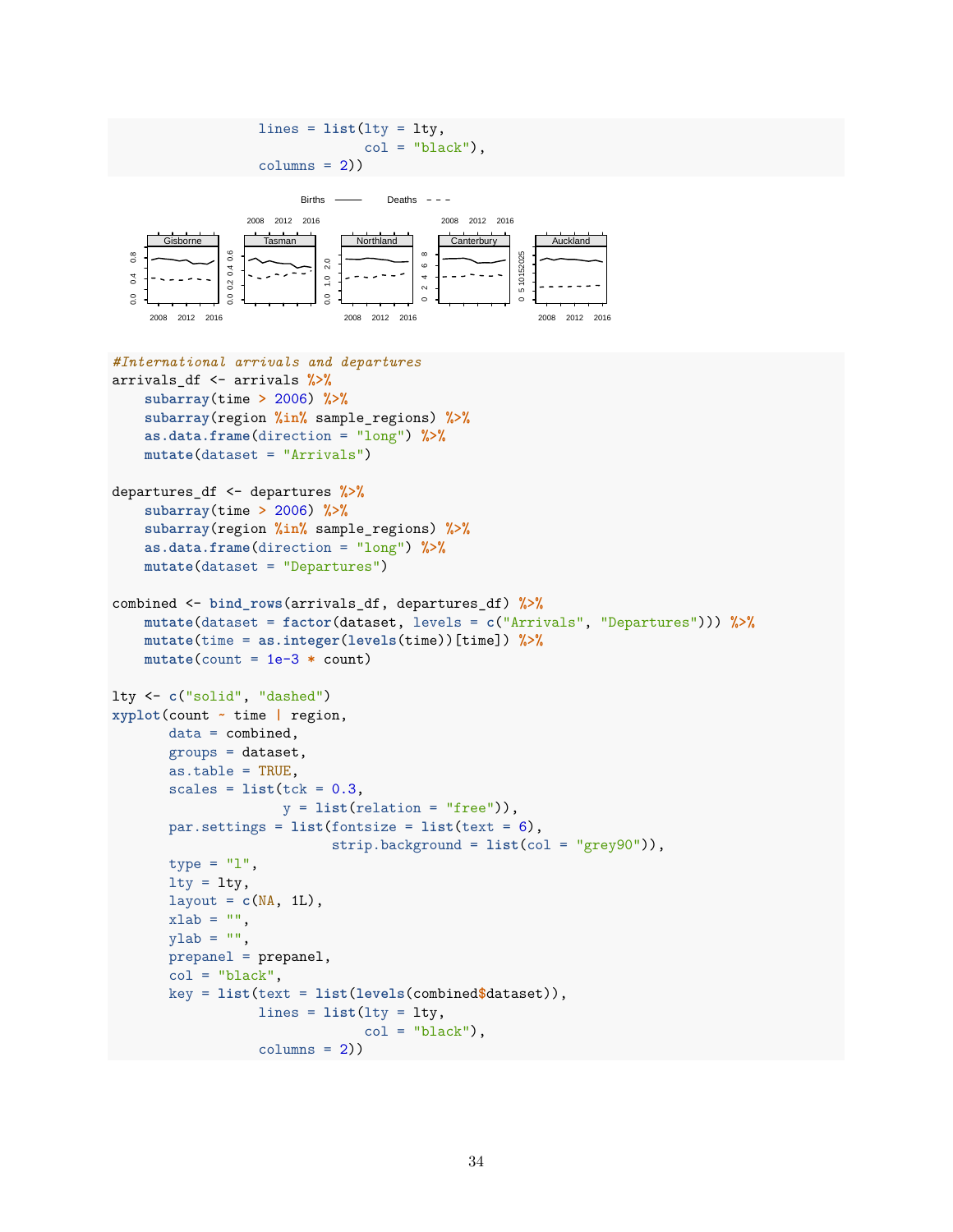

## **Fit model for Regional Demographic Account**

**select**(region, log\_popn)

```
filename_region <- "new_zealand_region.est"
if(!file.exists(filename_region)) {
    #Get datasets
   arrivals <- arrivals %>% subarray(region != "Not Stated")
   departures <- departures %>% subarray(region != "Not Stated")
   datasets <-
        list(population_census = subarray(population_census, time >= 2006),
             population_admin = subarray(population_admin, time >= 2006, drop = FALSE),
             births_reg = subarray(births_reg, time >= 2006),
             deaths_reg = subarray(deaths_reg, time >= 2006),
             arrivals = subarray(arrivals, time >= 2006),
             departures = subarray(departures, time >= 2006),
             address census = address census,
             address_admin = subarray(address_admin, time >= 2006))
    #Initial account
   growth <- growth(population_census, type = "linear", within = "region")
   population <- population_census %>%
        subarray(time == "2013", drop = FALSE) %>%
        extrapolate(labels = 2014:2016, growth = growth, type = "linear") %>%
        extrapolate(labels = 2006:2012, growth = growth, type = "linear") %>%
        toInteger(force = TRUE)
    internal <- (0.75 * address_admin) %>%
        toInteger(force = TRUE)
   account <- Movements(population = population,
                         births = births reg,
                         internal = internal,
                         entries = list(external_in = arrivals),
                         exits = list(deaths = deaths_reg,
                                      external_out = departures)) %>%
       makeConsistent()
    #Set up system models
   log_popn <- population_census %>%
        subarray(time == "2013", drop = FALSE) %>%
        collapseDimension(margin = "region") %>%
       as.data.frame(direction = "long") %>%
       mutate(log_popn = log(count)) %>%
```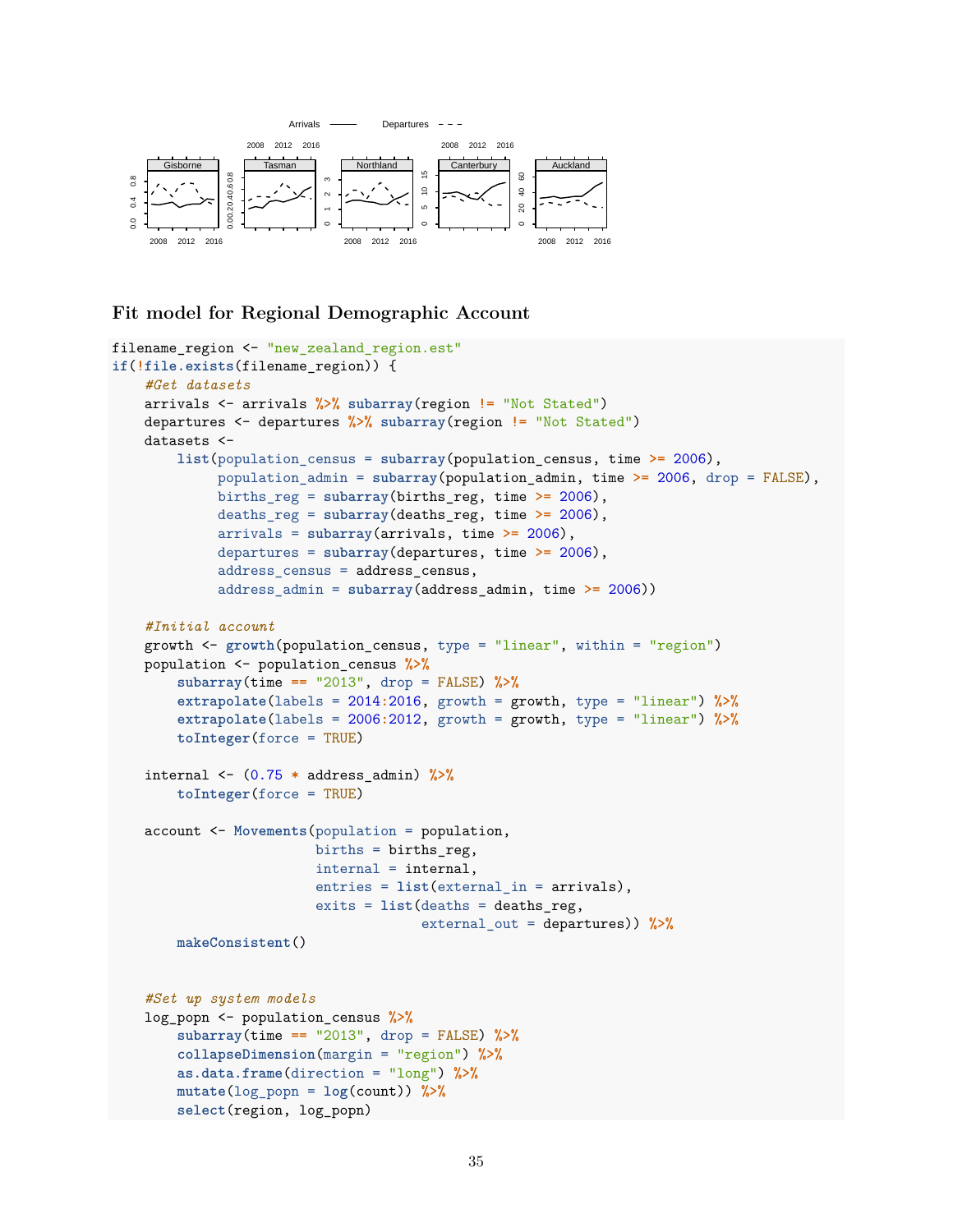```
systemModels <- list(
    Model(population ~ Poisson(mean ~ region * time, useExpose = FALSE),
          time \sim DLM(level = Level(scale = HalfT(scale = 0.05)),trend = Trend(scale = HalfT(scale = 0.05)),damp = NULL,error = Error(scale = Half(scale = 0.05))),
          region:time ~ DLM(level = Level(scale = HalfT(scale = 0.025)),
                            trend = Trend(scale = HalfT(scale = 0.025)),damp = NULL,error = Error(scale = HalfT(scale = 0.025))),
          jump = 0.002,
   Model(births ~ Poisson(mean ~ region + time),
          time \sim DLM(level = Level(scale = HalfT(scale = 0.05)),trend = NULL,
                     damp = NULL,
                     error = Error(scale = Half(scale = 0.05))),
          jump = 0.03,
    Model(deaths ~ Poisson(mean ~ region + time),
          time \sim DLM(level = Level(scale = HalfT(scale = 0.05)),trend = Trend(scale = HalfT(scale = 0.05)),damp = NULL,error = Error(scale = HalfT(scale = 0.05))),
          jump = 0.04,
    Model(external_in ~ Poisson(mean ~ region + time),
          time \sim DLM(level = Level(scale = HalfTscale = 0.05)),trend = NULL,
                     damp = NULL,error = Error(scale = HalfT(scale = 0.05))),
          jump = 0.03,
    Model(external_out ~ Poisson(mean ~ region + time),
           time \sim DLM(level = Level(scale = Half(scale = 0.05)),
                      trend = NULL,
                      damp = NULL,error = Error(scale = Half(scale = 0.05))),
           jump = 0.02,
    Model(internal ~ Poisson(mean ~ region_orig * region_dest + time,
                             structuralZeros = "diag"),
          region_orig ~ Exch(covariates = Covariates(mean ~ log_popn, data = log_popn)),
          region_dest ~ Exch(covariates = Covariates(mean ~ log_popn, data = log_popn)),
          region_orig:region_dest ~ Exch(),
          time \sim DLM(level = Level(scale = HalfT(scale = 0.05)),trend = NULL,
                     damp = NULL,error = Error(scale = HalfT(scale = 0.05))),
          jump = 0.04)#Set up data models
sd <- 0.0025 * as(population_census, "Values")
mean <- sd / sd
dataModels <- list(
    Model(population_census ~ NormalFixed(mean = mean, sd = sd),
          series = "population"),
   Model(population_admin ~ Poisson(mean ~ 1),
```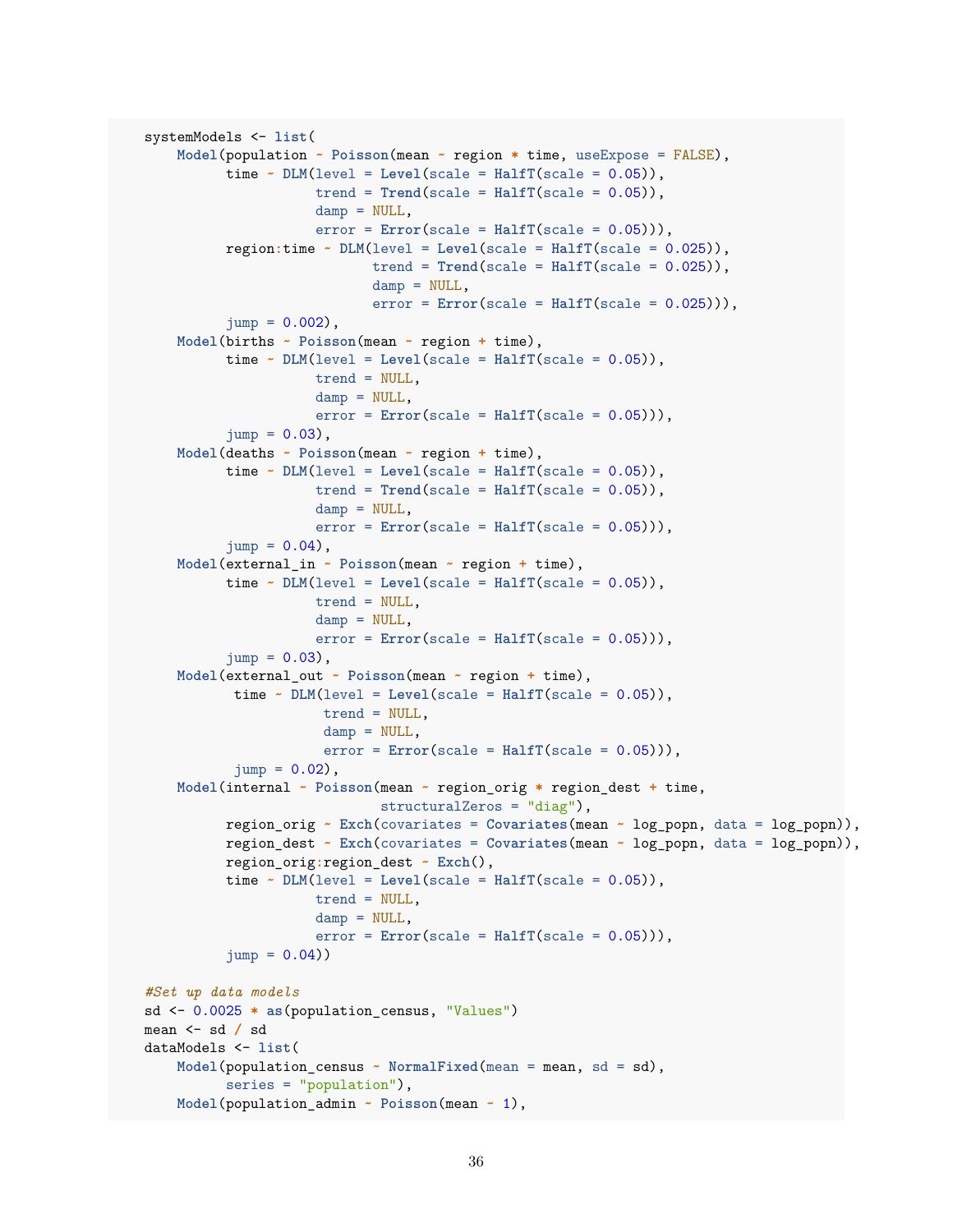```
\Gamma(Intercept)\Gamma ~ ExchFixed(sd = 0.025),
          series = "population",
          priorSD = HalfT(scale = 0.025),
          \text{jump} = 0.0014,
    Model(births_reg ~ PoissonBinomial(prob = 0.98),
          series = "births"),
    Model(deaths_reg ~ PoissonBinomial(prob = 0.99),
          series = "deaths"),
   Model(arrivals ~ Poisson(mean ~ 1),
          `(Intercept)` ~ ExchFixed(sd = 0.025),
          lower = 0.8,upper = 1.2,
          priorSD = HalfT(scale = 0.025),
          series = "external_in",
          jump = 0.04,
   Model(departures ~ Poisson(mean ~ 1),
          `(Intercept)` \sim ExchFixed(sd = 0.025),
          lower = 0.8,
          upper = 1.2,
          priorSD = HalfT(scale = 0.025),
          series = "external out",
          jump = 0.04,
   Model(address_census ~ Poisson(mean ~ 1,
                                    structuralZeros = "diag"),
          priorSD = HalfT(scale = 0.1),
          series = "internal",
          lower = 0.1,
          upper = 0.3,
          jump = 0.028,
    Model(address_admin ~ Poisson(mean ~ 1,
                                  structuralZeros = "diag"),
          priorSD = HalfT(scale = 0.1),series = "internal",
          lower = 0.7,upper = 2,jump = 0.055)#Estimate account.
n_burnin <- 200000
n_sim <- 200000
n_{chain} < 4n_thin <- 500
set.seed(0)
estimateAccount(account = account,
            systemModels = systemModels,
            datasets = datasets,
            dataModels = dataModels,
            filename = filename_region,
            nBurnin = n_burnin,
            nSim = n_sim,
```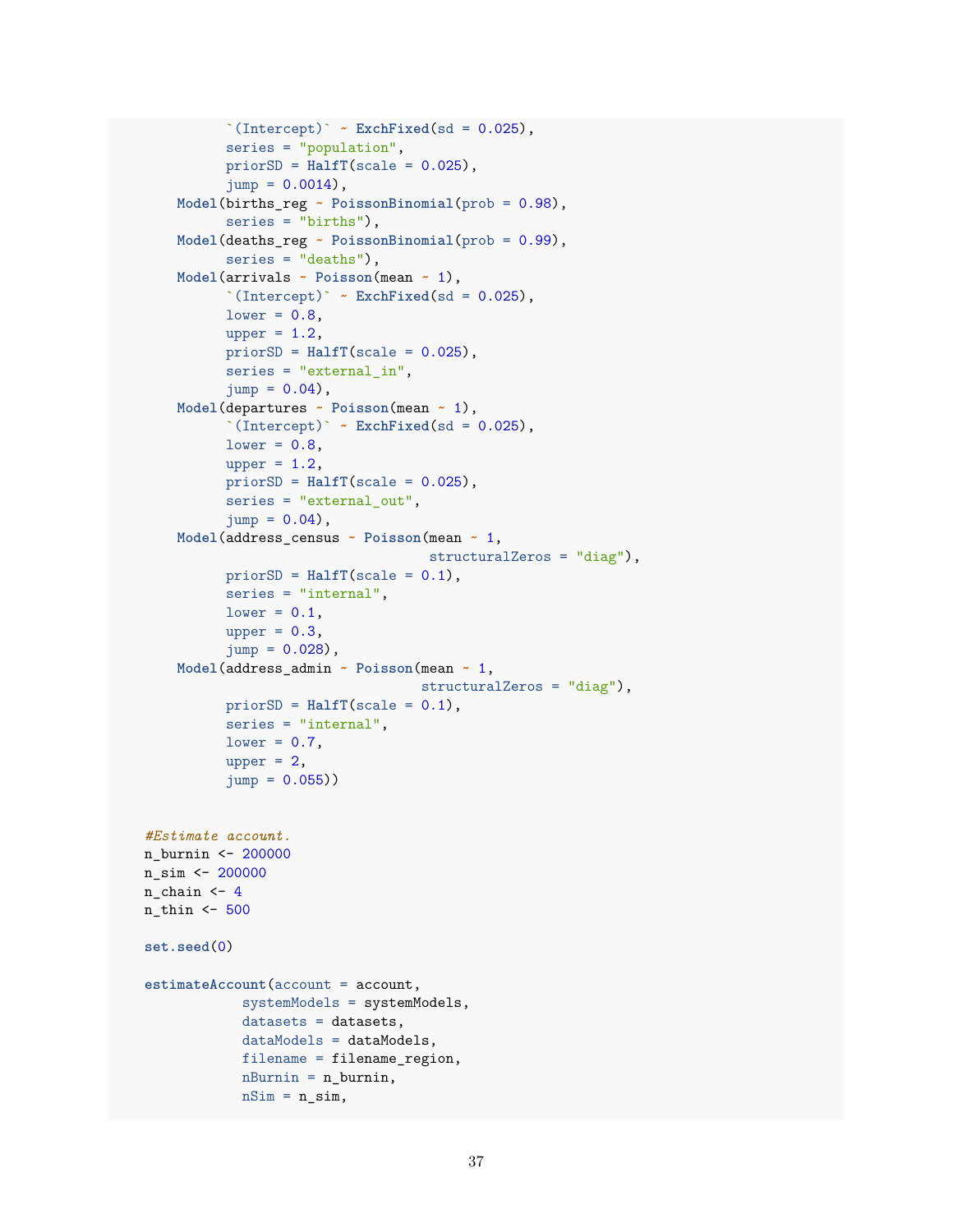```
nChain = n_chain,nThin = n_thin)}
fetchSummary(filename_region)
## --------------------------------------------------
## Account:
## *population*
## dimensions: region, time
## n cells: 176
## *births*
## dimensions: region, time
## n cells: 160
## *internal*
## dimensions: region_orig, region_dest, time
## n cells: 2560
## *external in*
## dimensions: region, time
## n cells: 160
## *deaths*
## dimensions: region, time
## n cells: 160
## *external_out*
## dimensions: region, time
## n cells: 160
## --------------------------------------------------
## System models:
## *population*
## population ~ Poisson(mean ~ region * time, useExpose = FALSE),
## time ~ DLM(level = Level(scale = HalfT(scale = 0.05)), trend = Trend(scale = HalfT(scale = 0.05)),
## damp = NULL, error = Error(scale = HalfT(scale = 0.05))),
## region:time ~ DLM(level = Level(scale = HalfT(scale = 0.025)),
## trend = Trend(scale = HalfT(scale = 0.025)), damp = NULL,
\# error = Error(scale = HalfT(scale = 0.025))),
## 0.002
## dimensions: region, time
## *births*
## births ~ Poisson(mean ~ region + time),
## time ~ DLM(level = Level(scale = HalfT(scale = 0.05)), trend = NULL,
## damp = NULL, error = Error(scale = HalfT(scale = 0.05))),
## 0.03
## dimensions: region, time
## *internal*
## internal ~ Poisson(mean ~ region_orig * region_dest + time, structuralZeros = "diag"),
## region_orig ~ Exch(covariates = Covariates(mean ~ log_popn, data = log_popn)),
## region_dest ~ Exch(covariates = Covariates(mean ~ log_popn, data = log_popn)),
## region_orig:region_dest ~ Exch(),
## time ~ DLM(level = Level(scale = HalfT(scale = 0.05)), trend = NULL,
## damp = NULL, error = Error(scale = HalfT(scale = 0.05))),
## 0.04
## dimensions: region_orig, region_dest, time
## *external in*
## external_in ~ Poisson(mean ~ region + time),
## time ~ DLM(level = Level(scale = HalfT(scale = 0.05)), trend = NULL,
```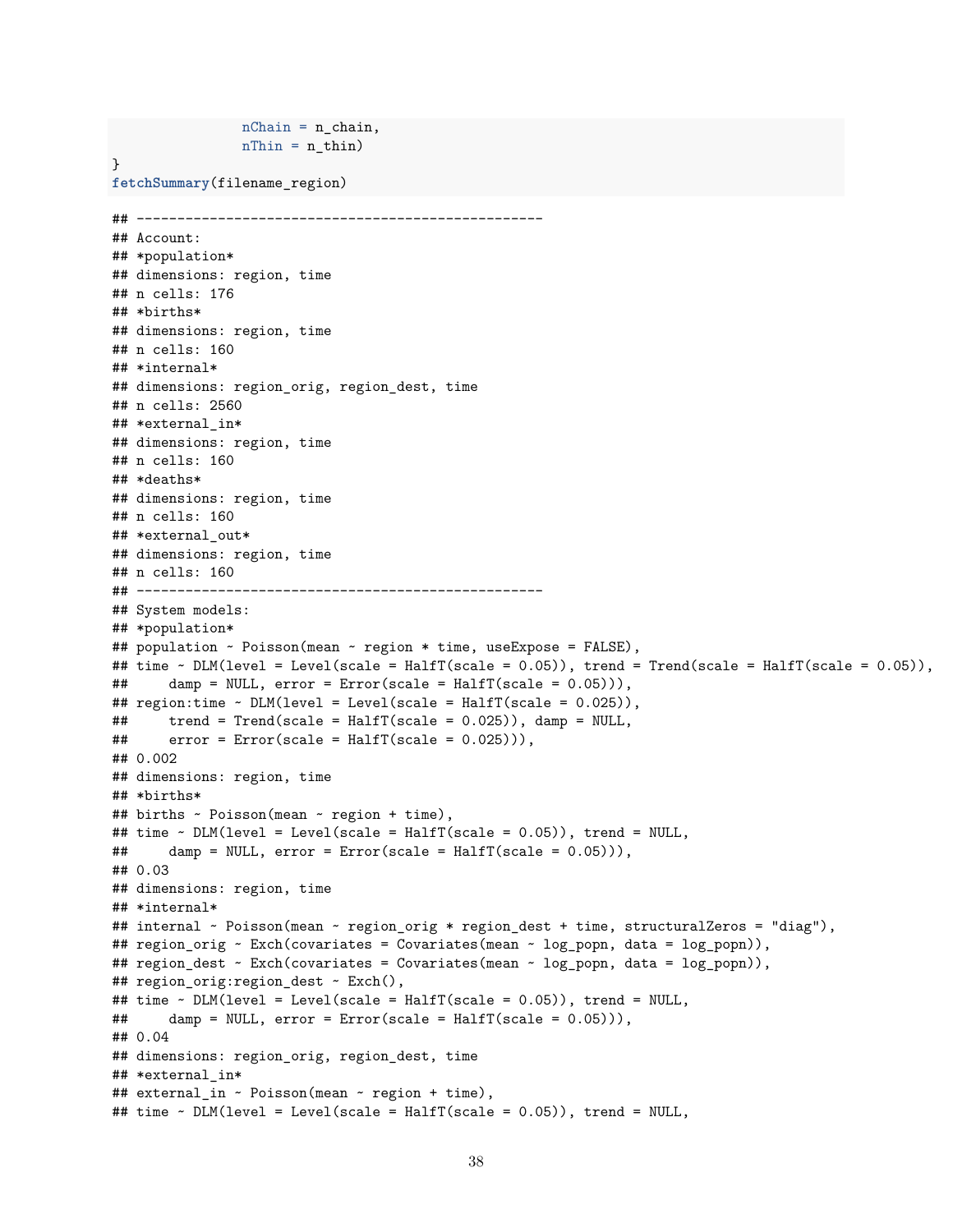```
## damp = NULL, error = Error(scale = HalfT(scale = 0.05))),
## 0.03
## dimensions: region, time
## *deaths*
## deaths ~ Poisson(mean ~ region + time),
## time \sim DLM(level = Level(scale = HalfT(scale = 0.05)), trend = Trend(scale = HalfT(scale = 0.05)),
\# damp = NULL, error = Error(scale = HalfT(scale = 0.05))),
## 0.04
## dimensions: region, time
## *external_out*
## external_out ~ Poisson(mean ~ region + time),
## time ~ DLM(level = Level(scale = HalfT(scale = 0.05)), trend = NULL,
## damp = NULL, error = Error(scale = HalfT(scale = 0.05))),
## 0.02
## dimensions: region, time
## --------------------------------------------------
## Datasets:
## *population_census*
## Object of class "Counts"
## dimensions: region, time
## n cells: 32, n missing: 0, integers: TRUE, n zeros: 0, median: 155330
## *population admin*
## Object of class "Counts"
## dimensions: time
## n cells: 10, n missing: 0, integers: TRUE, n zeros: 0, median: 4451648
## *births_reg*
## Object of class "Counts"
## dimensions: region, time
## n cells: 160, n missing: 0, integers: TRUE, n zeros: 0, median: 2220
## *deaths_reg*
## Object of class "Counts"
## dimensions: region, time
## n cells: 160, n missing: 0, integers: TRUE, n zeros: 0, median: 1278
## *arrivals*
## Object of class "Counts"
## dimensions: region, time
## n cells: 160, n missing: 0, integers: TRUE, n zeros: 0, median: 1620.5
## *departures*
## Object of class "Counts"
## dimensions: region, time
## n cells: 160, n missing: 0, integers: TRUE, n zeros: 0, median: 1948
## *address_census*
## Object of class "Counts"
## dimensions: region_orig, region_dest, time
## n cells: 256, n missing: 0, integers: TRUE, n zeros: 17, median: 381
## *address_admin*
## Object of class "Counts"
## dimensions: region_orig, region_dest, time
## n cells: 2560, n missing: 0, integers: TRUE, n zeros: 160, median: 399
## --------------------------------------------------
## Data models:
## *population_census*
## population_census ~ NormalFixed(mean = mean, sd = sd),
## "population"
```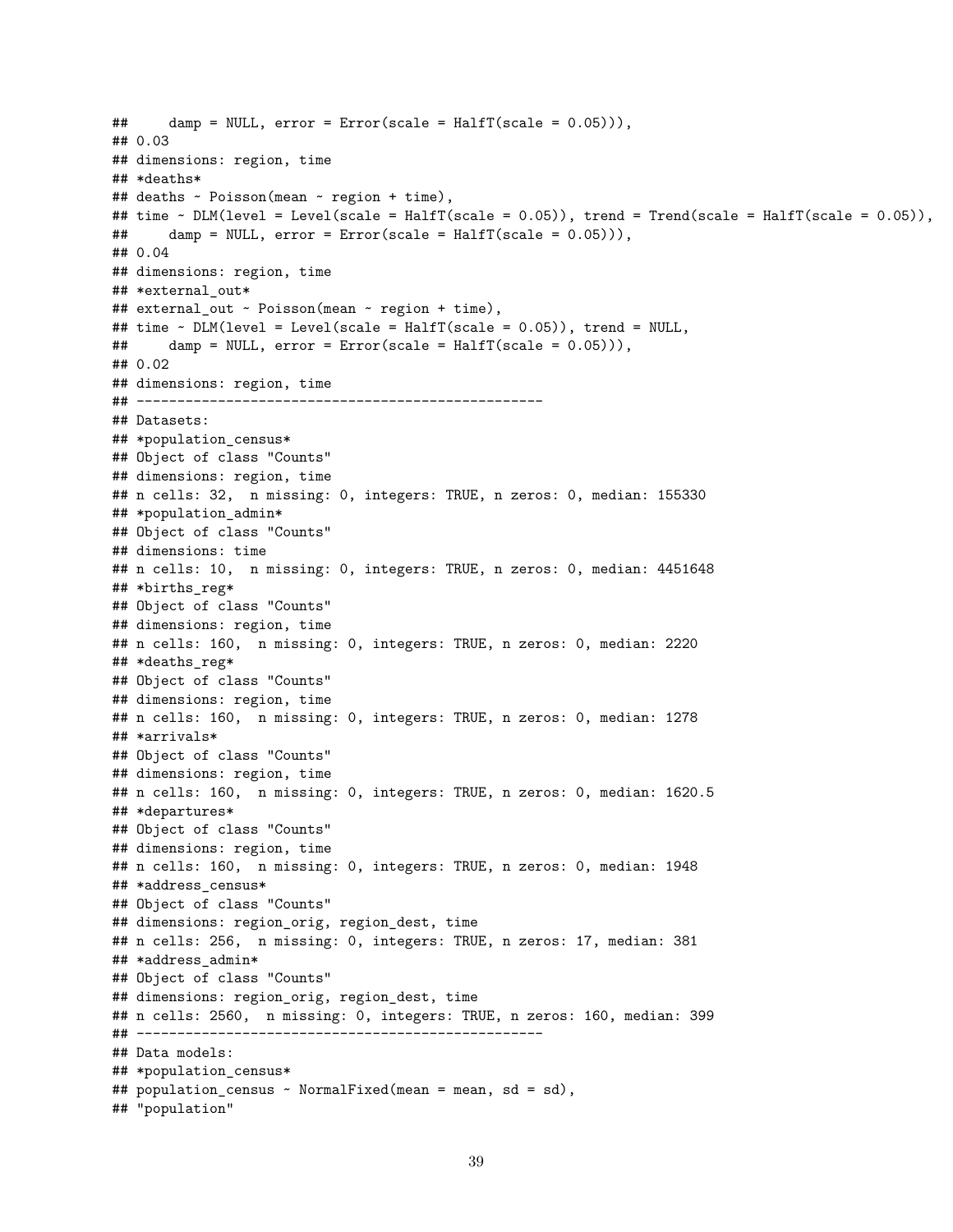```
## dimensions: region, time
## *population_admin*
## population_admin ~ Poisson(mean ~ 1),
## `(Intercept)` ~ ExchFixed(sd = 0.025),
\texttt{\#}\# HalfT(scale = 0.025),
## 0.0014,
## "population"
## dimensions: time
## *births_reg*
## births_reg ~ PoissonBinomial(prob = 0.98),
## "births"
## dimensions: region, time
## *deaths_reg*
## deaths_reg ~ PoissonBinomial(prob = 0.99),
## "deaths"
## dimensions: region, time
## *arrivals*
## arrivals ~ Poisson(mean ~ 1),
\text{#}\text{#} (Intercept) ~ ExchFixed(sd = 0.025),
## 0.8,
## 1.2,
\texttt{\#}\# HalfT(scale = 0.025),
## 0.04,
## "external_in"
## dimensions: region, time
## *departures*
## departures ~ Poisson(mean ~ 1),
## `(Intercept)` ~ ExchFixed(sd = 0.025),
## 0.8,
## 1.2,
\texttt{\#}\# HalfT(scale = 0.025),
## 0.04,
## "external_out"
## dimensions: region, time
## *address census*
## address_census ~ Poisson(mean ~ 1, structuralZeros = "diag"),
## 0.1,
## 0.3,
\texttt{\#}\# HalfT(scale = 0.1),
## 0.028,
## "internal"
## dimensions: region_orig, region_dest, time
## *address_admin*
## address_admin ~ Poisson(mean ~ 1, structuralZeros = "diag"),
## 0.7,
## 2,
\texttt{\#}\# HalfT(scale = 0.1),
## 0.055,
## "internal"
## dimensions: region_orig, region_dest, time
## --------------------------------------------------
## MCMC statistics:
## nBurnin: 200000, nSim: 200000, nChain: 4, nThin: 500, nIteration: 1600
##
```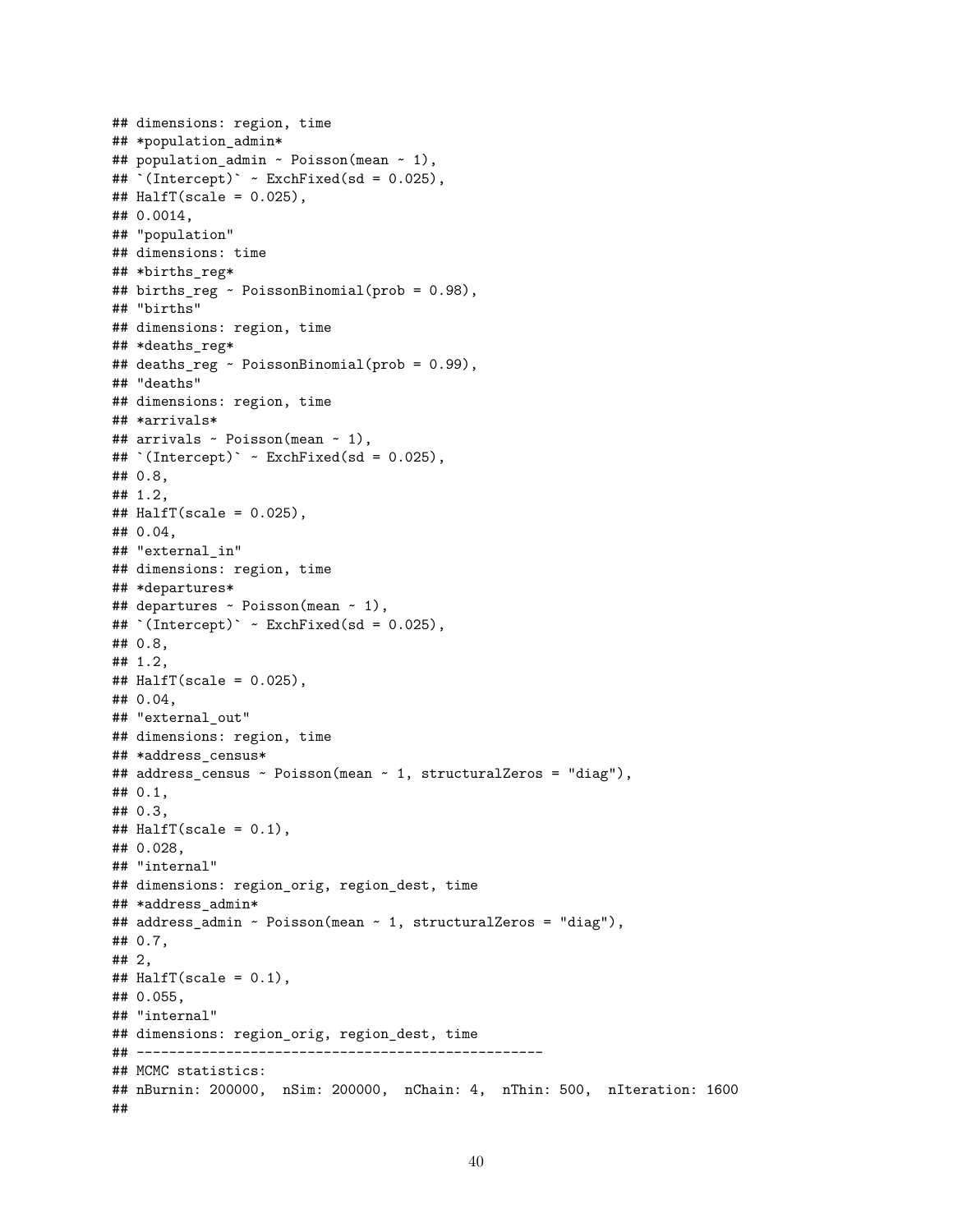|    | ## Metropolis-Hastings updates:                                                                        |       |                          |                |
|----|--------------------------------------------------------------------------------------------------------|-------|--------------------------|----------------|
| ## |                                                                                                        |       | jump acceptance autocorr |                |
| ## | systemModels.population.likelihood.count                                                               | 0.002 | 0.250                    | 0.599          |
| ## | systemModels.births.likelihood.rate                                                                    | 0.030 | 0.356                    | 0.042          |
| ## | systemModels.internal.likelihood.rate                                                                  | 0.040 | 0.406                    | 0.159          |
| ## | systemModels.external_in.likelihood.rate                                                               | 0.030 | 0.433                    | 0.141          |
| ## | systemModels.deaths.likelihood.rate                                                                    | 0.040 | 0.360                    | 0.042          |
| ## | systemModels.external_out.likelihood.rate                                                              | 0.020 | 0.393                    | 0.312          |
|    | ## dataModels.population_admin.likelihood.rate                                                         | 0.001 | 0.363                    | 0.400          |
|    | ## dataModels.arrivals.likelihood.rate                                                                 | 0.040 | 0.399                    | 0.102          |
|    | ## dataModels.departures.likelihood.rate                                                               | 0.040 | 0.431                    | 0.173          |
|    | ## dataModels.address_census.likelihood.rate                                                           | 0.028 | 0.685                    | 0.122          |
|    | ## dataModels.address_admin.likelihood.rate                                                            | 0.055 | 0.397                    | 0.134          |
| ## |                                                                                                        |       |                          |                |
|    | ## parameters:                                                                                         |       |                          |                |
| ## |                                                                                                        |       |                          | Rhat           |
|    | ## account.population                                                                                  |       |                          | 1.04           |
|    | ## account.births                                                                                      |       |                          | 1.01           |
|    | ## account.internal                                                                                    |       |                          | 1.03           |
|    | ## account.external in                                                                                 |       |                          | 1.02           |
|    | ## account.deaths                                                                                      |       |                          | 1.00           |
|    | ## account.external out                                                                                |       |                          | 1.03           |
|    | ## systemModels.population.likelihood.count                                                            |       |                          | . 1.13<br>1.08 |
|    | ## systemModels.population.prior.mean                                                                  |       |                          | 1.03           |
|    | ## systemModels.population.hyper.region.scaleError<br>## systemModels.population.hyper.time.scaleLevel |       |                          | 1.00           |
|    | ## systemModels.population.hyper.time.scaleTrend                                                       |       |                          | 1.01           |
|    | ## systemModels.population.hyper.time.scaleError                                                       |       |                          | 1.00           |
|    | ## systemModels.population.hyper.region:time.scaleLevel                                                |       |                          | 1.01           |
|    | ## systemModels.population.hyper.region:time.scaleTrend                                                |       |                          | 1.02           |
|    | ## systemModels.population.hyper.region:time.scaleError                                                |       |                          | 1.00           |
|    | ## systemModels.births.likelihood.rate                                                                 |       |                          | 1.00           |
|    | ## systemModels.births.prior.mean                                                                      |       |                          | 1.01           |
|    | ## systemModels.births.prior.sd                                                                        |       |                          | 1.01           |
|    | ## systemModels.births.hyper.region.scaleError                                                         |       |                          | 1.00           |
|    | ## systemModels.births.hyper.time.scaleLevel                                                           |       |                          | 1.00           |
|    | ## systemModels.births.hyper.time.scaleError                                                           |       |                          | 1.01           |
|    | ## systemModels.internal.likelihood.rate                                                               |       |                          | 1.03           |
|    | ## systemModels.internal.prior.mean                                                                    |       |                          | 1.03           |
|    | ## systemModels.internal.prior.sd                                                                      |       |                          | 1.06           |
|    | ## systemModels.internal.hyper.region_orig.coef                                                        |       |                          | 1.07           |
|    | ## systemModels.internal.hyper.region_orig.scaleError                                                  |       |                          | . 1.16         |
|    | ## systemModels.internal.hyper.region_dest.coef                                                        |       |                          | 1.06           |
|    | ## systemModels.internal.hyper.region_dest.scaleError                                                  |       |                          | . 1.17         |
|    | ## systemModels.internal.hyper.time.scaleLevel                                                         |       |                          | 1.00           |
|    | ## systemModels.internal.hyper.time.scaleError                                                         |       |                          | 1.00           |
|    | ## systemModels.internal.hyper.region_orig:region_dest.scaleError                                      |       |                          | 1.01           |
|    | ## systemModels.external_in.likelihood.rate                                                            |       |                          | 1.05           |
|    | ## systemModels.external_in.prior.mean                                                                 |       |                          | 1.06           |
|    | ## systemModels.external_in.prior.sd                                                                   |       |                          | 1.01           |
|    | ## systemModels.external_in.hyper.region.scaleError                                                    |       |                          | 1.00           |
|    | ## systemModels.external_in.hyper.time.scaleLevel                                                      |       |                          | 1.00<br>1.01   |
|    | ## systemModels.external_in.hyper.time.scaleError<br>## systemModels.deaths.likelihood.rate            |       |                          | 1.01           |
|    |                                                                                                        |       |                          |                |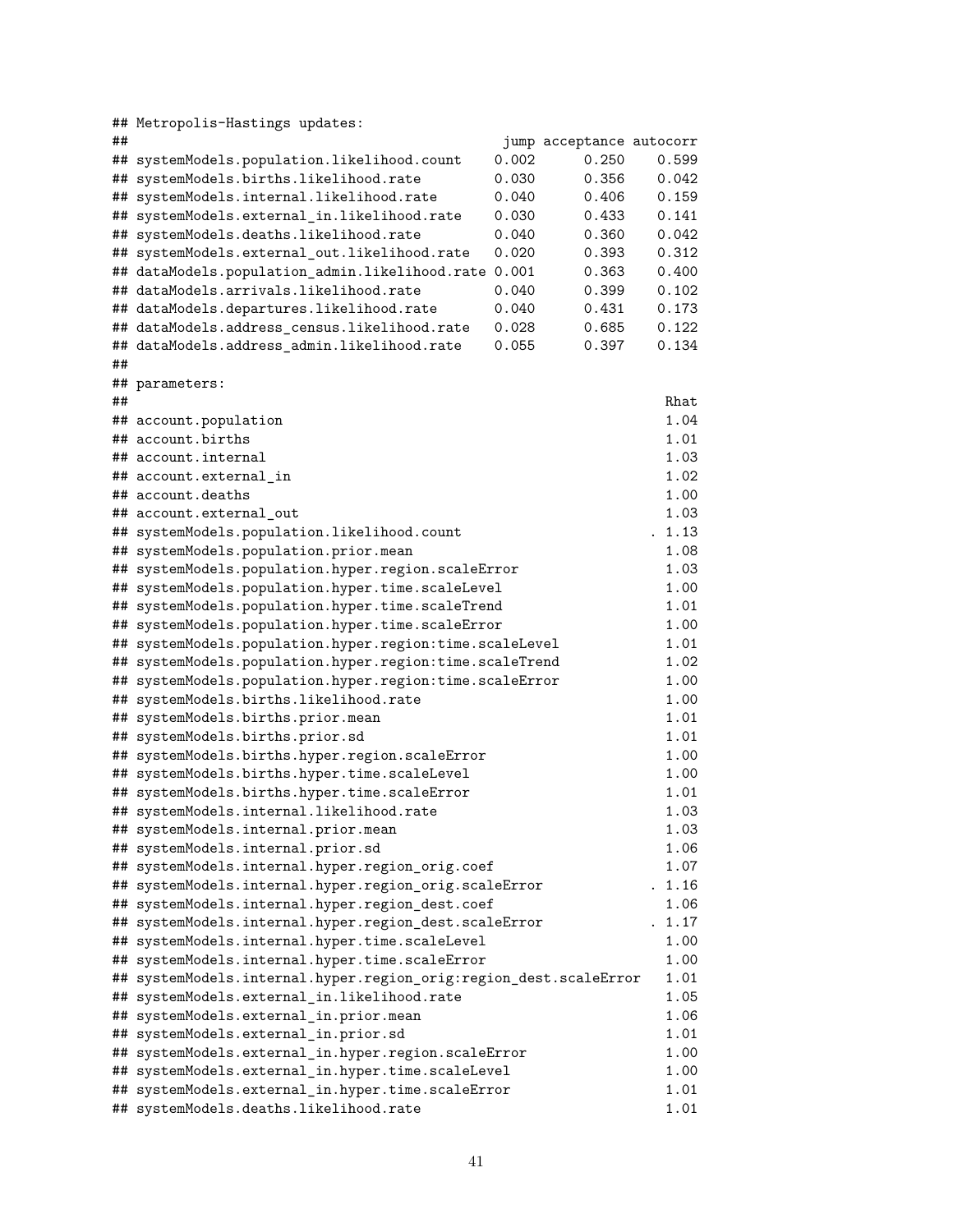|    | ## systemModels.deaths.prior.mean                                      | 1.00         |
|----|------------------------------------------------------------------------|--------------|
|    | ## systemModels.deaths.prior.sd                                        | 1.00         |
|    | ## systemModels.deaths.hyper.region.scaleError                         | 1.00         |
|    | ## systemModels.deaths.hyper.time.scaleLevel                           | 1.00         |
|    | ## systemModels.deaths.hyper.time.scaleTrend                           | 1.01         |
|    | ## systemModels.deaths.hyper.time.scaleError                           | 1.00         |
|    | ## systemModels.external_out.likelihood.rate                           | 1.03         |
|    | ## systemModels.external_out.prior.mean                                | 1.02         |
|    | ## systemModels.external_out.prior.sd                                  | 1.01         |
|    | ## systemModels.external_out.hyper.region.scaleError                   | 1.00         |
|    | ## systemModels.external_out.hyper.time.scaleLevel                     | 1.00         |
|    | ## systemModels.external_out.hyper.time.scaleError                     | 1.00         |
|    | ## dataModels.population_admin.likelihood.rate                         | 1.01         |
|    | ## dataModels.population_admin.prior.mean                              | 1.01         |
|    | ## dataModels.population_admin.prior.sd                                | 1.00         |
|    | ## dataModels.arrivals.likelihood.rate                                 | 1.03         |
|    | ## dataModels.arrivals.prior.mean                                      | 1.01         |
|    | ## dataModels.arrivals.prior.sd                                        | 1.02         |
|    | ## dataModels.departures.likelihood.rate                               | 1.02         |
|    | ## dataModels.departures.prior.mean                                    | 1.01         |
|    | ## dataModels.departures.prior.sd                                      | 1.01         |
|    | ## dataModels.address_census.likelihood.rate                           | 1.03         |
|    | ## dataModels.address_census.prior.mean                                | 1.06         |
|    | ## dataModels.address_census.prior.sd                                  | 1.00         |
|    | ## dataModels.address_admin.likelihood.rate                            | 1.02         |
|    | ## dataModels.address_admin.prior.mean                                 | . 1.10       |
|    | ## dataModels.address_admin.prior.sd                                   | 1.03         |
| ## |                                                                        | 2.5%         |
|    | ## account.population                                                  | 32782        |
|    | ## account.births                                                      | 407          |
|    | ## account.internal                                                    | 0            |
|    | ## account.external_in                                                 | 295          |
|    | ## account.deaths                                                      | 269          |
|    | ## account.external_out<br>## systemModels.population.likelihood.count | 296<br>32752 |
|    | ## systemModels.population.prior.mean                                  | 10.4         |
|    | ## systemModels.population.hyper.region.scaleError                     | 0.842        |
|    | ## systemModels.population.hyper.time.scaleLevel                       | 0.000173     |
|    | ## systemModels.population.hyper.time.scaleTrend                       | 0.00112      |
|    | ## systemModels.population.hyper.time.scaleError                       | 0.0000653    |
|    | ## systemModels.population.hyper.region:time.scaleLevel                | 0.0000217    |
|    | ## systemModels.population.hyper.region:time.scaleTrend                | 0.0000532    |
|    | ## systemModels.population.hyper.region:time.scaleError                | 0.000252     |
|    | ## systemModels.births.likelihood.rate                                 | 0.0101       |
|    | ## systemModels.births.prior.mean                                      | -4.59        |
|    | ## systemModels.births.prior.sd                                        | 0.0136       |
|    | ## systemModels.births.hyper.region.scaleError                         | 0.0841       |
|    | ## systemModels.births.hyper.time.scaleLevel                           | 0.0181       |
|    | ## systemModels.births.hyper.time.scaleError                           | 0.00192      |
|    | ## systemModels.internal.likelihood.rate                               | 0.000371     |
|    | ## systemModels.internal.prior.mean                                    | -7.91        |
|    | ## systemModels.internal.prior.sd                                      | 0.00758      |
|    | ## systemModels.internal.hyper.region_orig.coef                        | $-0.592$     |
|    | ## systemModels.internal.hyper.region_orig.scaleError                  | 0.00919      |
|    |                                                                        |              |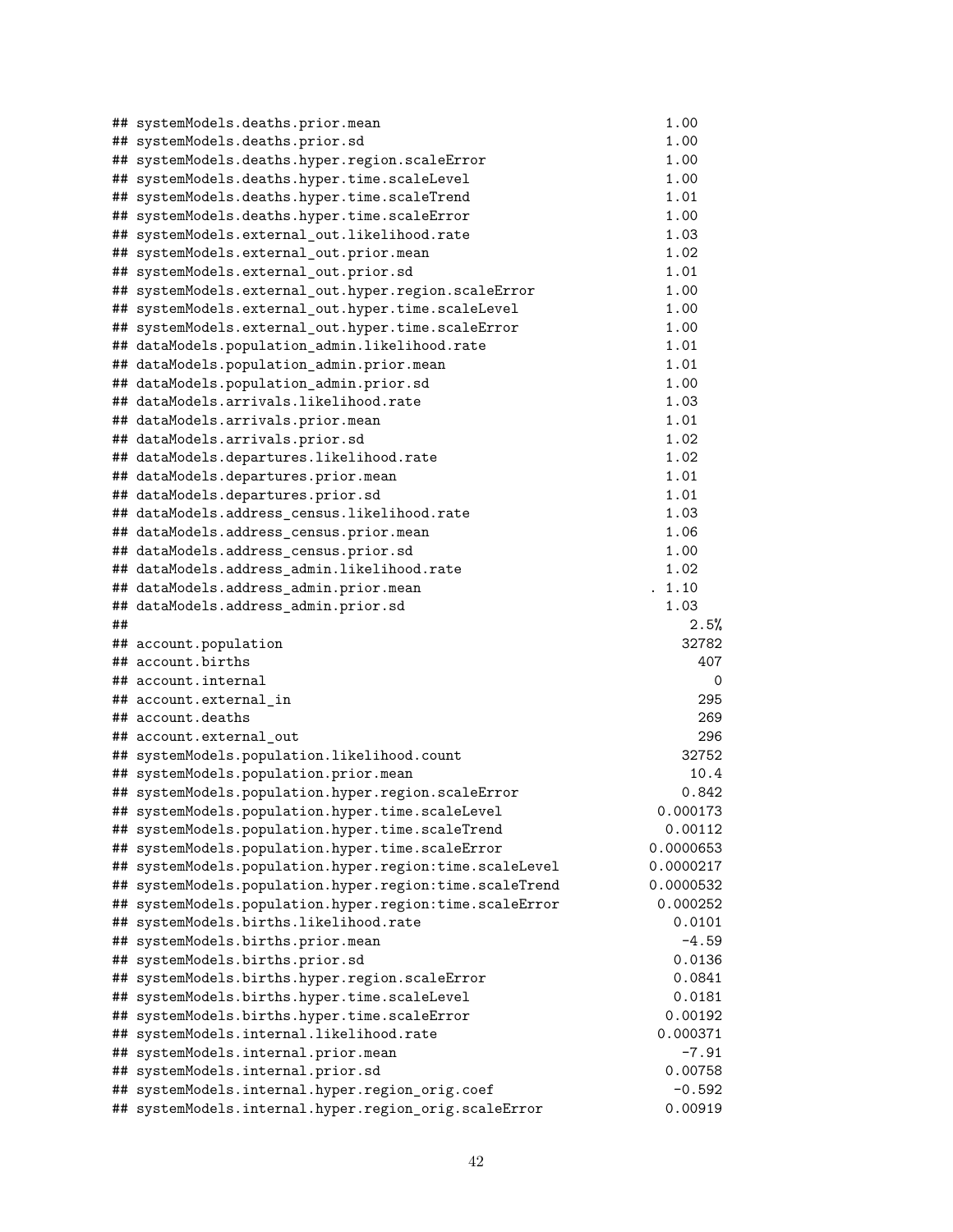|    | ## systemModels.internal.hyper.region_dest.coef                        | 1.46           |
|----|------------------------------------------------------------------------|----------------|
|    | ## systemModels.internal.hyper.region_dest.scaleError                  | 0.015          |
|    | ## systemModels.internal.hyper.time.scaleLevel                         | 0.0145         |
|    | ## systemModels.internal.hyper.time.scaleError                         | 0.0025         |
|    | ## systemModels.internal.hyper.region_orig:region_dest.scaleError      | 0.769          |
|    | ## systemModels.external_in.likelihood.rate                            | 0.00766        |
|    | ## systemModels.external_in.prior.mean                                 | -4.85          |
|    | ## systemModels.external_in.prior.sd                                   | 0.0189         |
|    | ## systemModels.external_in.hyper.region.scaleError                    | 0.252          |
|    | ## systemModels.external_in.hyper.time.scaleLevel                      | 0.0443         |
|    | ## systemModels.external_in.hyper.time.scaleError                      | 0.004          |
|    | ## systemModels.deaths.likelihood.rate                                 | 0.00516        |
|    | ## systemModels.deaths.prior.mean                                      | $-5.27$        |
|    | ## systemModels.deaths.prior.sd                                        | 0.0137         |
|    | ## systemModels.deaths.hyper.region.scaleError                         | 0.0989         |
|    | ## systemModels.deaths.hyper.time.scaleLevel                           | 0.000139       |
|    | ## systemModels.deaths.hyper.time.scaleTrend                           | 0.00054        |
|    | ## systemModels.deaths.hyper.time.scaleError                           | 0.00122        |
|    | ## systemModels.external_out.likelihood.rate                           | 0.00739        |
|    | ## systemModels.external_out.prior.mean                                | $-4.91$        |
|    | ## systemModels.external_out.prior.sd                                  | 0.00342        |
|    | ## systemModels.external_out.hyper.region.scaleError                   | 0.139          |
|    | ## systemModels.external_out.hyper.time.scaleLevel                     | 0.0703         |
|    | ## systemModels.external_out.hyper.time.scaleError                     | 0.00731        |
|    | ## dataModels.population_admin.likelihood.rate                         | 1.01           |
|    | ## dataModels.population_admin.prior.mean                              | 0.0105         |
|    | ## dataModels.population_admin.prior.sd                                | 0.00146        |
|    | ## dataModels.arrivals.likelihood.rate                                 | 0.834          |
|    | ## dataModels.arrivals.prior.mean                                      | $-0.0619$      |
|    | ## dataModels.arrivals.prior.sd                                        | 0.0489         |
|    | ## dataModels.departures.likelihood.rate                               | 0.857          |
|    | ## dataModels.departures.prior.mean                                    | $-0.0138$      |
|    | ## dataModels.departures.prior.sd                                      | 0.067          |
|    | ## dataModels.address_census.likelihood.rate                           | 0.143          |
|    | ## dataModels.address_census.prior.mean                                | $-1.63$        |
|    | ## dataModels.address_census.prior.sd                                  | 0.157          |
|    | ## dataModels.address_admin.likelihood.rate                            | 0.962          |
|    | ## dataModels.address_admin.prior.mean                                 | 0.0468         |
|    | ## dataModels.address_admin.prior.sd                                   | 0.0519         |
| ## |                                                                        | 50%            |
|    | ## account.population                                                  | 156997         |
| ## | account.births                                                         | 2221           |
| ## | account.internal                                                       | 373            |
| ## | account.external in<br>## account.deaths                               | 1696<br>1280   |
|    |                                                                        |                |
|    | ## account.external out<br>## systemModels.population.likelihood.count | 1978<br>156955 |
|    | ## systemModels.population.prior.mean                                  | 12             |
|    | ## systemModels.population.hyper.region.scaleError                     | 1.04           |
|    | ## systemModels.population.hyper.time.scaleLevel                       | 0.00166        |
|    | ## systemModels.population.hyper.time.scaleTrend                       | 0.00317        |
|    | ## systemModels.population.hyper.time.scaleError                       | 0.000873       |
|    | ## systemModels.population.hyper.region:time.scaleLevel                | 0.000411       |
|    | ## systemModels.population.hyper.region:time.scaleTrend                | 0.000683       |
|    |                                                                        |                |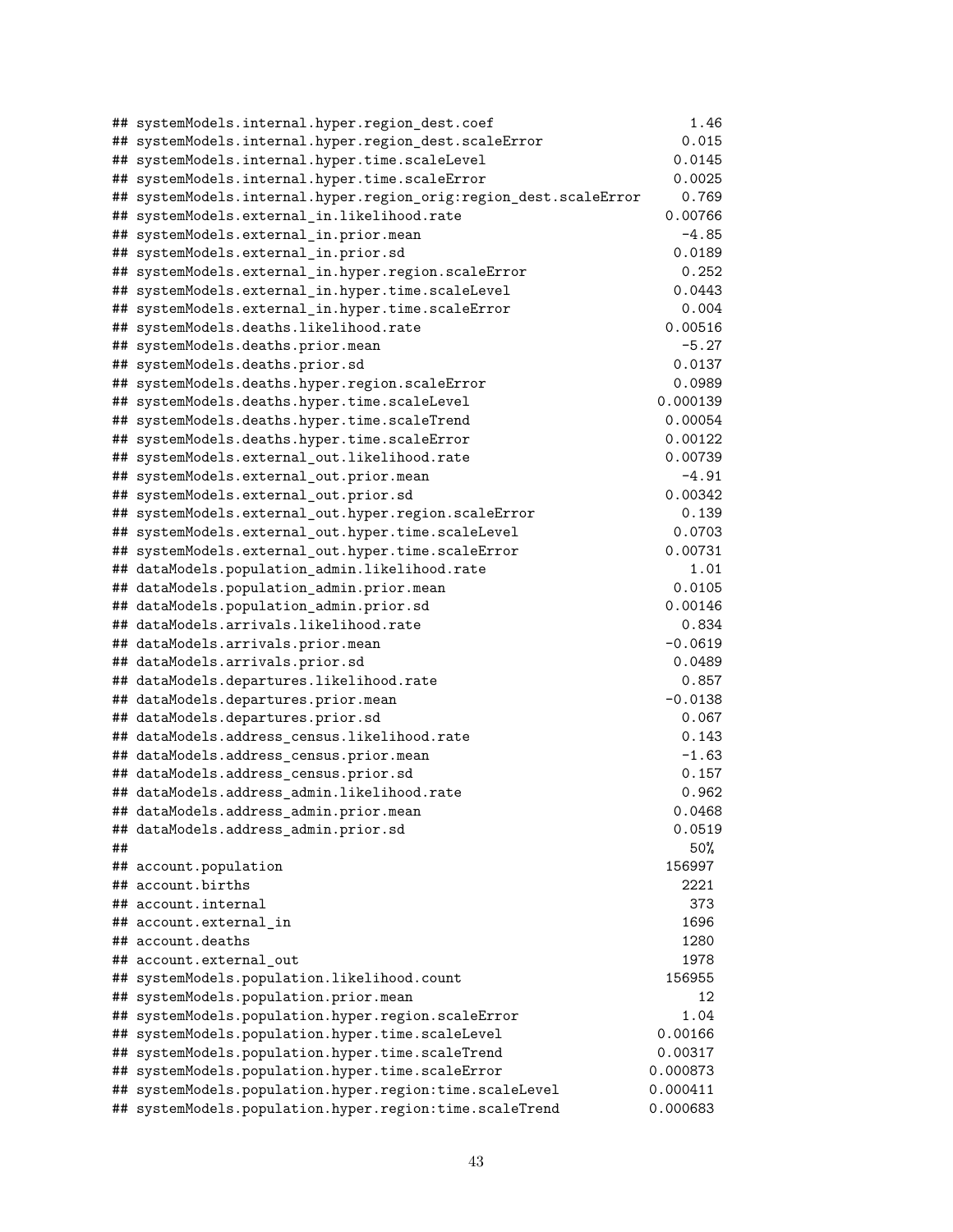|    | ## systemModels.population.hyper.region:time.scaleError                                      | 0.000497        |
|----|----------------------------------------------------------------------------------------------|-----------------|
|    | ## systemModels.births.likelihood.rate                                                       | 0.0133          |
|    | ## systemModels.births.prior.mean                                                            | $-4.32$         |
|    | ## systemModels.births.prior.sd                                                              | 0.0165          |
|    | ## systemModels.births.hyper.region.scaleError                                               | 0.119           |
|    | ## systemModels.births.hyper.time.scaleLevel                                                 | 0.0279          |
|    | ## systemModels.births.hyper.time.scaleError                                                 | 0.0061          |
|    | ## systemModels.internal.likelihood.rate                                                     | 0.00304         |
|    | ## systemModels.internal.prior.mean                                                          | $-5.8$          |
|    | ## systemModels.internal.prior.sd                                                            | 0.029           |
|    | ## systemModels.internal.hyper.region_orig.coef                                              | $-0.35$         |
|    | ## systemModels.internal.hyper.region_orig.scaleError                                        | 0.0763          |
|    | ## systemModels.internal.hyper.region_dest.coef                                              | 1.79            |
|    | ## systemModels.internal.hyper.region_dest.scaleError                                        | 0.097           |
|    | ## systemModels.internal.hyper.time.scaleLevel                                               | 0.0563          |
|    | ## systemModels.internal.hyper.time.scaleError                                               | 0.0365          |
|    | ## systemModels.internal.hyper.region_orig:region_dest.scaleError                            | 0.815           |
|    | ## systemModels.external_in.likelihood.rate                                                  | 0.0126          |
|    | ## systemModels.external_in.prior.mean                                                       | $-4.37$         |
|    | ## systemModels.external_in.prior.sd                                                         | 0.0497          |
|    | ## systemModels.external_in.hyper.region.scaleError                                          | 0.325           |
|    | ## systemModels.external_in.hyper.time.scaleLevel                                            | 0.0678          |
|    | ## systemModels.external_in.hyper.time.scaleError                                            | 0.0224          |
|    | ## systemModels.deaths.likelihood.rate                                                       | 0.0081          |
|    | ## systemModels.deaths.prior.mean                                                            | $-4.81$         |
|    | ## systemModels.deaths.prior.sd                                                              | 0.0209<br>0.141 |
|    | ## systemModels.deaths.hyper.region.scaleError                                               | 0.00916         |
|    | ## systemModels.deaths.hyper.time.scaleLevel<br>## systemModels.deaths.hyper.time.scaleTrend | 0.00641         |
|    | ## systemModels.deaths.hyper.time.scaleError                                                 | 0.00796         |
|    | ## systemModels.external_out.likelihood.rate                                                 | 0.0127          |
|    | ## systemModels.external_out.prior.mean                                                      | $-4.37$         |
|    | ## systemModels.external_out.prior.sd                                                        | 0.0192          |
|    | ## systemModels.external_out.hyper.region.scaleError                                         | 0.188           |
|    | ## systemModels.external_out.hyper.time.scaleLevel                                           | 0.117           |
|    | ## systemModels.external_out.hyper.time.scaleError                                           | 0.0427          |
|    | ## dataModels.population_admin.likelihood.rate                                               | 1.01            |
|    | ## dataModels.population_admin.prior.mean                                                    | 0.0122          |
|    | ## dataModels.population_admin.prior.sd                                                      | 0.0018          |
|    | ## dataModels.arrivals.likelihood.rate                                                       | 0.954           |
|    | ## dataModels.arrivals.prior.mean                                                            | $-0.0469$       |
|    | ## dataModels.arrivals.prior.sd                                                              | 0.07            |
|    | ## dataModels.departures.likelihood.rate                                                     | 1.01            |
|    | ## dataModels.departures.prior.mean                                                          | 0.00435         |
|    | ## dataModels.departures.prior.sd                                                            | 0.0761          |
|    | ## dataModels.address_census.likelihood.rate                                                 | 0.207           |
|    | ## dataModels.address_census.prior.mean                                                      | $-1.58$         |
|    | ## dataModels.address_census.prior.sd                                                        | 0.17            |
|    | ## dataModels.address_admin.likelihood.rate                                                  | 1.08            |
|    | ## dataModels.address_admin.prior.mean                                                       | 0.0761          |
|    | ## dataModels.address_admin.prior.sd                                                         | 0.0574          |
| ## |                                                                                              | 97.5%           |
|    | ## account.population                                                                        | 1483193         |
|    | ## account.births                                                                            | 22503           |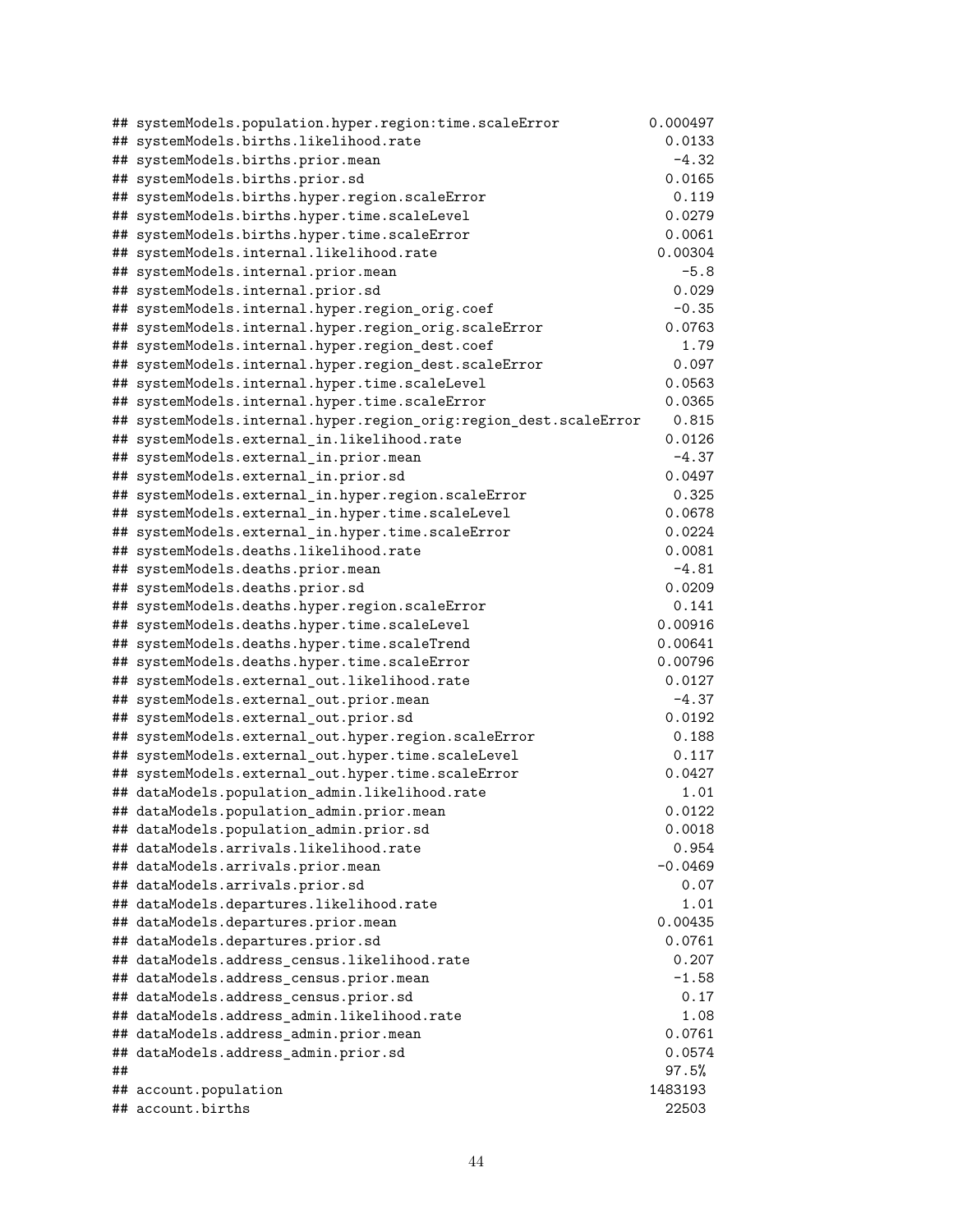| ## account.internal                                                               | 8419           |
|-----------------------------------------------------------------------------------|----------------|
| ## account.external_in                                                            | 36905          |
| ## account.deaths                                                                 | 7649           |
| ## account.external out                                                           | 28765          |
| ## systemModels.population.likelihood.count                                       | 1482879        |
| ## systemModels.population.prior.mean                                             | 14.2           |
| ## systemModels.population.hyper.region.scaleError                                | 1.26           |
| ## systemModels.population.hyper.time.scaleLevel                                  | 0.00446        |
| ## systemModels.population.hyper.time.scaleTrend                                  | 0.00979        |
| ## systemModels.population.hyper.time.scaleError                                  | 0.00254        |
| ## systemModels.population.hyper.region:time.scaleLevel                           | 0.00118        |
| ## systemModels.population.hyper.region:time.scaleTrend                           | 0.00131        |
| ## systemModels.population.hyper.region:time.scaleError                           | 0.00108        |
| ## systemModels.births.likelihood.rate                                            | 0.0166         |
| ## systemModels.births.prior.mean                                                 | $-4.1$         |
| ## systemModels.births.prior.sd                                                   | 0.0214         |
| ## systemModels.births.hyper.region.scaleError                                    | 0.177          |
| ## systemModels.births.hyper.time.scaleLevel                                      | 0.0545         |
| ## systemModels.births.hyper.time.scaleError                                      | 0.0285         |
| ## systemModels.internal.likelihood.rate                                          | 0.0329         |
| ## systemModels.internal.prior.mean                                               | $-3.41$        |
| ## systemModels.internal.prior.sd                                                 | 0.0434         |
| ## systemModels.internal.hyper.region_orig.coef                                   | $-0.153$       |
| ## systemModels.internal.hyper.region_orig.scaleError                             | 0.206          |
| ## systemModels.internal.hyper.region_dest.coef                                   | 2.1            |
| ## systemModels.internal.hyper.region_dest.scaleError                             | 0.314          |
| ## systemModels.internal.hyper.time.scaleLevel                                    | 0.0924         |
| ## systemModels.internal.hyper.time.scaleError                                    | 0.0804         |
| ## systemModels.internal.hyper.region_orig:region_dest.scaleError                 | 0.887          |
| ## systemModels.external_in.likelihood.rate                                       | 0.0258         |
| ## systemModels.external_in.prior.mean                                            | $-3.64$        |
| ## systemModels.external_in.prior.sd                                              | 0.0723         |
| ## systemModels.external_in.hyper.region.scaleError                               | 0.602          |
| ## systemModels.external_in.hyper.time.scaleLevel                                 | 0.113          |
| ## systemModels.external_in.hyper.time.scaleError                                 | 0.0677         |
| ## systemModels.deaths.likelihood.rate                                            | 0.00879        |
| ## systemModels.deaths.prior.mean                                                 | $-4.74$        |
| ## systemModels.deaths.prior.sd                                                   | 0.0254         |
| ## systemModels.deaths.hyper.region.scaleError                                    | 0.197          |
| ## systemModels.deaths.hyper.time.scaleLevel                                      | 0.0273         |
| ## systemModels.deaths.hyper.time.scaleTrend                                      | 0.0196         |
| ## systemModels.deaths.hyper.time.scaleError                                      | 0.0272         |
| ## systemModels.external_out.likelihood.rate                                      | 0.0202         |
| ## systemModels.external_out.prior.mean                                           | $-3.91$        |
| ## systemModels.external_out.prior.sd                                             | 0.0407         |
| ## systemModels.external_out.hyper.region.scaleError                              | 0.257          |
| ## systemModels.external_out.hyper.time.scaleLevel                                | 0.18           |
| ## systemModels.external_out.hyper.time.scaleError                                | 0.116          |
| ## dataModels.population_admin.likelihood.rate                                    | 1.02           |
| ## dataModels.population_admin.prior.mean                                         | 0.014          |
| ## dataModels.population_admin.prior.sd<br>## dataModels.arrivals.likelihood.rate | 0.00236<br>1.1 |
|                                                                                   | $-0.0157$      |
| ## dataModels.arrivals.prior.mean                                                 | 0.0854         |
| ## dataModels.arrivals.prior.sd                                                   |                |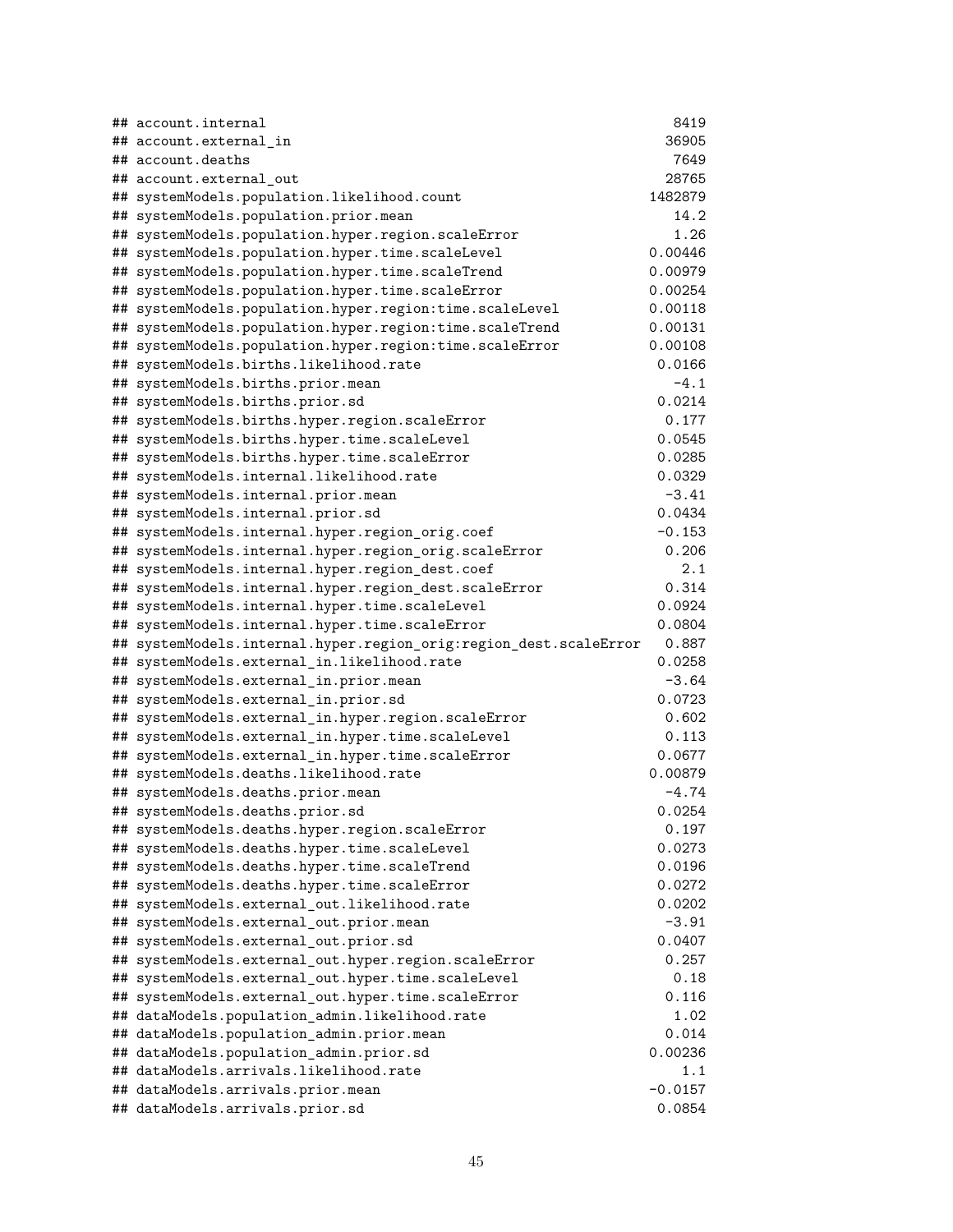|    | ## dataModels.departures.likelihood.rate                          | 1.17    |
|----|-------------------------------------------------------------------|---------|
|    | ## dataModels.departures.prior.mean                               | 0.0247  |
|    | ## dataModels.departures.prior.sd                                 | 0.0858  |
|    | ## dataModels.address_census.likelihood.rate                      | 0.281   |
|    | ## dataModels.address_census.prior.mean                           | $-1.54$ |
|    | ## dataModels.address_census.prior.sd                             | 0.188   |
|    | ## dataModels.address_admin.likelihood.rate                       | 1.22    |
|    | ## dataModels.address_admin.prior.mean                            | 0.12    |
|    | ## dataModels.address_admin.prior.sd                              | 0.0642  |
| ## |                                                                   | length  |
|    | ## account.population                                             | 176     |
|    | ## account.births                                                 | 160     |
|    | ## account.internal                                               | 2560    |
|    | ## account.external in                                            | 160     |
|    | ## account.deaths                                                 | 160     |
|    | ## account.external out                                           | 160     |
|    | ## systemModels.population.likelihood.count                       | 176     |
|    | ## systemModels.population.prior.mean                             | 176     |
|    | ## systemModels.population.hyper.region.scaleError                | 1       |
|    | ## systemModels.population.hyper.time.scaleLevel                  | 1       |
|    | ## systemModels.population.hyper.time.scaleTrend                  | 1       |
|    | ## systemModels.population.hyper.time.scaleError                  | 1       |
|    | ## systemModels.population.hyper.region:time.scaleLevel           | 1       |
|    | ## systemModels.population.hyper.region:time.scaleTrend           | 1       |
|    | ## systemModels.population.hyper.region:time.scaleError           | 1       |
|    | ## systemModels.births.likelihood.rate                            | 160     |
|    | ## systemModels.births.prior.mean                                 | 160     |
|    | ## systemModels.births.prior.sd                                   | 1       |
|    | ## systemModels.births.hyper.region.scaleError                    | 1       |
|    | ## systemModels.births.hyper.time.scaleLevel                      | 1       |
|    | ## systemModels.births.hyper.time.scaleError                      | 1       |
|    | ## systemModels.internal.likelihood.rate                          | 2560    |
|    | ## systemModels.internal.prior.mean                               | 2560    |
|    | ## systemModels.internal.prior.sd                                 | 1       |
|    | ## systemModels.internal.hyper.region_orig.coef                   | 1       |
|    | ## systemModels.internal.hyper.region_orig.scaleError             | 1       |
|    | ## systemModels.internal.hyper.region_dest.coef                   | 1       |
|    | ## systemModels.internal.hyper.region_dest.scaleError             | 1       |
|    | ## systemModels.internal.hyper.time.scaleLevel                    | 1       |
|    | ## systemModels.internal.hyper.time.scaleError                    | 1       |
|    | ## systemModels.internal.hyper.region_orig:region_dest.scaleError | 1       |
|    | ## systemModels.external_in.likelihood.rate                       | 160     |
|    | ## systemModels.external_in.prior.mean                            | 160     |
|    | ## systemModels.external_in.prior.sd                              | 1       |
|    | ## systemModels.external_in.hyper.region.scaleError               | 1       |
|    | ## systemModels.external_in.hyper.time.scaleLevel                 | 1       |
|    | ## systemModels.external_in.hyper.time.scaleError                 | 1       |
|    | ## systemModels.deaths.likelihood.rate                            | 160     |
|    | ## systemModels.deaths.prior.mean                                 | 160     |
|    | ## systemModels.deaths.prior.sd                                   | 1       |
|    | ## systemModels.deaths.hyper.region.scaleError                    | 1       |
|    | ## systemModels.deaths.hyper.time.scaleLevel                      | 1       |
|    | ## systemModels.deaths.hyper.time.scaleTrend                      | 1       |
|    | ## systemModels.deaths.hyper.time.scaleError                      | 1       |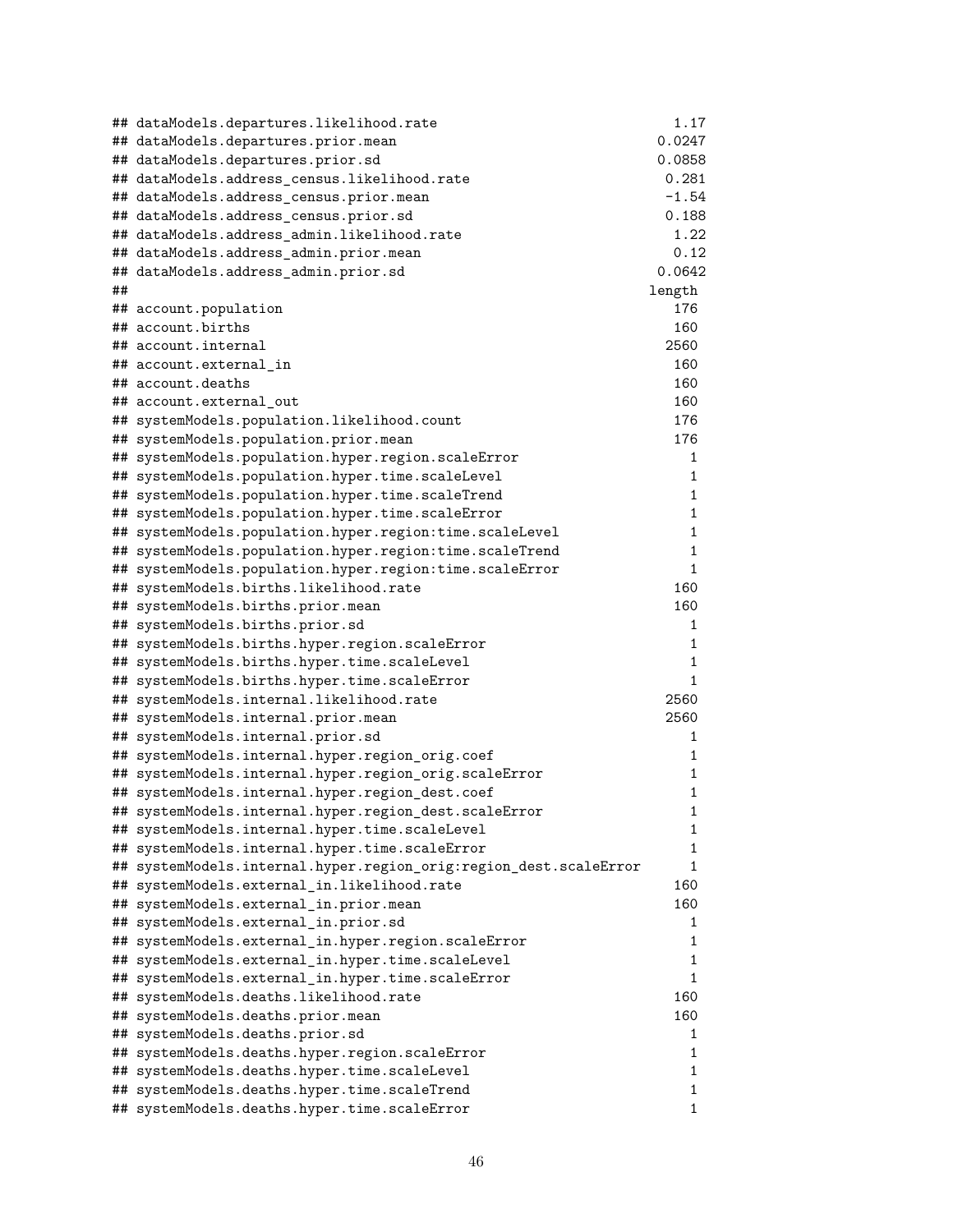|    | ## systemModels.external out.likelihood.rate         | 160  |
|----|------------------------------------------------------|------|
|    | ## systemModels.external_out.prior.mean              | 160  |
|    | ## systemModels.external_out.prior.sd                | 1    |
|    | ## systemModels.external_out.hyper.region.scaleError | 1    |
|    | ## systemModels.external_out.hyper.time.scaleLevel   | 1    |
|    | ## systemModels.external_out.hyper.time.scaleError   | 1    |
|    | ## dataModels.population_admin.likelihood.rate       | 10   |
|    | ## dataModels.population admin.prior.mean            | 10   |
|    | ## dataModels.population admin.prior.sd              | 1    |
|    | ## dataModels.arrivals.likelihood.rate               | 160  |
|    | ## dataModels.arrivals.prior.mean                    | 160  |
|    | ## dataModels.arrivals.prior.sd                      | 1    |
|    | ## dataModels.departures.likelihood.rate             | 160  |
|    | ## dataModels.departures.prior.mean                  | 160  |
|    | ## dataModels.departures.prior.sd                    | 1    |
|    | ## dataModels.address_census.likelihood.rate         | 256  |
|    | ## dataModels.address_census.prior.mean              | 256  |
|    | ## dataModels.address_census.prior.sd                | 1    |
|    | ## dataModels.address_admin.likelihood.rate          | 2560 |
|    | ## dataModels.address_admin.prior.mean               | 2560 |
|    | ## dataModels.address admin.prior.sd                 | 1    |
| ## |                                                      |      |

**Results for the Regional Demographic Account**

```
#Estimates of population (thousands) in five selected regions.
population <- fetch(filename_region, where = c("account", "population")) %>%
    subarray(region %in% sample_regions) %>%
    subarray(time != "2017")
dplot(~ time | region,
      data = 1e-3 * population,
      col = "grey20",xlab = "",
      vlab = "".
     prob = c(0.025, 0.975),
      as.table = TRUE,
      scales = list(tck = 0.3,y = list(relation = "free")),
     ylim = c(0, NA),
      layout = c(NA, 1),
      par.settings = list(fontsize = list(text = 6),strip.background = list(col = "grey90")))
```
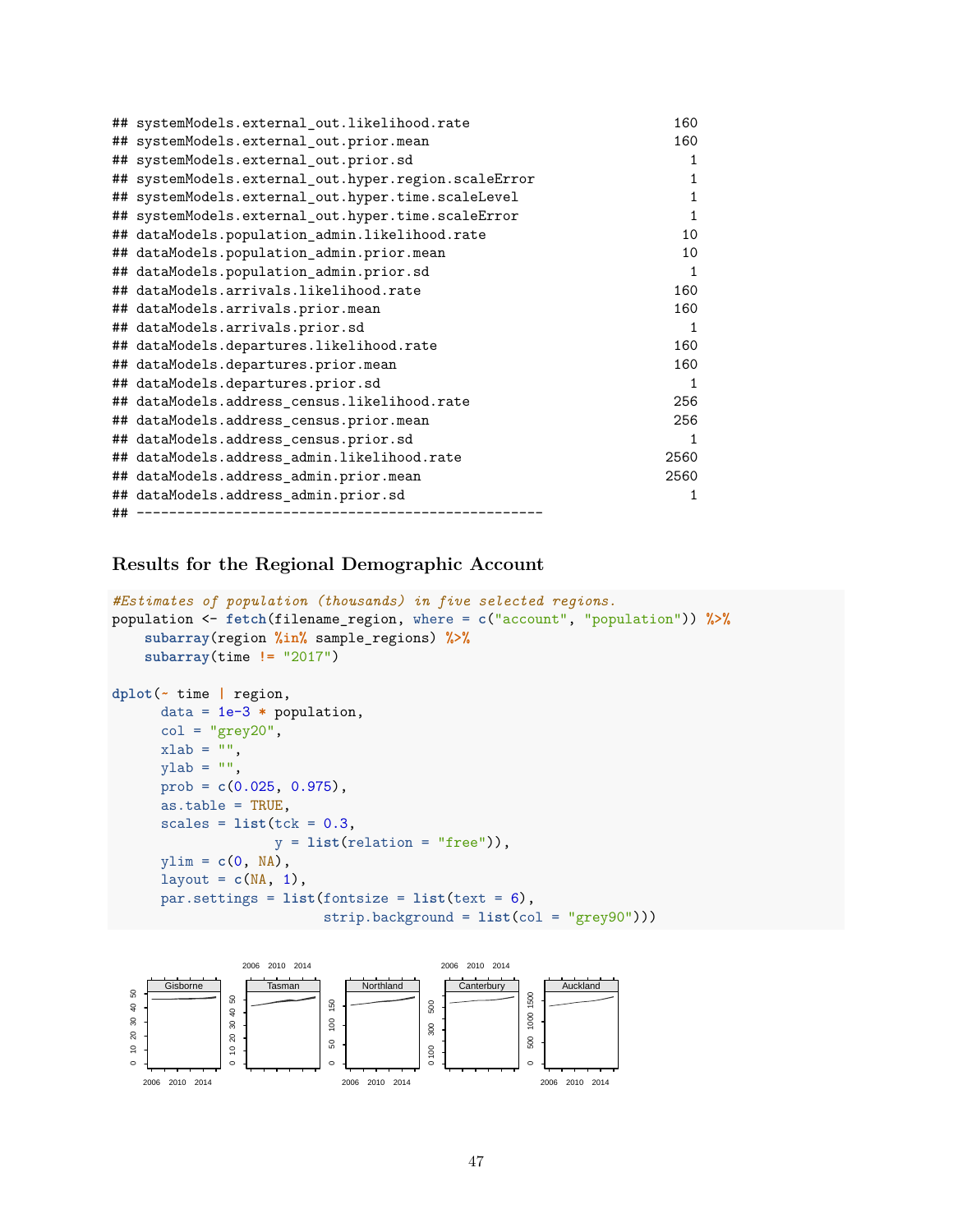```
#Estimates of internal migration between five selected regions.
internal <- fetch(filename_region, where = c("account", "internal")) %>%
    subarray((region_orig %in% sample_regions) & (region_dest %in% sample_regions))
admin <- fetch(filename_region, where = c("datasets", "address_admin")) %>%
    subarray((region_orig %in% sample_regions) & (region_dest %in% sample_regions)) %>%
    as.data.frame(direction = "long", midpoints = "time") %>%
    mutate(variant = "Admin")
census <- fetch(filename_region, where = c("datasets", "address_census")) %>%
    subarray((region_orig %in% sample_regions) & (region_dest %in% sample_regions)) %>%
    as.data.frame(direction = "long") %>%
    mutate(variant = "Census") %>%
    mutate(time=2010.5)
address_change <- bind_rows(admin, census) %>%
    mutate(count = ifelse(region_orig == region_dest, NA, count)) %>%
    mutate(variant = factor(variant,
                            levels = c("Census", "Admin"),
                            labels = c("Census", "Admin")))
pch <- c(0L, NA_integer_)
lty <- c("blank", "solid")
p <- xyplot(count ~ time | region_dest + region_orig,
            data = address_change,
            groups = variant,
            par.settings = list(fontsize = list(text = 6, points = 4),
                               strip.background = list(col = "grey90")),
            scales = list(tck = 0.3,y = "free"),
            ylim = c(0, NA),
            as.table = TRUE,
            type = "b",
            pch = pch,
            lty = lty,
            between = list(y = 0.2),
            xlab = "Destination region",
            ylab = "Origin region",
            col = "black",key = list(text = list(levels(address_change$variant)),
                       lines = list(lty = lty,pch = pch,
                                    col = "black",type = "b",
                                    cex = 0.7,
                       divide = 1,
                       columns = 2)p <- p + as.layer(dplot( ~ time | region_dest * region_orig,
                        data = internal,
                        col = "grey",
```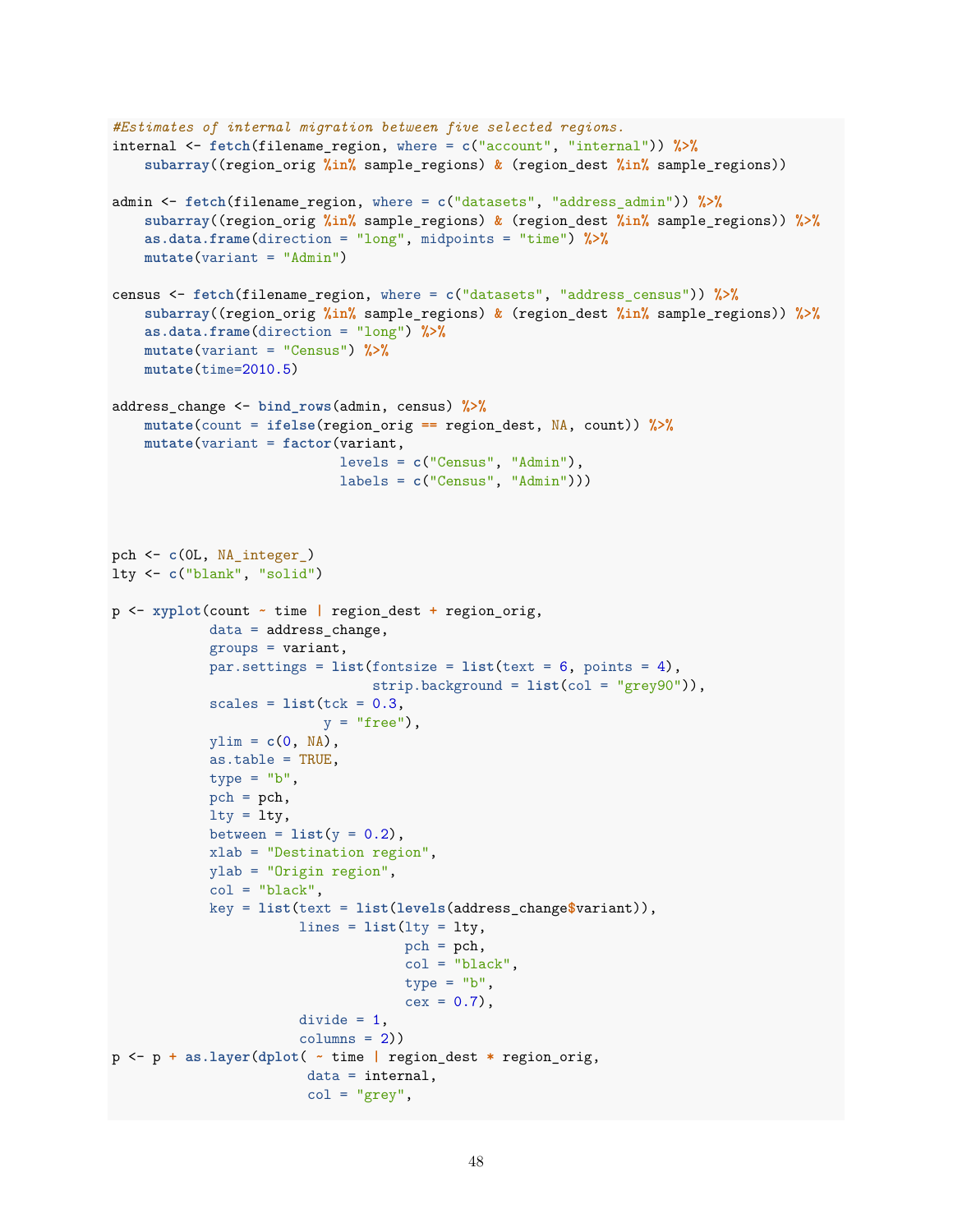```
xlab = "".
                        ylab = "",
                        as.table = TRUE,
                        midpoints = "time",
                        na.rm = TRUE,par.settings = list(fontsize = list(text = 6),
                                             strip.background = list(col = "grey90"))),
                  under = TRUE)
p <- useOuterStrips(p)
```




```
#Coverage ratios for the address change data.
admin <- fetchCoverage(filename_region, dataset = "address_admin") %>%
    subarray(region_orig %in% sample_regions) %>%
    subarray(region_dest %in% sample_regions)
p <- dplot(~ time | region_dest * region_orig,
           data = admin,
           col = "grey",xlab = "",
           ylab = "",
           scales = list(tck = 0.3),na.rm = TRUE,as.table = TRUE,
           midpoints = "time",
           par.settings = list(fontsize = list(text = 6),
                               strip.background = list(col = "grey90")))
p <- p + latticeExtra::layer(panel.abline(h = 1,
```